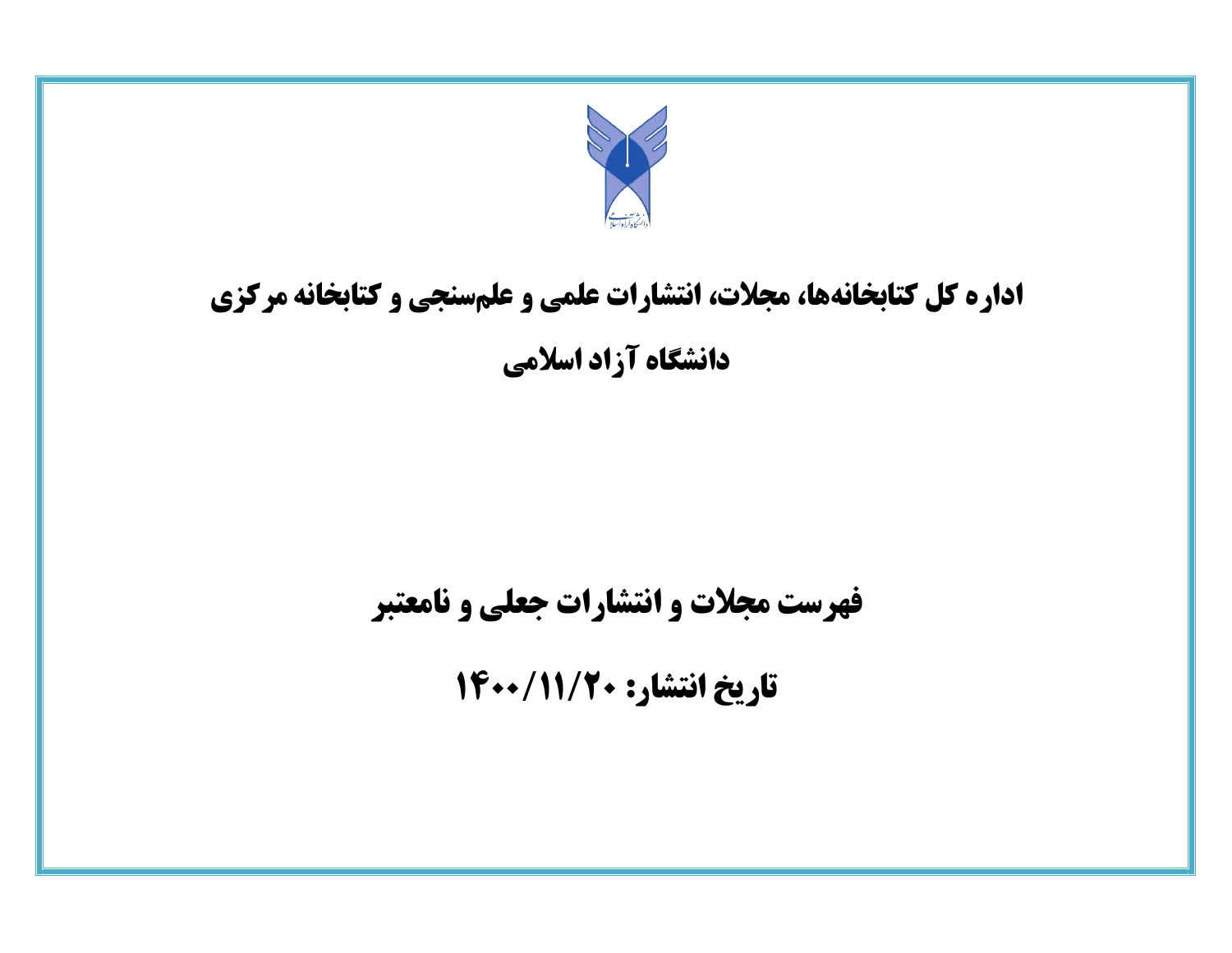| فهرست وبسايتهاى جعلى مجلات علمى اعلام شده دانشگاه آزاد اسلامى         |                                                                                                                                 |                                             |                              |                                                                         |                       |  |  |  |
|-----------------------------------------------------------------------|---------------------------------------------------------------------------------------------------------------------------------|---------------------------------------------|------------------------------|-------------------------------------------------------------------------|-----------------------|--|--|--|
| آدرس سایت جعلی                                                        | آدرس سایت اصلی                                                                                                                  | نمايه                                       | <b>ISSN</b>                  | عنوان مجله                                                              | رديف                  |  |  |  |
| http://ardsj.com/                                                     | http://www.kaowarsom.be/fr/bulletins                                                                                            | Zoological Record                           | 0001-4176                    | Academie Royale Des Sciences d Outre-Mer<br><b>Bulletin des Seances</b> | $\lambda$             |  |  |  |
| http://www.acoreanajr.com/<br>http://chm.tomaspubsF.com/              | https://alpha.sib.uc.pt/?q=content/a%c3%a7 oreana-<br>revista-de-estudos- a%c3%a7oreanos-boletim-da-<br>sociedade-afonso-chaves | Zoological Record                           | 0874-0380                    | Acoreana                                                                | ٢                     |  |  |  |
| http://actabioethica.org/                                             | http://www.actabioethica.uchile.cl/index.ph<br>p/AB/index                                                                       | <b>JCR</b>                                  | 1726-569X                    | Acta Bioethica                                                          | $\mathsf{r}$          |  |  |  |
| http://actacirurgica.org/index.php                                    | http://www.scielo.br/scielo.php?script=sci_<br>serial&pid=0102-8650&lng=en&nrm=iso                                              | <b>JCR</b>                                  | 0102-8650                    | Acta Cirurgica Brasileira                                               | ۴                     |  |  |  |
| http://carboneeditore.com/                                            | http://www.actamedicamediterranea.com                                                                                           | <b>JCR</b>                                  | P: 0393-6384<br>E: 2283-9720 | Acta Medica Mediterranea                                                | ۵                     |  |  |  |
| http://www.afinidad.org<br>http://www.afinidadjournal.es/             | http://www.aiqs.es/catala/afinidad.asp<br>http://www.raco.cat/index.php/afinidad                                                | <b>JCR</b>                                  | 0001-9704                    | Afinidad                                                                | ۶                     |  |  |  |
| http://www.agcjournal.org/index.php/agc_uploa<br>d                    | age-le-http://www.pisauniversitypress.it/landing_p<br>riviste-agrochimica-1497.html                                             | <b>JCR</b>                                  | 0002-1857                    | Agrochimica                                                             | $\mathsf{v}$          |  |  |  |
| http://www.colopos.mx/index.html                                      | http://www.colpos.mx/agrocien/agrociencia.htm                                                                                   | <b>JCR</b>                                  | 1405-3195                    | <b>AGROCIENCIA</b>                                                      | ٨                     |  |  |  |
| http://aimsreport.org/                                                | آدرس سایت موجود نیست-                                                                                                           | Zoological Record                           | 1033-6974                    | Aims Report                                                             | ٩                     |  |  |  |
| http://www.albertiana.com/                                            | http://paleo.cortland.edu/albertiana                                                                                            | <b>Zoological Record</b>                    | 0169-4324                    | Albertiana                                                              | $\lambda$             |  |  |  |
| http://www.aldrovandia.com/                                           | VANDIAhttp://www.museodizoologia.it/?s=ALDRO                                                                                    | Zoological Record                           | 1825-2613                    | Aldrovandia                                                             | $\setminus$           |  |  |  |
| http://www.sauerlander-verlag.com/index.php-<br>$id = 164& l = 1.htm$ | http://www.sauerlaender-verlag.com/                                                                                             | <b>JCR</b>                                  | 0002-5852                    | Allgemeine Forst Und Jagdzeitung                                        | $\lambda$             |  |  |  |
| http://www.amaala.org/index.php/amaala/index                          | http://www.shinnorin.co.jp/english/07.html                                                                                      | <b>JCR</b>                                  | 0084-5841                    | AMA-Agricultural Mechanization in Asia<br>Africa and Latin America      | $\gamma$              |  |  |  |
| هر نشانی دیگر به جز نشانی سایت اصلی، اعتبار ندارد.                    | https://www.law.georgetown.edu/american-criminal-<br>/law-review                                                                | <b>JCR</b>                                  | 0164-0364                    | American Criminal Law Review                                            | $\gamma$              |  |  |  |
| https://ajps.org                                                      | https://onlinelibrary.wiley.com/journal/15405907                                                                                | <b>JCR</b>                                  | 1540-5907                    | American Journal of Political Science                                   | ۱۵                    |  |  |  |
| http://amoeba-journal.com/                                            | آدرس سايت موجود نيست-                                                                                                           | Zoological Record                           | 0926-3543                    | Amoeba                                                                  | ۱۶                    |  |  |  |
| http://www.redlist-arc.org/                                           | http://amphibian-reptile-<br>conservation.org/issues.html                                                                       | Zoological Record                           | 1083-446X                    | Amphibian and Reptile Conservation                                      | $\gamma$              |  |  |  |
| http://www.aabc-scielo.com.br/                                        | mhttp://www.scielo.br/revistas/aabc/iaboutj.ht                                                                                  | <b>JCR</b>                                  | 0001-3765                    | Anais Da Academia Brasileira De Ciências                                | $\lambda$             |  |  |  |
| http://arnjournal.com/                                                | https://www1.data.antarctica.gov.au/aadc/p<br>ubs/pubs_list.cfm?pub_list=arn                                                    | Zoological Record                           | 0729-6533                    | <b>Anare Research Notes</b>                                             | 19                    |  |  |  |
| http://andamios.org/                                                  | http://www.redalyc.org/revista.oa?id=68                                                                                         | <b>JCR</b>                                  | 1870-0063                    | Andamios                                                                | $\mathsf{r}$ .        |  |  |  |
| http://andriasjournal.com/index.html                                  | http://www.smnk.de/en/collections/library/p<br>ublications-of-the-smnk/andrias/                                                 | Zoological Record<br><b>BIOSIS</b> Previews | 0721-6513                    | Andrias                                                                 | $\mathsf{r}\setminus$ |  |  |  |
| http://www.archiveofscience.com/<br>http://www.sciencesarchive.com/   | http://www.unige.ch/sphn/publications/arch<br>ivessciences/                                                                     |                                             | 1661-464X                    | Archives Des Sciences                                                   | ٢٢                    |  |  |  |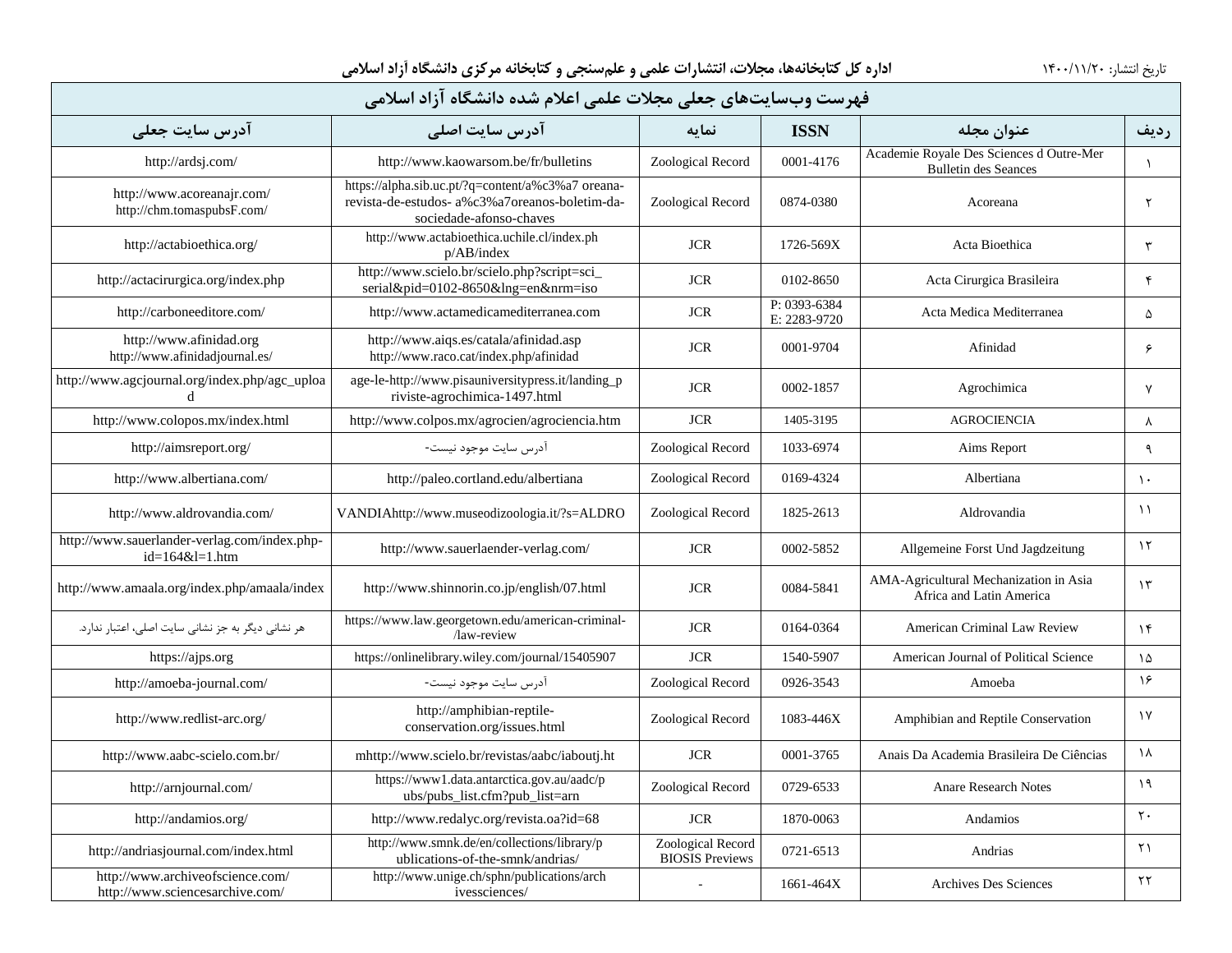| فهرست وبسايتهاى جعلى مجلات علمى اعلام شده دانشگاه آزاد اسلامى                            |                                                                                                                                      |                                                                   |                        |                                                           |                        |  |  |  |
|------------------------------------------------------------------------------------------|--------------------------------------------------------------------------------------------------------------------------------------|-------------------------------------------------------------------|------------------------|-----------------------------------------------------------|------------------------|--|--|--|
| <b>آدرس سایت جعلی</b>                                                                    | آدرس سایت اصلے،                                                                                                                      | نمايه                                                             | <b>ISSN</b>            | عنوان مجله                                                | رديف                   |  |  |  |
| http://arcticjournal.org/index.html                                                      | http://arctic.journalhosting.ucalgary.ca/arcti ·<br>c/index.php/arctic/index.                                                        | <b>JCR</b>                                                        | 0004-0843              | Arctic                                                    | ۲۳                     |  |  |  |
| http://www.argosjournal.com                                                              | http://www.scielo.org.ve/scielo.php?script=<br>sci_serial&pid=0254-<br>1637&lng=es&nrm=isohttp://www.revistaargos.div-<br>csh.usb.ve | <b>JCR</b>                                                        | 0254-1637              | Argos                                                     | $\tau$ ۴               |  |  |  |
| http://editorialusa.com/                                                                 | http://www.editorialausa.com/cola12.asp                                                                                              | <b>JCR</b>                                                        | 0212-5730              | Aula Orientalis                                           | ۲۵                     |  |  |  |
| http://ayeronline.com/index.php/test<br>http://ayer.netne.net/                           | http://www.ahistcon.org/revistaayer.html                                                                                             | <b>JCR</b>                                                        | 1134-2277              | Ayer                                                      | ۲۶                     |  |  |  |
| http://www.azariana.org/<br>لينك غيرفعال است.                                            | http://www.faunaparaguay.com/azariana.html                                                                                           | Zoological Record                                                 | 2075-4191              | Azariana Serie A-Ciencias Naturales                       | ٢٧                     |  |  |  |
| این مجله و تمام مجلات ناشر The Bab Publication جعلی<br>http://babpublication.de/journals | http://www.birdlifebotswana.org.bw/public ations.html                                                                                | Zoological Record                                                 | 1012-2974              | Babbler Journal                                           | ۲۸                     |  |  |  |
| http://balticajournal.com                                                                | http://www.gamtostyrimai.lt/en/publications/listingca<br>tegory/category.1020                                                        | <b>JCR</b>                                                        | 0067-3064              | Baltica                                                   | ٢٩                     |  |  |  |
| http://www.barsjournal.net/                                                              | آدرس سايت موجود نيست.-                                                                                                               | Zoological Record                                                 | 1800-556X              | <b>Bars</b>                                               | $\mathbf{r}$ .         |  |  |  |
| http://naukpublication.org/index.php/beitraege_na<br>tur schutz_schweiz                  | آدرس سایت موجود نیست.-                                                                                                               | Zoological Record                                                 | 1421-5527              | Beitraege Zum Naturschutz In Der Schweiz                  | $\mathsf{r}_1$         |  |  |  |
| http://bpupraxis.org                                                                     | https://shop.nwb.de/Artikel/B/BFP?b=j                                                                                                | <b>JCR</b>                                                        | 0340-5370              | Betriebswirtschaftliche Forschung und Praxis              | $\tau\tau$             |  |  |  |
| http://biocell.institute/index.php/BioCell/index                                         | http://www.techscience.com/biocell/index.html                                                                                        | <b>JCR</b>                                                        | 0327-9545              | Biocell (Mendoza)                                         | $\tau\tau$             |  |  |  |
| http://canuorgme.org/index.php                                                           | http://www.naturesask.ca/publications                                                                                                | Zoological Record                                                 | 0006-5099              | Blue Jay                                                  | ٣۴                     |  |  |  |
| http://www.bcg-online.com/                                                               | https://revistas.ufpr.br/bcg                                                                                                         | <b>SCOPUS</b>                                                     | 1413-4853              | Boletim de Ciências Geodésicas                            | ۳۵                     |  |  |  |
| http://bornev.com                                                                        | http://borenv.net                                                                                                                    |                                                                   | 1239-6095<br>1797-2469 | <b>Boreal Environmental Research</b>                      | ٣۶                     |  |  |  |
| http://borneorb.com                                                                      | http://borneoresearchcouncil.org                                                                                                     | $\omega$                                                          | 0006-7806              | <b>Borneo Research Bulletin</b>                           | $\tau\gamma$           |  |  |  |
| http://www.bothalia.com/                                                                 | http://www.abcjournal.org/index.php/abc                                                                                              | <b>JCR</b>                                                        | 0006-8241              | Bothalia                                                  | ۳۸                     |  |  |  |
| http://www.britishedu.org.uk/                                                            | http://www.bcss.org.uk/brad.php                                                                                                      | <b>JCR</b>                                                        | 0265-086X              | <b>Bradleya</b>                                           | ٣٩                     |  |  |  |
| آدرس مجله جعلی وجود ندارد.                                                               | http://www.kluwerlawonline.com/toc.php?pubcode=co<br>la                                                                              |                                                                   | 0165-0750              | British Institute of International and<br>Comparative Law | $\mathfrak{r}$ .       |  |  |  |
| http://www.bnas.org/                                                                     | http://www.science.org.ge/moambe/moamb e.html                                                                                        | Zoological Record                                                 | 0132-1447              | Bulletin of the Georgian National Academy of<br>Sciences  | f                      |  |  |  |
| http://www.isfr.net/                                                                     | http://www.gobmallorca.com/esbusqueret/                                                                                              | Zoological Record                                                 | 1889-4275              | Busqueret                                                 | $\mathsf{f}\mathsf{r}$ |  |  |  |
| http://cadmo.org/index.php/cadmo                                                         | http://www.francoangeli.it/riviste/sommario.asp?idri<br>vista= $117\&$ lingua=en                                                     | <b>JCR</b>                                                        | 1122-5165              | Cadmo                                                     | $\mathsf{f}\mathsf{r}$ |  |  |  |
| http://www.ijiq.com/new_002.htm                                                          | http://associationpaiolive.blogspirit.com/tag/cahiers+<br>de+paiolive                                                                | Zoological Record                                                 | 1969-2803              | Cahiers De Paiolive                                       | ۴۴                     |  |  |  |
| http://revistas-<br>academicas.com/cahiers/index.html                                    | آدرس سایت موجود نیست.-                                                                                                               | Zoological Record<br><b>BIOSIS</b> Previews<br>Reports & Meetings | 1420-4223              | <b>Cahiers Des Sciences Naturelles</b>                    | ۴۵                     |  |  |  |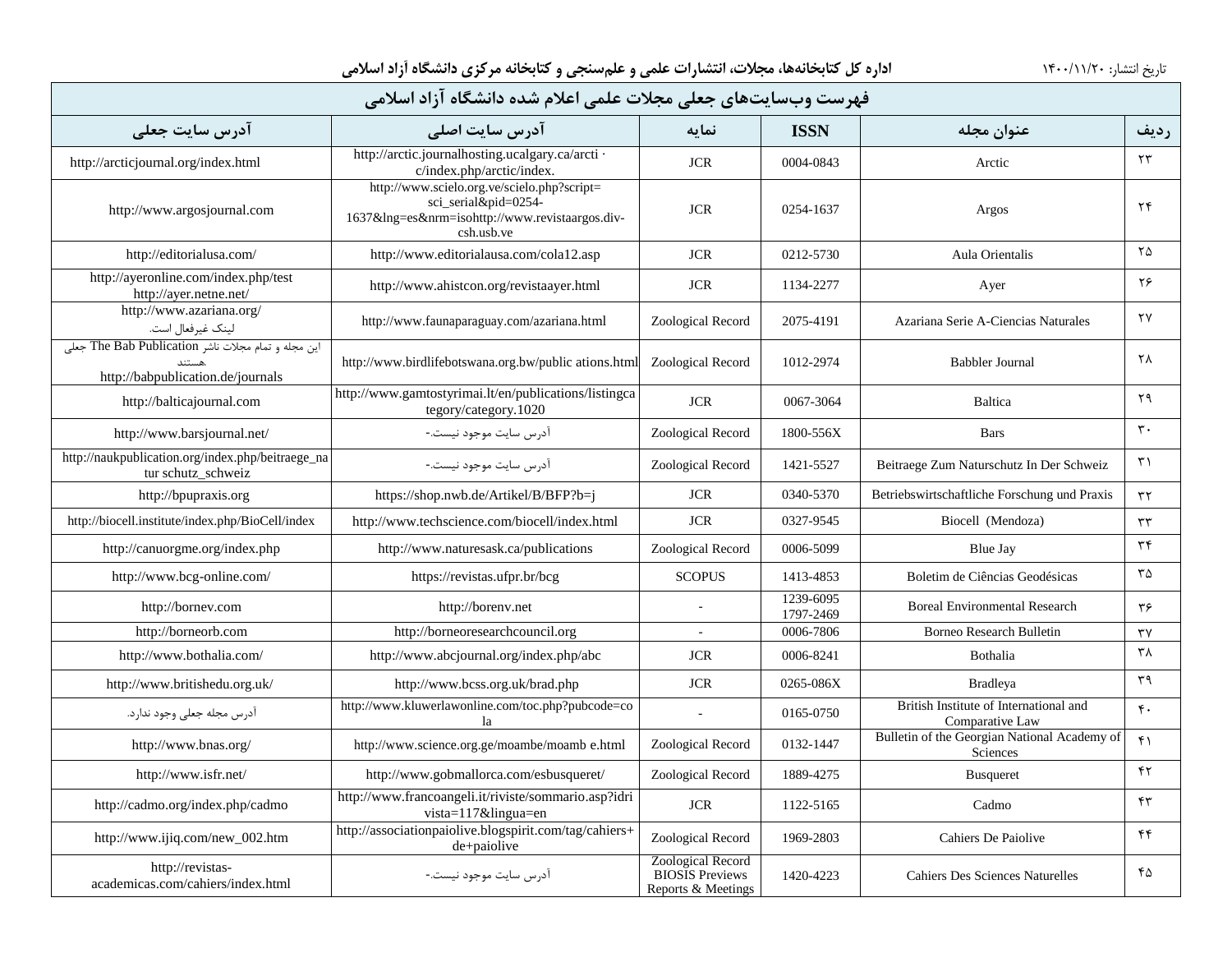| فهرست وبسايتهاي جعلى مجلات علمي اعلام شده دانشگاه آزاد اسلامي          |                                                                                                     |                                             |             |                                                                                         |               |  |  |  |
|------------------------------------------------------------------------|-----------------------------------------------------------------------------------------------------|---------------------------------------------|-------------|-----------------------------------------------------------------------------------------|---------------|--|--|--|
| آدرس سایت جعلی                                                         | آدرس سایت اصلی                                                                                      | نمايه                                       | <b>ISSN</b> | عنوان مجله                                                                              | رديف          |  |  |  |
| www.lawblr.com                                                         | www.californialawreview.org                                                                         | <b>JCR</b>                                  | 0008-1221   | California Review Journal                                                               | ۴۶            |  |  |  |
| http://cjes.geoscienceworld.org/                                       | http://www.nrcresearchpress.com/loi/cjes                                                            | <b>JCR</b>                                  | 0008-4077   | Canadian Journal of Earth Sciences                                                      | ۴٧            |  |  |  |
| http://www.cepalreview.org                                             | http://www.cepal.org/en/publications/type/cepal-<br>review                                          | <b>JCR</b>                                  | 0251-2920   | Cepal Review                                                                            | ۴۸            |  |  |  |
| http://processengineering.net/                                         | http://www.degruyter.com/view/j/cpe                                                                 | <b>JCR</b>                                  | 0208-6425   | Chemical and Process Engineering                                                        | ۴۹            |  |  |  |
| http://ciencia-e-tecnica.org/                                          | http://www.ctv-jve-journal.org/                                                                     | <b>JCR</b>                                  | 0254-0223   | Ciencia E Tecnica Vitivinicola                                                          | ۵٠            |  |  |  |
| http://www.journal-cinclus.com/                                        | آدرس سایت موجود نیست.-                                                                              | Zoological Record                           | 0342-8923   | Cinclus                                                                                 | ۵۱            |  |  |  |
| http://cjlscience.org/                                                 | http://vbuhazaribag.net/pag.php?p=87                                                                | Zoological Record                           | 0972-0847   | Columban Journal of Life Sciences                                                       | ۵۲            |  |  |  |
| http://www.science-bas.org/                                            | http://www.proceedings.bas.bg/                                                                      | <b>JCR</b>                                  | 1310-1331   | Comptes Rendus De l'Académie Bulgare Des<br>Sciences                                    | $\Delta \tau$ |  |  |  |
| http://eartz.net                                                       | آدرس سايت موجود نيست.-                                                                              | <b>BIOSIS</b> Previews                      | 0871-1755   | Comunicacoes Instituto De Investigação<br>Científica Tropical Serie Ciencias Biologicas | ۵۴            |  |  |  |
| http://www.ijescs.org/                                                 | http://www.nhm.org/site/research-<br>collections/research-tools/publications                        | Zoological Record                           | 0459-8113   | Contributions in Science                                                                | ۵۵            |  |  |  |
| http://thecorax.com/                                                   | https://www.ornithologie-schleswig-<br>holstein.de/2011/publikationen/corax.php                     | Zoological Record                           | 0589-686X   | Corax                                                                                   | ۵۶            |  |  |  |
| http://croizatia-magazine.com/index.html                               | http://croizatia.fundacite-falcon.gob.ve/                                                           | Zoological Record                           | 1690-7892   | Croizatia                                                                               | Δ٧            |  |  |  |
| http://www.currentscience.org                                          | http://www.currentscience.ac.in                                                                     | <b>JCR</b>                                  | 0011-3891   | <b>Current Science</b>                                                                  | ۵٨            |  |  |  |
| http://djim.ca                                                         | https://ojs.library.dal.ca/djim/index                                                               | <b>ESCI</b>                                 | 1923-6530   | Dalhousie Journal of Interdisciplinary<br>Management                                    | ۵۹            |  |  |  |
| http://davjournal.com/                                                 | www.davjournal.org                                                                                  | Zoological Record                           | 2277-5536   | DAV International Journal of Science                                                    | ۶۰            |  |  |  |
| http://revistas-<br>academicas.com/doriana/index.html                  | آدرس سایت موجود نیست.-                                                                              | Zoological Record<br><b>BIOSIS</b> Previews | 0417-9927   | Doriana                                                                                 | 51            |  |  |  |
| http://dujournal.eu.pn/                                                | http://www.du-magazin.com/                                                                          | <b>JCR</b>                                  | 0012-6837   | Du                                                                                      | ۶۲            |  |  |  |
| http://ecologyarticles.com/                                            | آدرس سایت موجود نیست.-                                                                              | <b>BIOSIS</b> Previews                      | 1259-5314   | Ecologie                                                                                | ۶۳            |  |  |  |
| http://ccscomputeronline.com/                                          | آدرس سایت موجود نیست.-                                                                              | ISI, Scopus                                 | 0304-9876   | Electronics Information & Planning                                                      | ۶۴            |  |  |  |
| http://sanidadediciones.com/                                           | http://www.semes.org/revista_emergencias                                                            | <b>JCR</b>                                  | 1137-6821   | Emergencias                                                                             | ۶۵            |  |  |  |
| http://ephemera.eu.pn/<br>http://ephemerajournal.com/                  | http://www.insectes.org/opie/monde-des-<br>insectes.html                                            | Zoological Record                           | 1298-0595   | Ephemera                                                                                | ۶۶            |  |  |  |
| http://epistemologia-journal.com//                                     | آدرس سايت موجود نيست.-                                                                              | <b>JCR</b>                                  | 0392-9760   | Epistemologia                                                                           | ۶۷            |  |  |  |
| http://eras.es.cx/                                                     | http://www.artsonline.monash.edu.au/eras                                                            | <b>Emerging Sources</b><br>Citation Index   | 1445-5218   | Eras                                                                                    | ۶۸            |  |  |  |
| https://www.eurolawreview.com<br>و هر آدرسی به جز سایت اصلی، جعلی است. | https://www.sweetandmaxwell.co.uk/Product/Acad<br>emic-Law/European-Law-<br>Review/Journal/30791372 | <b>JCR</b>                                  | 0307-5400   | <b>European Law Review</b>                                                              | ۶۹            |  |  |  |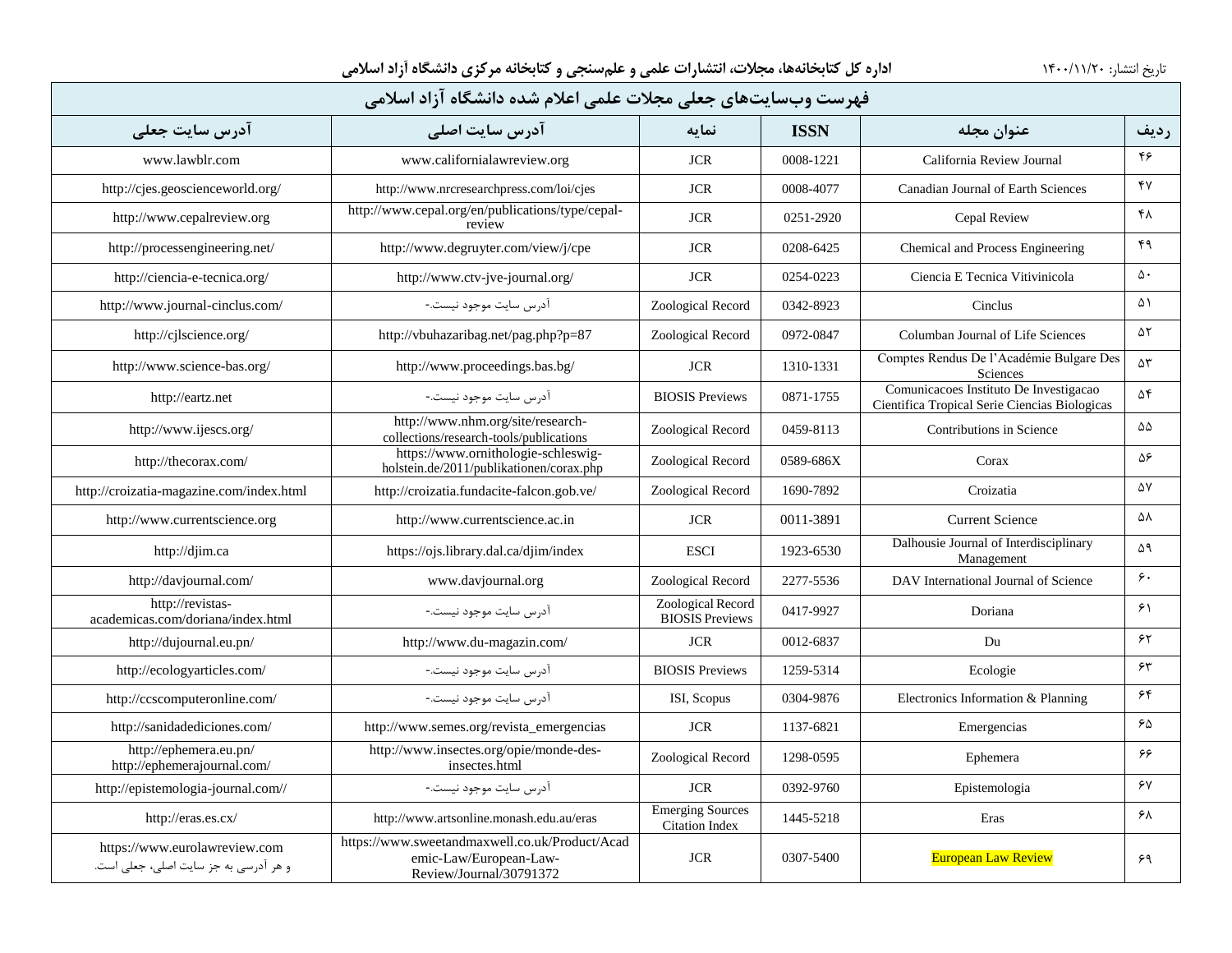| فهرست وبسايتهاى جعلى مجلات علمى اعلام شده دانشگاه آزاد اسلامى                    |                                                                                         |                   |                              |                                                                            |                      |  |  |  |
|----------------------------------------------------------------------------------|-----------------------------------------------------------------------------------------|-------------------|------------------------------|----------------------------------------------------------------------------|----------------------|--|--|--|
| آدرس سايت جعلى                                                                   | آدرس سایت اصلی                                                                          | نما به            | <b>ISSN</b>                  | عنوان مجله                                                                 | <b>رديف</b>          |  |  |  |
| http://rrbitz.com/                                                               | http://www.cavi.univ-paris3.fr/europe/c_tables.htm                                      | <b>JCR</b>        | 0014-2751                    | Europe-Revue Litteraire Mensuelle                                          | $V \cdot$            |  |  |  |
| http://businessvia.com/#                                                         | http://aeaq.ca/?page_id=181                                                             | Zoological Record | 0318-6725                    | Fabreries                                                                  | $Y \setminus$        |  |  |  |
| http://www.bpxo.com/index.php/faunarossiiisop<br>redelnykhstran                  | آدرس سایت موجود نیست.-                                                                  | Zoological Record | 1026-5619                    | Fauna Rossii i Sopredel Nykh Stran                                         | ٧٢                   |  |  |  |
| http://agriturismosi.com/                                                        | http://www.afpf-<br>asso.fr/index/action/page/id/29/title/la-revue-<br>fourrages        | <b>JCR</b>        | 0429-2766                    | Fourrages                                                                  | ٧٣                   |  |  |  |
| http://gix.info/index.php/gaia_athens_journal/ab<br>out/index                    | آدرس سایت موجود نیست.-                                                                  | Zoological Record | $1107 - 311X$                | Gaia-Athens                                                                | ٧۴                   |  |  |  |
| http://www.gugef.com/index.html                                                  | http://dergipark.ulakbim.gov.tr/gefad/                                                  | Zoological Record | 1300-1876                    | Gazi Univertesi Gazi Egitim Fakultesi Dergisi                              | ٧۵                   |  |  |  |
| http://trabajosocialglobal.com/Archive.aspx                                      | http://revistaseug.ugr.es/index.php/tsg                                                 | <b>ESCI</b>       | 2013-6757                    | Global Social Work (Trabajo Social Global)                                 | ٧۶                   |  |  |  |
| http://www.euromed.uk.com/                                                       | http://www.euromedcommunications.com/p<br>ublications/journals/197-gmp-review           | $\overline{a}$    | 1476-4547                    | <b>GMP</b> Review                                                          | <b>YY</b>            |  |  |  |
| هر آدرس به جز آدرس اصلی، جعلی است.                                               | http://www.harvard-jlpp.com/                                                            |                   | 0193-4872                    | Harvard Journal of Law and Public policy                                   | <b>YA</b>            |  |  |  |
| http://www.newjuris.com/index.php/hermes jou<br>rnal/index                       | http://documents.irevues.inist.fr/handle/2042/8538                                      | $\overline{a}$    | 0767-9513                    | Hermès                                                                     | ٧٩                   |  |  |  |
| http://www.hfsp-journal.org/                                                     | http://www.ncbi.nlm.nih.gov/pmc/journals/811/                                           | $\overline{a}$    | 1955-2068                    | <b>HFSP</b> Journal                                                        | $\lambda \cdot$      |  |  |  |
| http://www.medmanagement.org/                                                    | آدرس سایت موجود نیست.-                                                                  |                   | 0163-1322                    | Hospital Materials Management                                              | $\lambda$            |  |  |  |
| http://ww2.bdssmgdl.org/?folio=7poygn0g2                                         | http://www.fzb.rs.gov.br/conteudo/2135/?ih/eringia_<br>s%c3%a9rie_bot%c3%a2nica         | <b>JCR</b>        | 0073-4705                    | Iheringia, Série Botânica                                                  | $\lambda$ ٢          |  |  |  |
| http://informaticajournal.com                                                    | http://iopress.nl/journals/informatica<br>https://informatica.vu.lt/journal/INFORMATICA |                   | P: 0868-4952<br>E: 1822-8844 | Informatica                                                                | $\Lambda \mathsf{r}$ |  |  |  |
| http://aoejournal.com/index.php?option=com_con<br>ten t&view=featured&itemid=435 | http://www.tandfonline.com/loi/uism20#.vk tj4dirkt8                                     | <b>JCR</b>        | 1058-0530                    | <b>Information Systems Management</b>                                      | ۸۴                   |  |  |  |
| http://www.ivic-gob.org/                                                         | http://www.interciencia.org/                                                            | <b>JCR</b>        | 0378-1844                    | Interciencia                                                               | ٨۵                   |  |  |  |
| www.jee-journal.com<br>www.ijarsite.com                                          | www.eu-print.org/ilk.php                                                                | Zoological Record | 2075-4124                    | International Journal of Academic Research                                 | ٨۶                   |  |  |  |
| https://sersc.org/journals/index.php/IJFGCN/ind<br>ex                            | https://nadiapub.com/journals/ijfgcn/                                                   | <b>ESCI</b>       | P: 2207-9645<br>E: 2233-7857 | International Journal of Future Generation<br>Communication and Networking | ٨Y                   |  |  |  |
| http://ijgt-springer.org/au.php                                                  | http://www.springer.com/economics/economic+theor<br>$v$ /journal/182                    | <b>JCR</b>        | 0020-7276                    | International Journal of Game Theory                                       | ΛV                   |  |  |  |
| http://www.ijrls.com                                                             | https://pharmascope.org/ijrls/                                                          | Zoological Record | 2231-2935                    | International Journal of Review in Life<br>Sciences                        | ٨٩                   |  |  |  |
| http://seronijihou.com                                                           | http://imj-1994.com                                                                     |                   | 1341-2051                    | <b>International Medical Journal</b>                                       | $\mathcal{L}$        |  |  |  |
| http://italianrevistaletterjournal.org<br>لينک غيرفعال است.                      | http://www.libraweb.net/riviste.php?chiave=13&h=4<br>$31$ &w=300                        | <b>JCR</b>        | 0391-3368                    | Italianistica-Rivista Di Letteratura Italiana                              | ۹۱                   |  |  |  |
| http://www.src.gov.jm.jjst.org/<br>http://ojs.mona.uwi.edu/index.php/jjst/index  | http://www.src.gov.jm/jamaica-journal/                                                  | Zoological Record | 1016-2054                    | Jamaican Journal of Science and Technology                                 | ۹۲                   |  |  |  |
| http://jncc.info/ojs-2.4.6/index.php/jncc/index                                  | http://jncc.defra.gov.uk/page-2132                                                      | Zoological Record | 0963-8091                    | <b>JNCC Report</b>                                                         | ۹۳                   |  |  |  |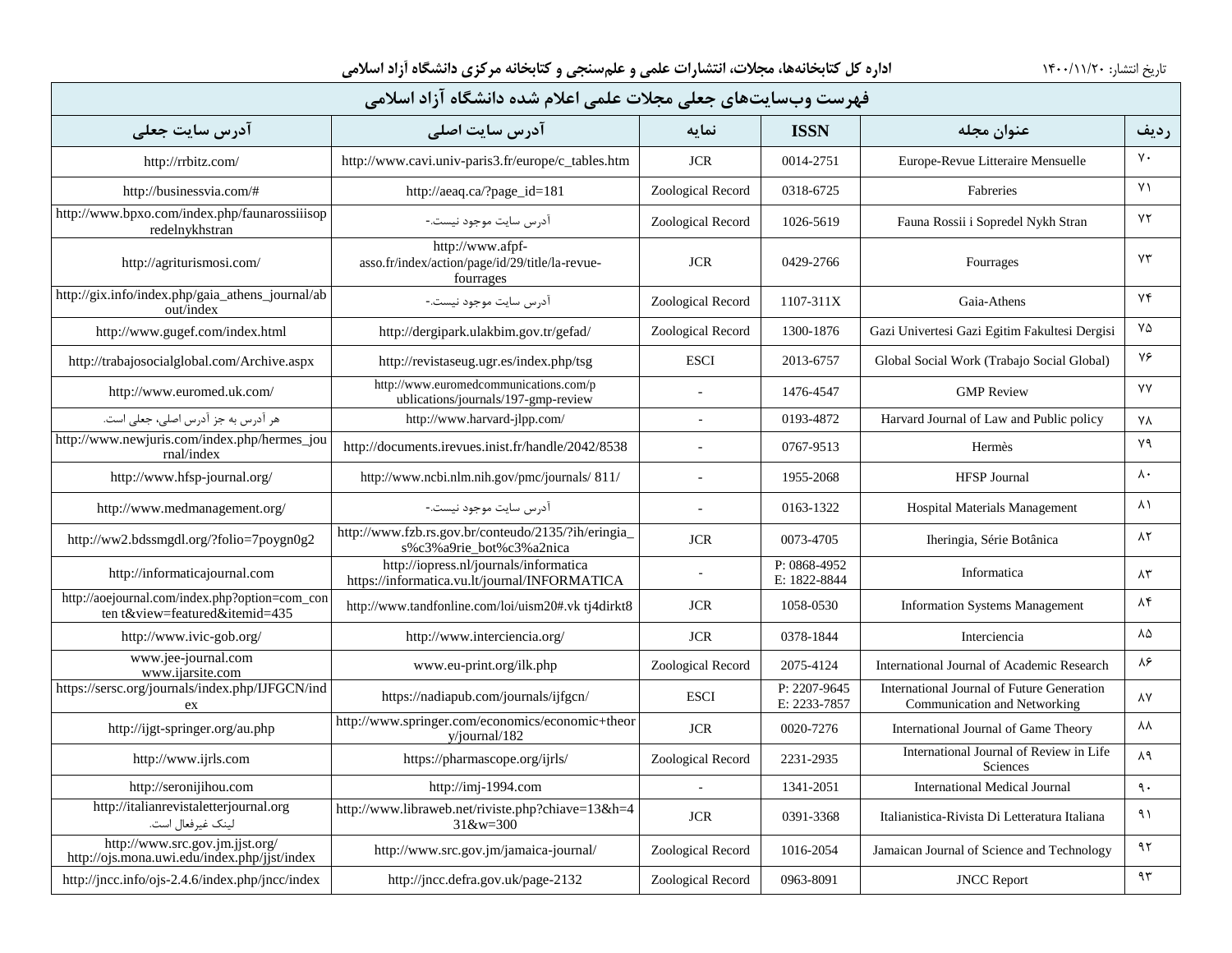| فهرست وبسايتهاي جعلى مجلات علمي اعلام شده دانشگاه آزاد اسلامي                          |                                                                                                  |                   |                              |                                                                                 |                                 |  |  |
|----------------------------------------------------------------------------------------|--------------------------------------------------------------------------------------------------|-------------------|------------------------------|---------------------------------------------------------------------------------|---------------------------------|--|--|
| آدرس سايت جعلى                                                                         | آدرس سایت اصلی                                                                                   | نمايه             | <b>ISSN</b>                  | عنوان مجله                                                                      | <b>رديف</b>                     |  |  |
| http://www.jkljournal.com<br>http://www.jkljournal.org<br>http://www.jokulljournal.com | http://jokulljournal.is/                                                                         | <b>JCR</b>        | 0449-0576                    | Jokull                                                                          | ۹۴                              |  |  |
| http://jnss.zz.mu/                                                                     | آدرس سايت موجود نيست.-                                                                           | Zoological Record | 1018-7677                    | Journal Namibia Scientific Society                                              | ٩۵                              |  |  |
| http://ama-journal.org                                                                 | http://www.ama-assn.org/ama                                                                      | <b>JCR</b>        | 0098-7484                    | Journal of American Medical Association<br>(JAMA)                               | ۹۶                              |  |  |
| www.joetsite.com                                                                       | آدرس سایت موجود نیست.-                                                                           | <b>JCR</b>        | 0747-9964                    | Journal of Engineering Technology                                               | ٩٧                              |  |  |
| http://www.dinz.info/index.php                                                         | http://journals.biola.edu/jpt                                                                    | <b>JCR</b>        | 0091-6471                    | Journal of Psychology & Theology                                                | ٩λ                              |  |  |
| http://acjournal.in/journal-of-renewable-<br>natural-resources-bhutan                  | http://www.moaf.gov.bt/rnr-journal/                                                              | Zoological Record | 1608-4330                    | Journal of Renewable Natural Resources<br><b>Bhutan</b>                         | ۹۹                              |  |  |
| http://jsrad.org/                                                                      | http://jsrd.unilag.edu.ng/index                                                                  | Zoological Record | 1115-7569                    | Journal of Scientific Research and<br>Development                               | $\mathcal{L}$ .                 |  |  |
| http://www.jotechno.com/                                                               | http://jot.ntust.edu.tw/index.php/jot                                                            | <b>SCOPUS</b>     | 1012-3407                    | Journal of Technology                                                           | $\lambda$ . $\lambda$           |  |  |
| http://jbalkan.triboassociation.org/                                                   | http://www.scibulcom.net                                                                         | <b>JCR</b>        | 1310-4772                    | Journal of the Balkan Tribological Association                                  | $\mathcal{N} \cdot \mathcal{N}$ |  |  |
| http://www.pspcommunications.com/                                                      | http://www.avdsonline.org/newweb/avds.php?page<br>$Id=19$                                        | <b>JCR</b>        | 0898-7564                    | Journal of Veterinary Dentistry                                                 | $\mathcal{N}$                   |  |  |
| https://www.xajzkjdx.cn<br>و هر آدرسی به جز سایت اصلی، جعلی است.                       | http://jdxbz.xauat.edu.cn                                                                        | Scopus            | 1066-7930                    | Journal of Xi'an University of Architecture &<br>Technology                     | $\cdot$ ۴                       |  |  |
| http://juak.besaba.com                                                                 | http://ir.uitm.edu.my/                                                                           | <b>ISC</b>        | 1511-9300                    | Jurnal Akademik                                                                 | $\mathcal{N} \cdot \mathcal{N}$ |  |  |
| http://www.kardiologiyajournal.org                                                     | http://ores.su/en/journals/kardiologiya                                                          | <b>JCR</b>        | 9040-0022                    | Kardiologiia                                                                    | $\lambda \cdot 5$               |  |  |
| http://www.kasmerajournal.com/                                                         | آدرس سایت موجود نیست.-                                                                           | <b>JCR</b>        | 0075-5222                    | Kasmera                                                                         | $\mathcal{N}$                   |  |  |
| http://www.ultimate-<br>ebook.com/index.php/kuroshio journal/index                     | آدرس سایت موجود نیست.-                                                                           | Zoological Record | 0287-5349                    | Kuroshio                                                                        | $\lambda \cdot \lambda$         |  |  |
| https://hivt.be/linguistica/index<br>و هر آدرسی به جز سایت اصلی، جعلی است.             | https://lans-tts.uantwerpen.be                                                                   | <b>JCR</b>        | P: 0304-2294<br>E: 2295-5739 | Linguistica Antverpiensia, New Series -<br><b>Themes in Translation Studies</b> | 1.9                             |  |  |
| http://ludusvitalis.org.mx/                                                            | http://www.centrolombardo.edu.mx/ludus-vitalis/                                                  | Zoological Record | 1133-5165                    | Ludus Vitalis                                                                   | $\mathcal{U}$                   |  |  |
| http://brisjast.com/                                                                   | آدرس سایت موجود نیست.-                                                                           | Zoological Record | 1444-8939                    | <b>Magnt Research Report</b>                                                    | $\{\{\}$                        |  |  |
| http://www.martinia.com/                                                               | آدرس سايت موجود نيست.-                                                                           | Zoological Record | 0297-0902                    | Martinia                                                                        | 117                             |  |  |
| http://meanjin.xp3.biz                                                                 | http://meanjin.com.au                                                                            | <b>JCR</b>        | 0025-6293                    | Meanjin                                                                         | 115                             |  |  |
| http://revistas-academicas.com/mjis/index.html                                         | آدرس سایت موجود نیست.-                                                                           | L.                | 1237-484X                    | Mexican Journal of International Studies                                        | 11f                             |  |  |
| http://mitt-klosterneuburg.com/                                                        | http://weinobstklosterneuburg.at                                                                 | <b>JCR</b>        | 0007-5922                    | Mitteilungen Klosterneuburg                                                     | 110                             |  |  |
| http://multitemas.com/index.php/mtjournal                                              | http://site.ucdb.br/editora-<br>ucdb/tematica/37/periodicos/multitemasnumero-2-<br>dez-1996/rmt/ | Zoological Record | 1414-512X                    | Multitemas                                                                      | 119                             |  |  |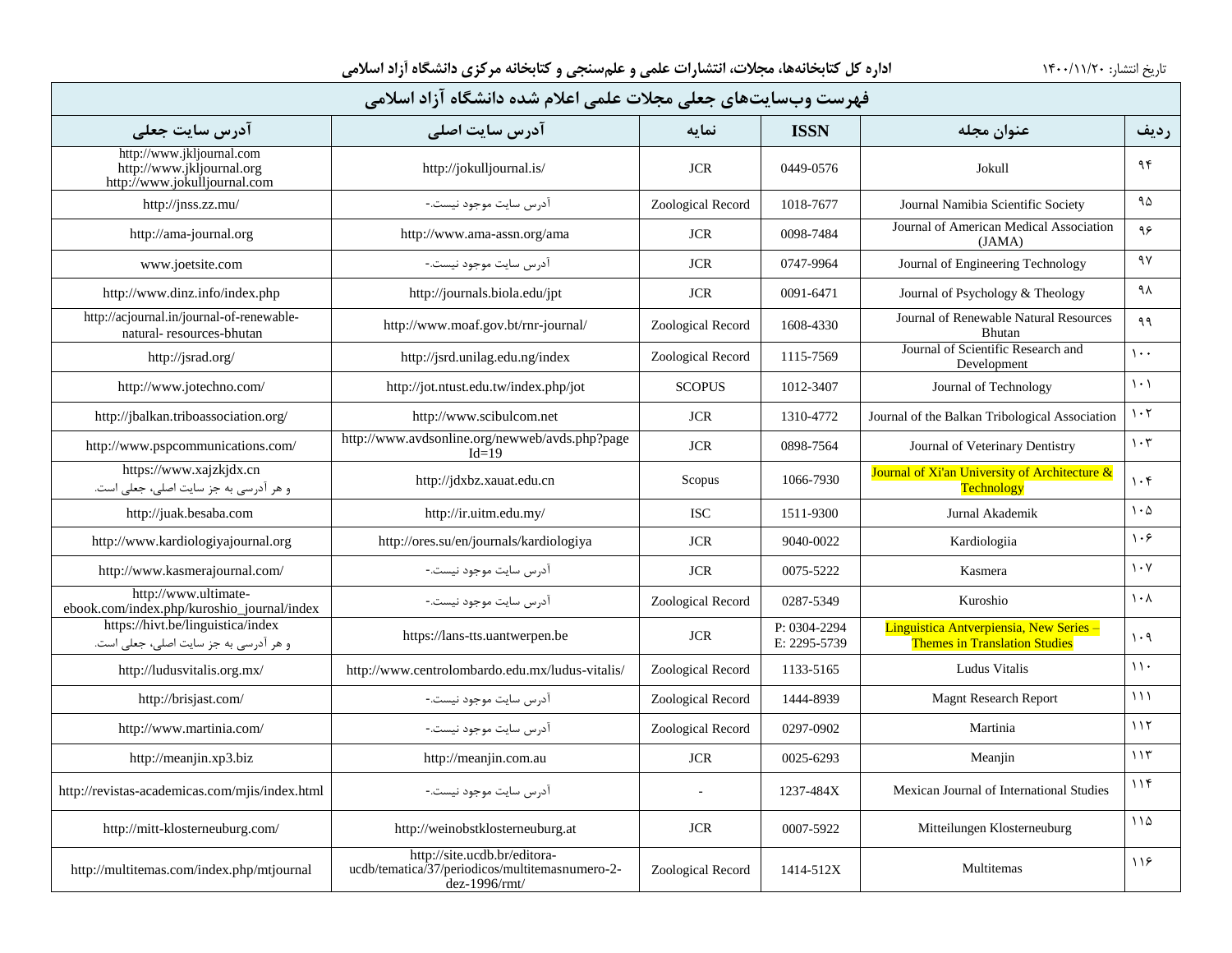| فهرست وبسايتهاى جعلى مجلات علمى اعلام شده دانشگاه آزاد اسلامى                                      |                                                                                                          |                                             |                              |                                                                                |                 |  |  |  |  |
|----------------------------------------------------------------------------------------------------|----------------------------------------------------------------------------------------------------------|---------------------------------------------|------------------------------|--------------------------------------------------------------------------------|-----------------|--|--|--|--|
| آدرس سایت جعلی                                                                                     | آدرس سایت اصلی                                                                                           | نمايه                                       | <b>ISSN</b>                  | عنوان مجله                                                                     | رديف            |  |  |  |  |
| http://www.nationalpark-<br>berchtesgaden.com/index.php/nationalpark-<br>berchtesgaden-forsc/index | http://www.nationalpark-<br>berchtesgaden.bayern.de/08_publikationen/<br>01_forschungsberichte/index.htm | Zoological Record                           | 0172-0023                    | Nationalpark Berchtesgaden Forschungsbericht                                   | 11Y             |  |  |  |  |
| http://naukpublication.org/index.php/nationalp<br>ark-forschung-schweiz                            | آدرس سايت موجود نيست.-                                                                                   | Zoological Record                           | 1022-9493                    | Nationalpark-Forschung in Der Schweiz                                          | 111             |  |  |  |  |
| http://revistas-<br>academicas.com/natura/index.html                                               | آدرس سایت موجود نیست.-                                                                                   | Zoological Record                           | 0028-0631                    | Natura                                                                         | ۱۱۹             |  |  |  |  |
| http://www.naturalistjournal.org/                                                                  | http://www.ynu.org.uk/downloads/naturalist                                                               | Zoological Record<br><b>BIOSIS</b> Previews | 0028-0771                    | Naturalist                                                                     | 15.             |  |  |  |  |
| http://nautilusjournal.net/default.html                                                            | http://www.shellmuseum.org/nautilus/index.html                                                           | <b>JCR</b>                                  | 0028-1344                    | <b>Nautilus</b>                                                                | 151             |  |  |  |  |
| http://www.opncme.com/                                                                             | http://www.canu.org.me/index.php/odjeljenja/odjeljen<br>je-prirodnih-nauka                               | Zoological Record                           | 0350-5464                    | Odjeljenja Prirodnikh Nauka Crnogorska<br>Akademija Nauka I Umjetnosti Glasnik | 155             |  |  |  |  |
| http://www.styleinternational.net/                                                                 | آدرس سايت موجود نيست.-                                                                                   | Zoological Record                           | 1438-0269                    | <b>Odonatological Abstract Service</b>                                         | 157             |  |  |  |  |
| https://oeconomiacopernicana.pl/<br>و هر آدرسی به جز سایت اصلی، جعلی است.                          | http://oeconomia.pl/                                                                                     | <b>JCR</b>                                  | P: 2083-1277<br>E: 2253-1828 | Oeconomia Copernicana                                                          | 15f             |  |  |  |  |
| http://www.palmajournal.org/index.php                                                              | آدرس سایت موجود نیست.-                                                                                   | <b>ISC</b>                                  | $\sim$                       | Palma Journal                                                                  | ۱۲۵             |  |  |  |  |
| http://www.penseejournal.com                                                                       | http://www.espacesmarx.net/spip.php?rubrique47                                                           | <b>SCOPUS</b>                               | 0031-4773                    | Pensee                                                                         | ۱۲۶             |  |  |  |  |
| مجلات ناشرPeriodic Scientific Journal جعلى هستند.<br>https://iadces.com/                           |                                                                                                          |                                             | $\sim$                       | Periodic Scientific Journals                                                   | 15Y             |  |  |  |  |
| http://psc.tomaspubs.com/                                                                          | آدرس سایت موجود نیست.-                                                                                   | Zoological Records                          | 0079-1466                    | Philippine Scientist                                                           | 15 <sub>A</sub> |  |  |  |  |
| http://www.engineeronline.net/                                                                     | http://www.verlag-berger.at/alle-<br>produkte/phyton/hauptbaende.html                                    | <b>JCR</b>                                  | 0079-2047                    | Phyton-Annales Rei Botanicae                                                   | 159             |  |  |  |  |
| http://www.pontejournal.org<br>http://www.pontejournal.net                                         | آدرس سایت موجود نیست.-                                                                                   | <b>JCR</b>                                  | 0032-423X                    | Ponte                                                                          | $\mathcal{N}$ . |  |  |  |  |
| http://pra.tomaspubs.com/                                                                          | آدرس سايت موجود نيست.-                                                                                   | Zoological Record                           | 0032-6542                    | Praeparator                                                                    | $\mathcal{L}$   |  |  |  |  |
| http://pragmatics.onlinejournals.org/                                                              | https://ipra.uantwerpen.be/main.aspx?c=*HOME&n=1<br>267                                                  | <b>JCR</b>                                  | 1018-2101                    | Pragmatics                                                                     | 155             |  |  |  |  |
| http://presliajournal.com                                                                          | http://preslia.cz                                                                                        | $\overline{\phantom{a}}$                    | 0032-7786                    | Preslia                                                                        | 155             |  |  |  |  |
| http://qrjournal.com/index.html<br>و هر آدرسی به جز سایت اصلی، جعلی است.                           | https://www.emeraldgrouppublishing.com/journal/<br>qram?id=QRAM                                          | <b>JCR</b>                                  | 1176-6093                    | <b>Qualitative Research in Accounting &amp;</b><br>Management                  | 156             |  |  |  |  |
| http://bellpersonnel.net/                                                                          | https://www.psychiatrie-verlag.de                                                                        | <b>JCR</b>                                  | 0724-2247                    | Recht & Psychiatrie                                                            | 150             |  |  |  |  |
| http://behaviorsciences.com/                                                                       | آدرس سایت موجود نیست.-                                                                                   | Zoological Record                           | 1607-7393                    | Reef Resources Assessment and<br>Management Technical Paper                    | 155             |  |  |  |  |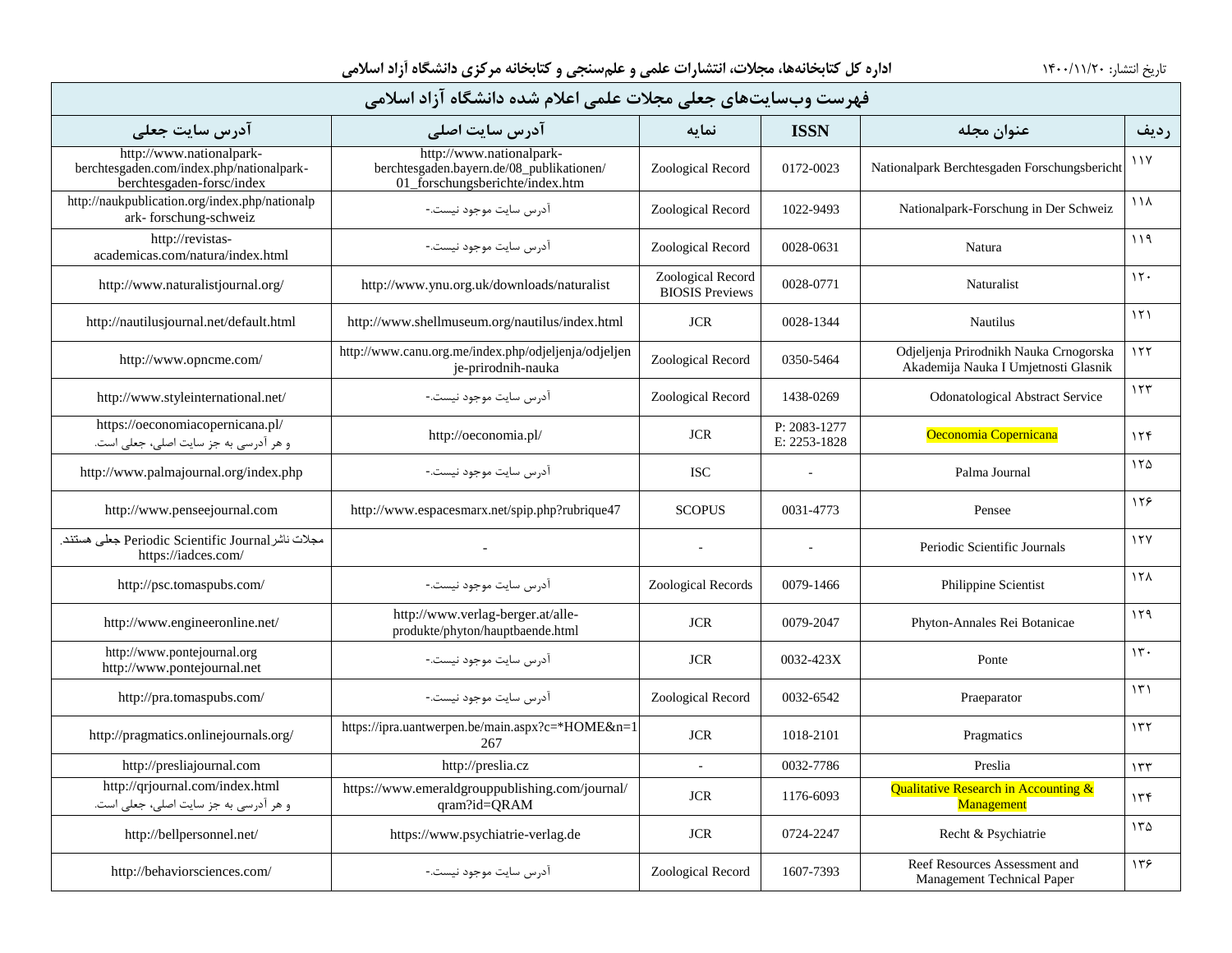| فهرست وبسايتهاى جعلى مجلات علمى اعلام شده دانشگاه آزاد اسلامى     |                                                                                                                                      |                        |                              |                                                                                          |                 |  |  |  |
|-------------------------------------------------------------------|--------------------------------------------------------------------------------------------------------------------------------------|------------------------|------------------------------|------------------------------------------------------------------------------------------|-----------------|--|--|--|
| آدرس سایت جعل <b>ی</b>                                            | آدرس سایت اصلی                                                                                                                       | نمايه                  | <b>ISSN</b>                  | عنوان مجله                                                                               | رديف            |  |  |  |
| http://lriinc.org/                                                | http://www.iriweb.org/main/library/rtm_jou<br>rnal/public_site/navigation/publications/research-<br>technology_management/index.aspx | <b>JCR</b>             | 0895-6308                    | Research-Technology Management                                                           | 177             |  |  |  |
| http://revistabme.org/                                            | http://www.scielo.br/revistas/rbme/paboutj.htm                                                                                       | <b>JCR</b>             | 1517-8692                    | Revista Brasileira De Medicina Do Esporte                                                | 15 <sub>h</sub> |  |  |  |
| http://cientificaonline.com/index.php/cientifica/i<br>ndex        | http://www.fcv.luz.edu.ve/index.php?option=com_co<br>ntent&task=section&id=11&itemi d=186                                            | <b>JCR</b>             | 0798-2259                    | Revista Científica-Facultad De Ciencias<br>Veterinarias                                  | ۱۳۹             |  |  |  |
| http://revistaeducacion.org                                       | http://www.educacionyfp.gob.es/revista-de-<br>educacion/inicio.html                                                                  |                        | P: 0034-8082<br>E: 1988-592x | Revista de Educacion                                                                     | 15.             |  |  |  |
| http://www.psychologyterms.com/                                   | http://www.pug.fr/collection/69/revue%20internation<br>ale%20de%20psychologie%20sociale                                              | <b>JCR</b>             | 0992-986X                    | Revue Internationale De Psychologie Sociale-<br>International Review of Socialpsychology | 151             |  |  |  |
| http://rstoide.org/index.php/rstiode/index                        | http://www.oie.int/fr/publications-et-<br>documentation/revue-scientifique-et-technique-<br>acces-libre/liste-des-numeros/           | <b>JCR</b>             | 0253-1933                    | Revue Scientifique Et Technique-Office<br><b>International Des Epizooties</b>            | ۱۴۲             |  |  |  |
| www.romanistudiesjournal.com                                      | https://online.liverpooluniversitypress.co.uk/loi/rost                                                                               | <b>JCR</b>             | 1528-0748                    | Romani Studies                                                                           | ۱۴۳             |  |  |  |
| http://ylau.com/otechestvennaya%20istoriya.html                   | آدرس سايت موجود نيست.-                                                                                                               | <b>JCR</b>             | 0869-5687                    | Rossiiskaya Istoriya                                                                     | 156             |  |  |  |
| http://journals.sagepub.us/                                       | http://journals.sagepub.com/                                                                                                         | Database               | $\overline{\phantom{a}}$     | SAGE كل دينابيس و مجلات أن جعل شده است.                                                  | ۱۴۵             |  |  |  |
| http://www.jobn.org/                                              | https://www.skidmore.edu/salmagundi                                                                                                  | <b>JCR</b>             | 0036-3529                    | Salmagundi-A Quarterly of the Humanities and<br>Social Sciences                          | 148             |  |  |  |
| http://saussurea.org/                                             | http://www.socbotge.ch/saussurea.htm                                                                                                 | <b>BIOSIS</b> Previews | 0373-2525                    | Saussurea                                                                                | 15V             |  |  |  |
| http://scandiajournal.com/                                        | http://www.tidskriftenscandia.se/                                                                                                    | <b>JCR</b>             | 0036-5483                    | Scandia                                                                                  | 141             |  |  |  |
| http://www.ssdr.sciencerecord.com/                                | https://www.cefas.co.uk/default.aspx?redire                                                                                          | Zoological Record      | ****_****                    | Science Series Data Report                                                               | ۱۴۹             |  |  |  |
| www.scienceasia.net                                               | http://www.scienceasia.org/                                                                                                          | <b>JCR</b>             | 1513-1874                    | Scienceasia                                                                              | 10.             |  |  |  |
| http://www.scientiaguaianae.org/index.php/scie<br>ntia            |                                                                                                                                      |                        | 0798-1120                    | Scientia Guaianae                                                                        | ۱۵۱             |  |  |  |
| http://skhyber.com                                                |                                                                                                                                      |                        | 1017-3471                    | Scientific Khyber                                                                        | 105             |  |  |  |
| http://www.sauerlander-verlag.com/index.php-<br>$id=164& l=1.htm$ | http://www.sauerlaender-verlag.com/                                                                                                  | <b>JCR</b>             | 0037-5349                    | Silvae Genetica                                                                          | 105             |  |  |  |
| http://www.psycholjournal.co.nz                                   | https://www.sbp-<br>journal.com/index.php/sbp/pages/view/sbp_journal                                                                 | $\rm JCR$              | 0301-2212                    | Social Behavior and Personality: An<br><b>International Journal</b>                      | 10f             |  |  |  |
| http://www.sajbm.com/                                             | http://reference.sabinet.co.za/sa_epublication/busman                                                                                | <b>JCR</b>             | 2078-5585                    | South African Journal of Business<br>Management                                          | ۱۵۵             |  |  |  |
| http://survmethodjournal.org/index.php                            | https://www150.statcan.gc.ca/n1/en/catalogue/12-001-X                                                                                | <b>JCR</b>             | 0714-0045                    | Survey Methodology                                                                       | ۱۵۶             |  |  |  |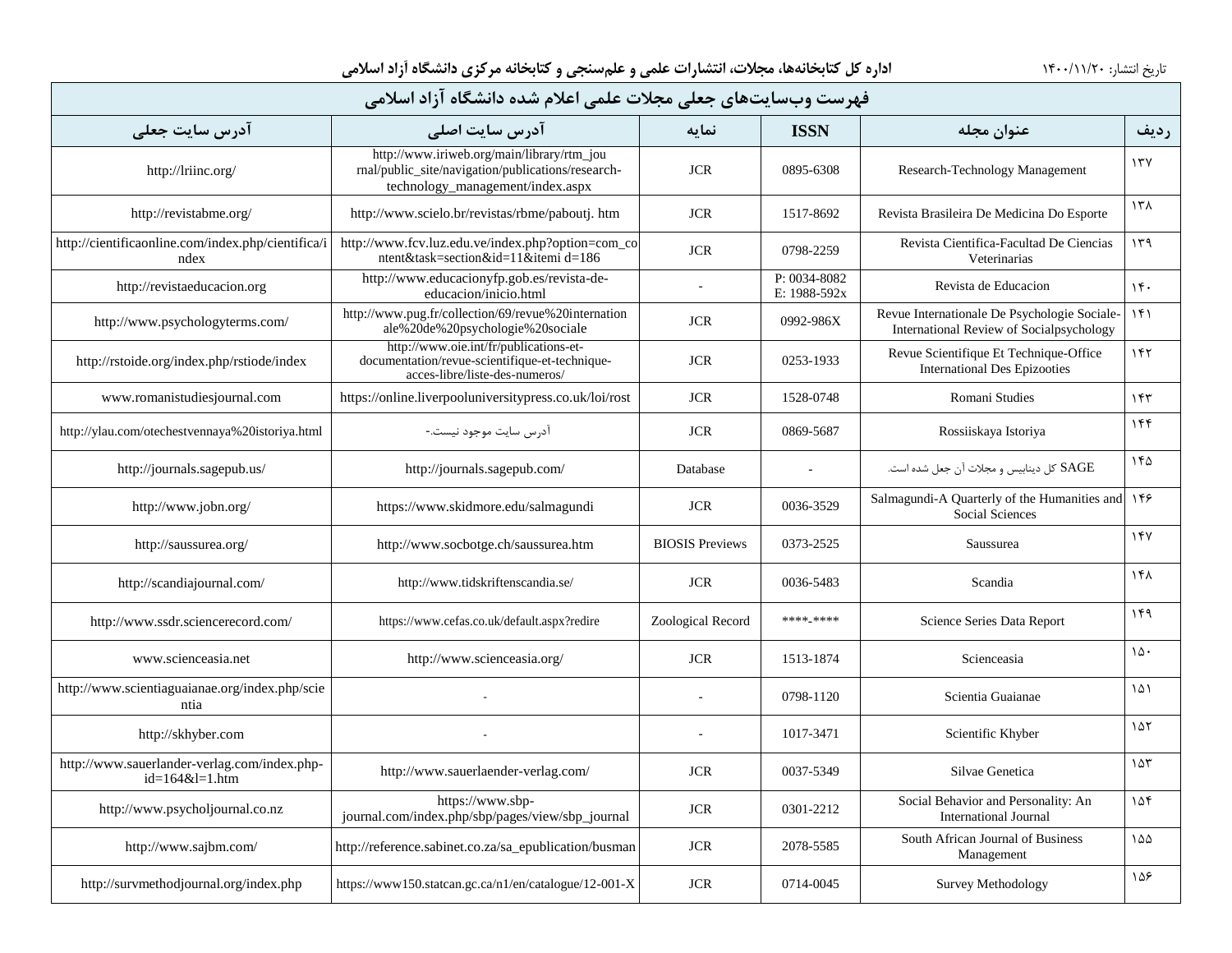| فهرست وبسايتهاى جعلى مجلات علمى اعلام شده دانشگاه آزاد اسلامى                                                                                |                                                                           |                                             |                              |                                                               |                       |  |  |  |
|----------------------------------------------------------------------------------------------------------------------------------------------|---------------------------------------------------------------------------|---------------------------------------------|------------------------------|---------------------------------------------------------------|-----------------------|--|--|--|
| آدرس سایت جعل <b>ی</b>                                                                                                                       | آدرس سایت اصلی                                                            | نمايه                                       | <b>ISSN</b>                  | عنوان مجله                                                    | رديف                  |  |  |  |
| http://sylwan.ibles.org/                                                                                                                     | http://sylwan.ibles.waw.pl/pls/apex/f?p=105:1:0                           | <b>JCR</b>                                  | 0039-7660                    | Sylwan                                                        | ۱۵۷                   |  |  |  |
| http://reviewtechnology.org/                                                                                                                 | http://www.technologyreview.com/magazin<br>e/2015/11/                     | <b>JCR</b>                                  | 1099-274X                    | <b>Technology Review</b>                                      | ۱۵۸                   |  |  |  |
| http://tekstiljournal.com/index.php/tekstil_journ<br>al_crovatia04925882/index                                                               | http://tekstil.hist.hr/en/                                                | <b>SCOPUS</b>                               | 0492-5882                    | Tekstil                                                       | ۱۵۹                   |  |  |  |
| http://tendenzen.plamen.org                                                                                                                  | آدرس سایت موجود نیست.-                                                    | Zoological Record                           | 0944-0844                    | Tendenzen: Jahrbuch Des Übersee-Museums                       | ۱۶۰                   |  |  |  |
| http://www.teorprakfizkul.org                                                                                                                | http://ores.su/en/journals/teoriya-i-praktika-<br>/fizicheskoj-kulturyi   | <b>SCOPUS</b>                               | 0040-3601                    | Teoriya i Praktika Fizicheskoy Kultury                        | ۱۶۱                   |  |  |  |
| http://terapevticheskiiarkhiv.org/index.php/tera/<br>index/                                                                                  | آدرس سایت موجود نیست.-                                                    | <b>JCR</b>                                  | 0040-3660                    | Terapevticheskii Arkhiv                                       | ۱۶۲                   |  |  |  |
| http://www.texassciences.us<br>http://www.texassciences.com<br>http://www.texasacademyofscience.com<br>http://www.texasjournalofscience.info | http://www.texasacademyofscience.org                                      | Zoological Record                           | 0040-4403                    | <b>Texas Journal of Science</b>                               | ۱۶۳                   |  |  |  |
| https://www.ablj.us<br>و هر آدرسی به جز سایت اصلی، جعلی است.                                                                                 | https://www.ncbj.org/page/AmerBankLawJour                                 | <b>JCR</b>                                  | 0027-9048                    | The American Bankruptcy Law Journal                           | ۱۶۴                   |  |  |  |
| http://stradresearch.org                                                                                                                     | آدرس سايت موجود نيست.-                                                    | $\omega$                                    | 0039-2049                    | The Strad                                                     | ١۶۵                   |  |  |  |
| http://www.ylau.com/theoretical%20biology%2<br>0forum.html                                                                                   | http://www.libraweb.net/riviste.php?chiave=114                            | <b>JCR</b>                                  | 0035-6050                    | Theoretical Biology Forum                                     | ۱۶۶                   |  |  |  |
| http://nsdt.org/                                                                                                                             | آدرس سايت موجود نيست.-                                                    | Zoological Record<br><b>BIOSIS Previews</b> | 0144-221X                    | Transactions of the Natural History Society<br>of Northumbria | ١۶٧                   |  |  |  |
| http://royalsocietytransactions.org/index.php                                                                                                | http://www.tandfonline.com/loi/trss20#.vg1fnuyqqkp                        | <b>JCR</b>                                  | 0372-1426                    | Transactions of the Royal Society of South<br>Australia       | ١۶٨                   |  |  |  |
| http://transylvanianreview.org/index.php/trr                                                                                                 | http://www.centruldestudiitransilvane.ro/detaliu.aspx?t<br>$=$ prezentare | <b>JCR</b>                                  | 1221-1249                    | Transylvanian Review                                          | ۱۶۹                   |  |  |  |
| http://www.turkpsikolojidergisi.org/ojs-<br>2.4.6/index.php/tpd/index                                                                        | آدرس سایت موجود نیست.-                                                    | <b>JCR</b>                                  | 1300-4433                    | Turkish Journal of Psychology                                 | $\gamma$ .            |  |  |  |
| https://turkjphysiotherrehabil.org/index.html                                                                                                | https://dergipark.org.tr/en/pub/tjpr                                      | <b>ESCI &amp; Scopus</b>                    | P: 2651-4451<br>E: 2651-446x | <b>Turkish Journal of Physiotherapy and</b><br>Rehabilitation | $\lambda$ Y $\lambda$ |  |  |  |
| http://theveliger.net/                                                                                                                       | http://www.ucmp.berkeley.edu/people/barryr/veliger.<br>html               | <b>JCR</b>                                  | 0042-3211                    | Veliger                                                       | 1YY                   |  |  |  |
| http://www.newjuris.com/index.php/verifiche/in<br>dex                                                                                        | http://www.verificheonline.net/                                           | <b>JCR</b>                                  | 0391-4186                    | Verifiche                                                     | $\gamma \gamma$       |  |  |  |
| http://vitae-udea.org/                                                                                                                       | http://aprendeenlinea.udea.edu.co/revistas/index.php/vi<br>tae/           |                                             | 0121-4004                    | Vitae, La Revista De La Facultad De<br>Química Farmacéutica   | 1Yf                   |  |  |  |
| http://www.waliaj.com/                                                                                                                       | آدرس سايت موجود نيست.-                                                    | Zoological Record                           | 1026-3861                    | Walia                                                         | $\sqrt{2}$            |  |  |  |
| http://web-journal.com/                                                                                                                      | http://www.wiwo.org/pane24.htm                                            | Zoological Record                           | 1385-3287                    | WIWO Report                                                   | 178                   |  |  |  |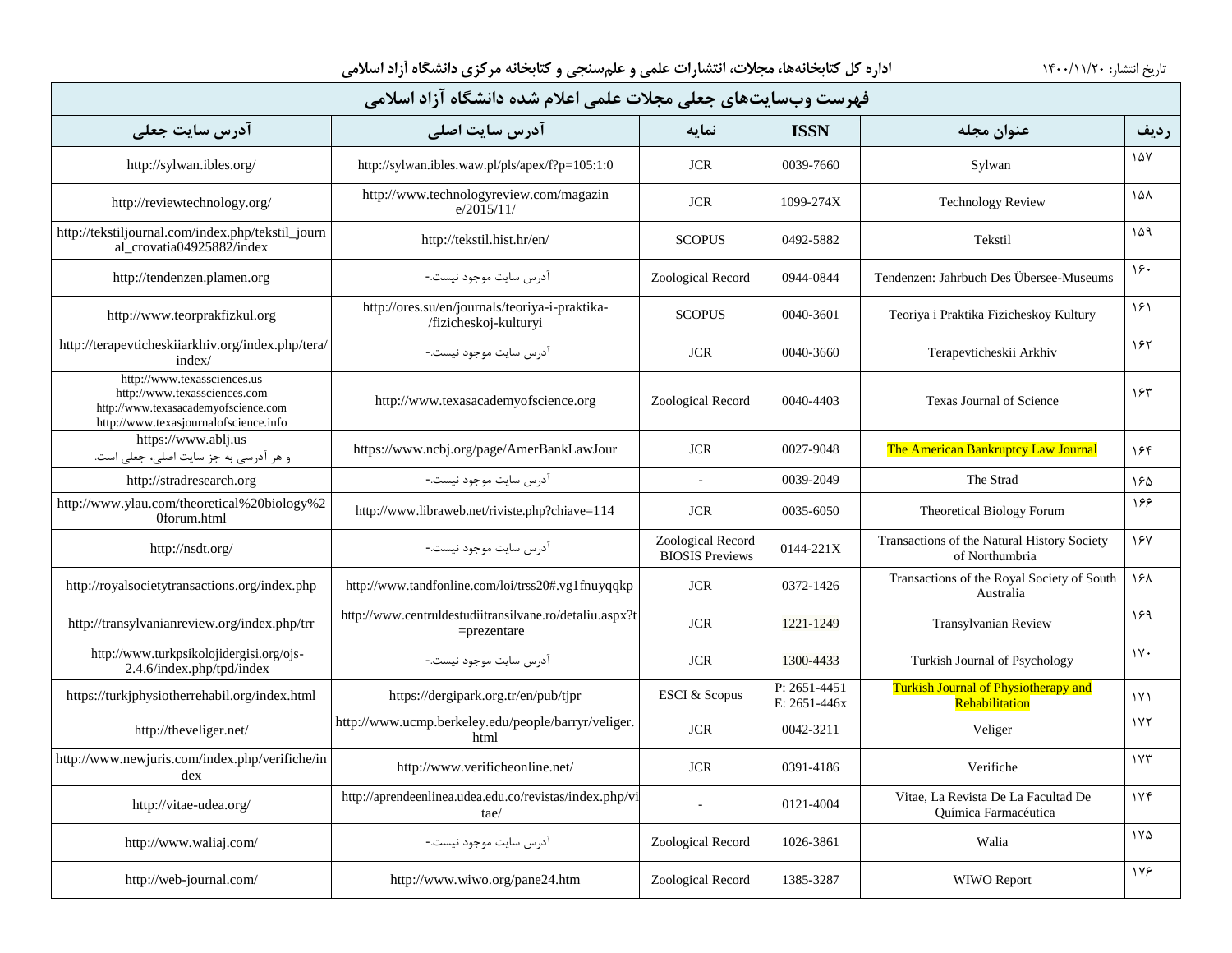| فهرست وبسايتهاي جعلى مجلات علمي اعلام شده دانشگاه آزاد اسلامي                                               |                                                                 |                   |             |                                                                                                              |                |  |  |  |
|-------------------------------------------------------------------------------------------------------------|-----------------------------------------------------------------|-------------------|-------------|--------------------------------------------------------------------------------------------------------------|----------------|--|--|--|
| <b>آدرس سایت جعلی</b>                                                                                       | آدرس سایت اصلی                                                  | نمايه             | <b>ISSN</b> | عنوان مجله                                                                                                   | رديف           |  |  |  |
| http://www.multidisciplinarywulfenia.org<br>http://www.wulfeniajournal.com<br>http://www.wulfeniajournal.at | http://www.landesmuseum.ktn.gv.at/210226w_de.h<br>$tm?seite=15$ | <b>JCR</b>        | 1561-882X   | Wulfenia Journal                                                                                             | <b>IVV</b>     |  |  |  |
| این مجله و کلیه مجلات ناشر Publication Bab جعلی هستند.<br>http://babpublication.de/journals                 | http://www.xenophora.org/en/xeno/xeno_accueil.p<br>hp           | Zoological Record | 0755-8198   | Xenophora Journal                                                                                            | ۱۷۸            |  |  |  |
| http://zeitgeschichte.net                                                                                   | Verin-zeitgeschichte.univie.ac                                  | <b>JCR</b>        | 0256-5250   | Zeitgeschichte                                                                                               | ۱۷۹            |  |  |  |
| كل مجلات اين ناشر جعلى است.<br>http://naukpublication.org/index.php                                         |                                                                 |                   | ناشر        | انتشا, ات Nauk Publication                                                                                   | ۱۸۰            |  |  |  |
| كل مجلات اين ناشر جعلى است./http://recentscience.org                                                        |                                                                 |                   | ناشر        | انتشا, ات Recent Science                                                                                     | ۱۸۱            |  |  |  |
| كل مجلات اين ناشر جعلى است.-http://revistas<br>academicas.com/                                              |                                                                 |                   | ناشر        | <b>Revistas Academicas</b> انتشا, ات                                                                         | $\lambda \tau$ |  |  |  |
| كل مجلات اين ناشر جعلى است./http://tomaspubs.com                                                            |                                                                 |                   | ناشر        | انتشا, ات TOMAS Publishing (Systems<br>Science, Education Journal<br>Politica Economica, Chemical Modelling) | ۱۸۳            |  |  |  |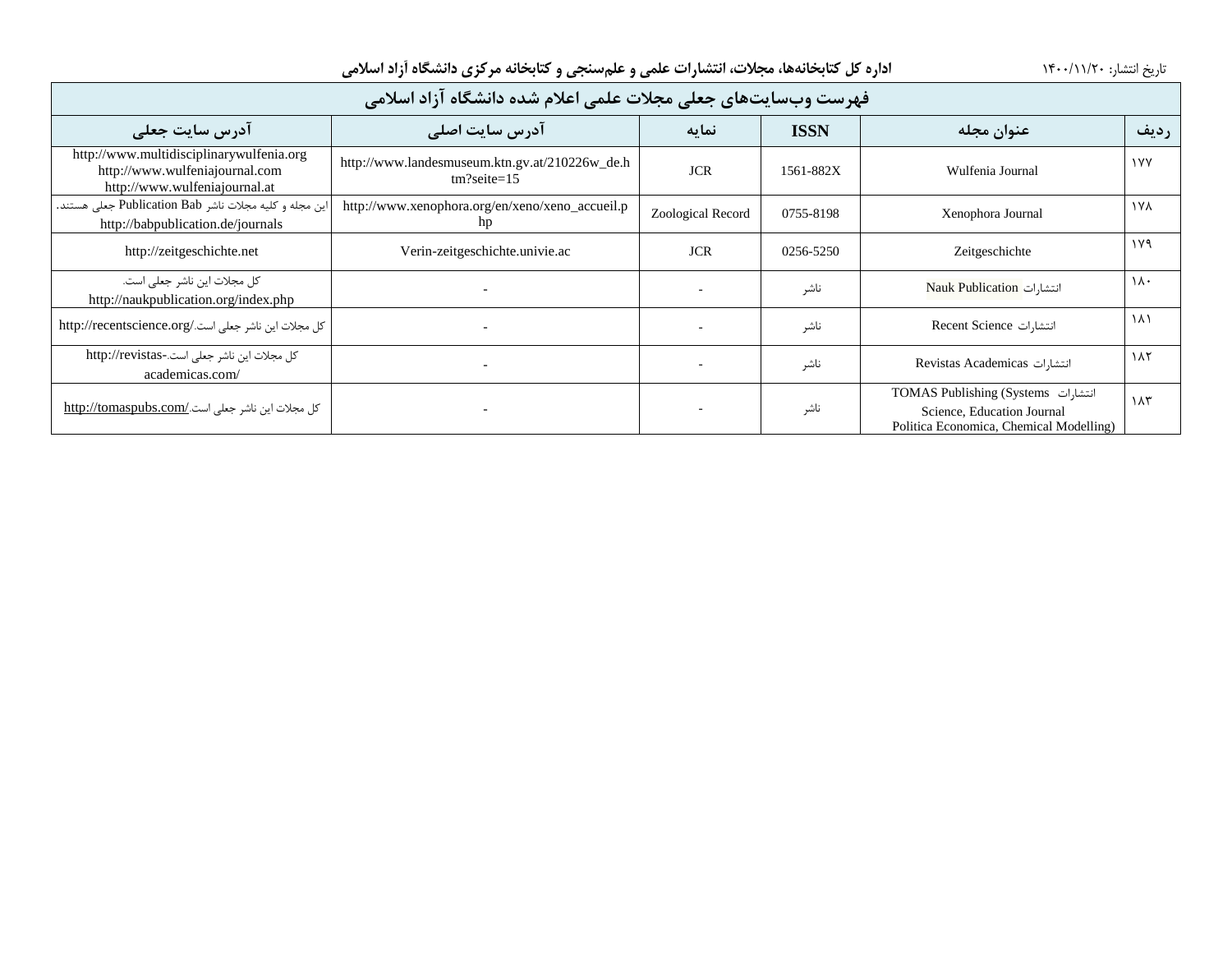| فهرست مجلات و انتشارات نامعتبر اعلام شده دانشگاه آزاد اسلامی |                                                                                    |                 |                                  |                                                                                      |               |  |  |  |  |
|--------------------------------------------------------------|------------------------------------------------------------------------------------|-----------------|----------------------------------|--------------------------------------------------------------------------------------|---------------|--|--|--|--|
| وضعيت مجله يا ناشر                                           | آدرس سايت                                                                          | تاریخ بیاعتباری | <b>ISSN</b>                      | عنوان مجله یا ناشر                                                                   | رديف          |  |  |  |  |
| بىاعتبار                                                     | https://ojs.3ciencias.com/index.php/3c-empresa                                     | 98/6/26         | 2254-3376                        | 3C Empresa                                                                           | $\lambda$     |  |  |  |  |
| بىاعتبار                                                     | http://www.indianjournals.com/ijor.aspx?target=ijor:jims8<br>m&type=home           | 97/7/1          | P: 0973-9335<br>E: 0973-9343     | 8M: The Journal of Indian Management and<br>Strategy                                 | $\mathsf{r}$  |  |  |  |  |
| بى عتبار                                                     | https://abindica.in/                                                               | 98/6/26         | 2319-1244                        | Acta Biologica Indica                                                                | $\mathbf{r}$  |  |  |  |  |
| بىاعتبار                                                     | http://journal.asu.ru/biol                                                         | 99/1/26         | 2412-1908                        | Acta Biologica Sibirica                                                              | $\mathbf{r}$  |  |  |  |  |
| بىاعتبار                                                     | http://wissen-<br>pub.com/86,Acta%20Journal%20on%20Art%20and%20H<br>umanities.html | 98/3/8          | 2315-122x                        | Acta Journal on Art and Humanities                                                   | ۵             |  |  |  |  |
| بىاعتبار                                                     | http://www.actamedicamediterranea.com/                                             | 97/7/1          | 0393-6384                        | Acta Medica Mediterranea<br>International Scientific Journal of Clinical<br>Medicine | ۶             |  |  |  |  |
| بىاعتبار                                                     | http://periodicos.uem.br/ojs/index.php/ActaSciHumanSocS<br>ci                      | 97/7/1          | 1679-7361                        | Acta Scientiarum Human and Social Sciences                                           | $\mathsf{v}$  |  |  |  |  |
| بى عتبار                                                     | http://periodicos.uem.br/ojs/acta/index/                                           | 97/7/1          | 1806-2563                        | Acta Scientiarum Technology                                                          | $\lambda$     |  |  |  |  |
| بىاعتبار                                                     | http://www.magnanimitas.cz/ad-alta-journal-of-<br>interdisciplinary-research       | 95/11/30        | 1804-7890                        | Ad Alta-Journal of Interdisciplinary Research                                        | ٩             |  |  |  |  |
| بىاعتبار                                                     | http://www.m-hikari.com/asb/index.html                                             | 95/12/21        | P: 1313-9495<br>E: 1314-7668     | Advanced Studies in Biology                                                          | $\mathcal{L}$ |  |  |  |  |
| بىاعتبار                                                     | http://www.mililink.com/journals_desc.php?id=59                                    | 97/7/1          | 0974-6803                        | Advances and Applications in Mathematical<br><b>Sciences</b>                         | $\mathcal{L}$ |  |  |  |  |
| بىاعتبار                                                     | http://www.pphmj.com/journals/adas.htm                                             | 98/6/26         | 0972-3617                        | Advances and Applications in Statistics                                              | $\mathcal{N}$ |  |  |  |  |
| بىاعتبار                                                     | http://www.soeagra.com/abr/abr.htm                                                 | 99/9/23         | P: 0976-4585<br>E: 2277-1573     | Advances in Bioresearch                                                              | $\gamma$      |  |  |  |  |
| بى عتبار                                                     | www.acsij.org/acsij                                                                | 94/8/17         | 2322-5157                        | Advances in Computer Science: An International<br>Journal                            | $\gamma$      |  |  |  |  |
| بىاعتبار                                                     | https://www.worldscientific.com/worldscinet/adsaa                                  | 97/7/1          | $P: 2424 - 922x$<br>E: 2424-9238 | Advances in Data Sciences and Adaptive<br>Analysis                                   | ١۵            |  |  |  |  |
| بىاعتبار                                                     | http://www.techno-press.org/?journal=eri&subpage=6                                 | 98/10/10        | 2287-6316                        | Advances in Energy Research                                                          | ۱۶            |  |  |  |  |
| بىاعتبار                                                     | https://oaj.fupress.net/index.php/ahs                                              | 98/10/10        | 1592-1573                        | Advances in Horticultural Science                                                    | $\gamma$      |  |  |  |  |
| بىاعتبار                                                     | https://academicjournals.org/journal/AJAR                                          | 97/7/1          | 1991-637x                        | African Journal of Agricultural Research                                             | ۱۸            |  |  |  |  |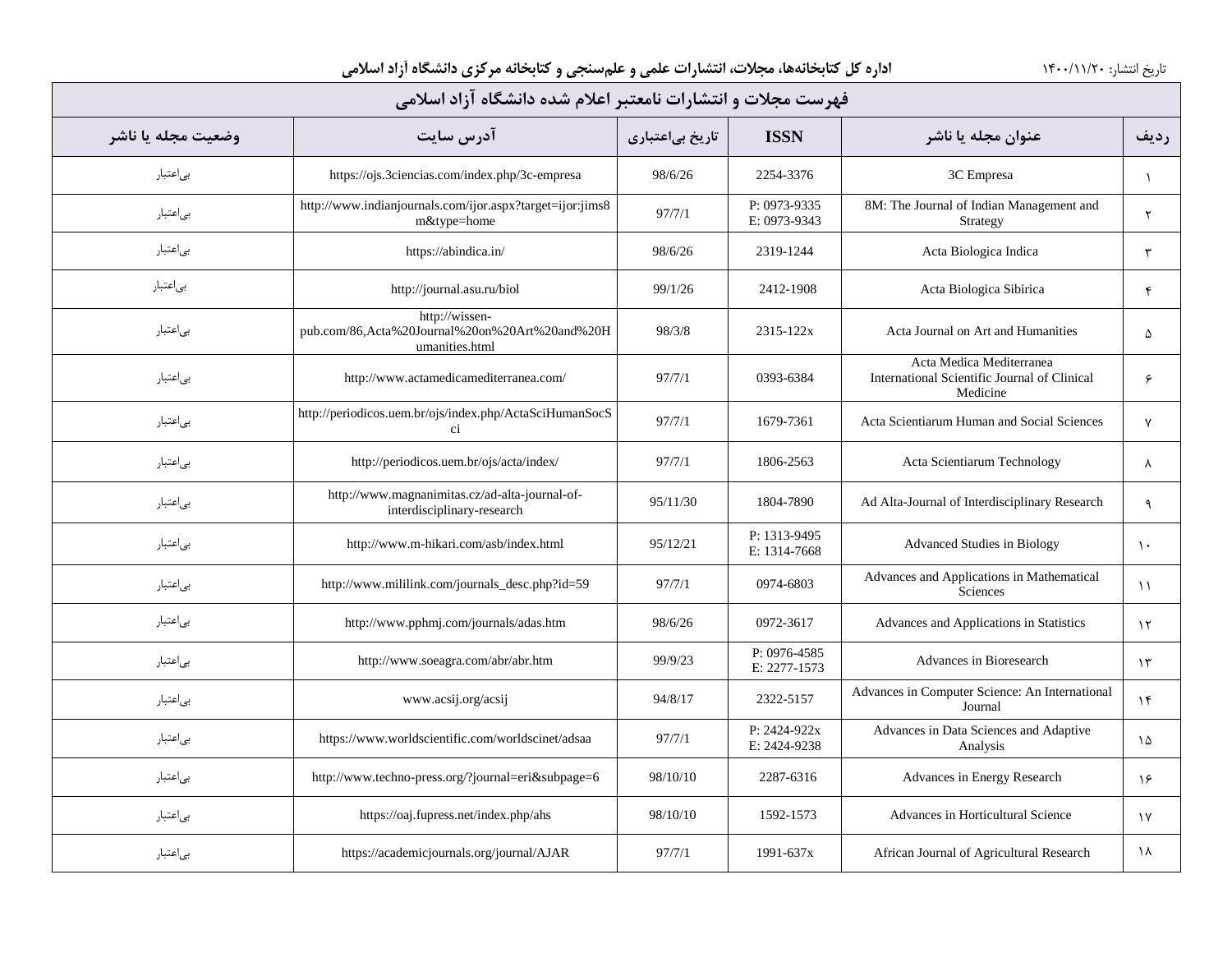| فهرست مجلات و انتشارات نامعتبر اعلام شده دانشگاه آزاد اسلامی |                                                                        |                 |                                  |                                                                                                                  |                        |  |  |  |  |
|--------------------------------------------------------------|------------------------------------------------------------------------|-----------------|----------------------------------|------------------------------------------------------------------------------------------------------------------|------------------------|--|--|--|--|
| وضعيت مجله يا ناشر                                           | آدرس سايت                                                              | تاریخ بیاعتباری | <b>ISSN</b>                      | عنوان مجله یا ناشر                                                                                               | رديف                   |  |  |  |  |
| بىاعتبار                                                     | https://academicjournals.org/journal/AJB                               | 97/7/1          | 1684-5315                        | African Journal of Biotechnology                                                                                 | $\lambda$              |  |  |  |  |
| بىاعتبار                                                     | https://www.medwelljournals.com/journalhome.php?jid=1<br>816-9155      | 88/12/15        | P: 1816-9155<br>E: 1994-4616     | Agricultural Journal                                                                                             | $\mathbf{r}$ .         |  |  |  |  |
| بىاعتبار                                                     | https://www.indianjournals.com/ijor.aspx?target=ijor:asd&<br>type=home | 98/10/10        | $P: 0253 - 150x$<br>E: 0976-0547 | Agricultural Science Digest - A Research<br>Journal                                                              | $\uparrow$ \           |  |  |  |  |
| بىاعتبار                                                     | http://www.agricultforest.ac.me/                                       | 97/7/1          | 0554-5579                        | Agriculture and Forestry<br>Poljoprivreda i Sumarstvo                                                            | ۲۲                     |  |  |  |  |
| بىاعتبار                                                     | http://agrolifejournal.usamv.ro/                                       | 97/7/1          | 2285-5718                        | Agrolife Scientific Journal                                                                                      | ۲۳                     |  |  |  |  |
| بىاعتبار                                                     | http://agronomy.emu.ee/                                                | 97/7/1          | 1406-894x                        | Agronomy Research                                                                                                | $\mathbf{Y}$           |  |  |  |  |
| بىاعتبار                                                     | http://www.aimspress.com/journal/agriculture                           | 98/3/8          | 2471-2086                        | Aims Agriculture and Food                                                                                        | ۲۵                     |  |  |  |  |
| بىاعتبار                                                     | http://www.caves.res.in/journal.php                                    | 95/7/30         | 2348-5191                        | Ambient Science                                                                                                  | ۲۶                     |  |  |  |  |
| بىاعتبار                                                     | http://www.aijcrnet.com/                                               | 97/7/1          | 2162-139x                        | American International Journal of Contemporary<br>Research                                                       | ٢٧                     |  |  |  |  |
| بىاعتبار                                                     | http://www.iasir.net/                                                  | 97/7/1          | P: 2328-3491<br>E: 2328-3580     | American International Journal of Research in<br>Sciences, Technology, Engineering and<br>Mathematics (AIJRSTEM) | ٢٨                     |  |  |  |  |
| بىاعتبار                                                     | https://thescipub.com/journals/ajabs                                   | 88/12/15        | P: 1557-4989<br>E: 1557-4997     | American Journal of Agricultural and Biological<br>Sciences                                                      | ۲۹                     |  |  |  |  |
| بىاعتبار                                                     | https://thescipub.com/journals/ajavs                                   | 88/12/15        | P: 1557-4555<br>E: 1557-4563     | American Journal of Animal and Veterinary<br>Sciences                                                            | $\mathbf{r}$ .         |  |  |  |  |
| بىاعتبار                                                     | https://thescipub.com/journals/ajas                                    | 88/12/15        | P: 1546-9239<br>E: 1554-3641     | American Journal of Applied Sciences                                                                             | $\uparrow$             |  |  |  |  |
| بىاعتبار                                                     | https://thescipub.com/journals/ajbb                                    | 88/12/15        | P: 1553-3468<br>E: 1558-6332     | American Journal of Biochemistry and<br>Biotechnology                                                            | $\tau\tau$             |  |  |  |  |
| بىاعتبار                                                     | http://www.sapub.org/journal/aimsandscope.aspx?journalid<br>$=1075$    | 88/12/15        | P: 2167-6992<br>E: 2167-6976     | American Journal of Bioinformatics Research                                                                      | $\tau\tau$             |  |  |  |  |
| بىاعتبار                                                     | https://thescipub.com/journals/ajeba                                   | 88/12/15        | P: 1945-5488<br>E: 1945-5496     | American Journal of Economics and Business<br>Administration                                                     | $\tau$                 |  |  |  |  |
| بىاعتبار                                                     | https://thescipub.com/journals/ajeas                                   | 88/12/15        | P: 1941-7020<br>E: 1941-7039     | American Journal of Engineering and Applied<br>Sciences                                                          | ٣۵                     |  |  |  |  |
| بىاعتبار                                                     | https://thescipub.com/ajes.toc                                         | 88/12/15        | P: 1553-345x<br>E: 1558-3910     | American Journal of Environmental Sciences                                                                       | ۳۶                     |  |  |  |  |
| بىاعتبار                                                     | https://scialert.net/current.php?issn=1557-4571                        | 88/12/15        | P: 1557-4571<br>E: 1557-458x     | American Journal of Food Technology                                                                              | $\mathsf{r}\mathsf{v}$ |  |  |  |  |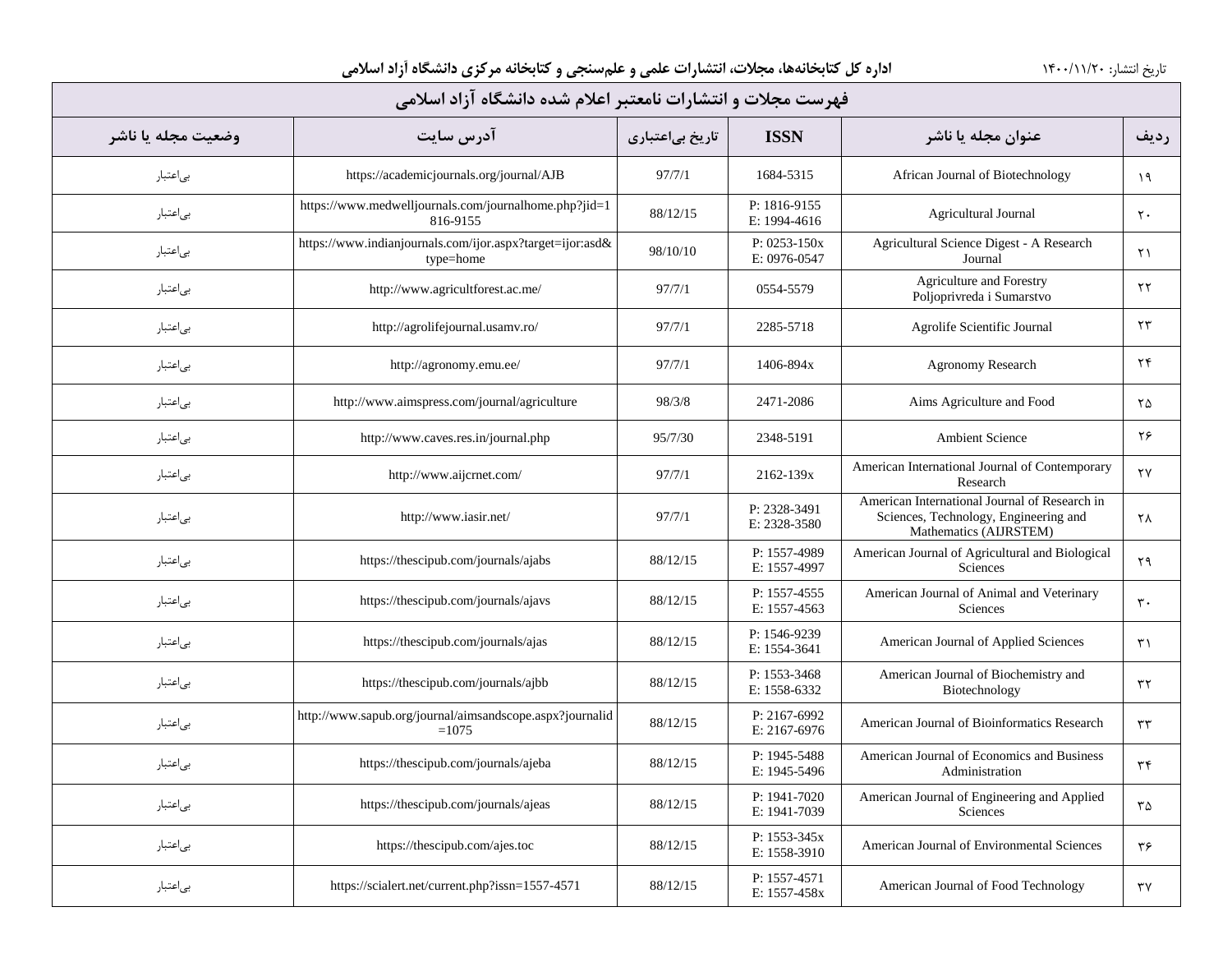| فهرست مجلات و انتشارات نامعتبر اعلام شده دانشگاه آزاد اسلامی |                                                                                                   |                 |                                  |                                                                  |                  |  |  |  |  |
|--------------------------------------------------------------|---------------------------------------------------------------------------------------------------|-----------------|----------------------------------|------------------------------------------------------------------|------------------|--|--|--|--|
| وضعيت مجله يا ناشر                                           | آدرس سايت                                                                                         | تاریخ بیاعتباری | <b>ISSN</b>                      | عنوان مجله یا ناشر                                               | رديف             |  |  |  |  |
| بى اعتبار                                                    | https://thescipub.com/journals/aji                                                                | 88/12/15        | $P: 1553-619x$<br>E: 1558-3775   | American Journal of Immunology                                   | ۳۸               |  |  |  |  |
| بىاعتبار                                                     | https://thescipub.com/journals/ajid                                                               | 88/12/15        | P: 1553-6203<br>E: 1558-6340     | American Journal of Infectious Diseases                          | ٣٩               |  |  |  |  |
| بىاعتبار                                                     | http://www.publicscienceframework.org/journal/<br>paymentinformation/AJMR                         | 96/6/1          | $P: 2381 - 750x$<br>E: 2381-7518 | American Journal of Marketing Research                           | $\mathfrak{r}$ . |  |  |  |  |
| بىاعتبار                                                     | https://thescipub.com/journals/ajpt                                                               | 88/12/15        | P: 1557-4962<br>E: 1557-4970     | American Journal of Pharmacology and<br>Toxicology               | $f \cap$         |  |  |  |  |
| بىاعتبار                                                     | https://scialert.net/jhome.php?issn=1557-4539                                                     | 88/12/15        | 1557-4539                        | American Journal of Plant Physiology                             | ۴۲               |  |  |  |  |
| بىاعتبار                                                     | http://agribiop.com/category/annals-of-biology                                                    | 99/5/26         | 0970-0153                        | <b>Annals of Biology</b>                                         | ۴٣               |  |  |  |  |
| بى عتبار                                                     | http://www.amhsr.org/                                                                             | 97/7/1          | 2141-9248                        | Annals of Medical and Health Sciences Research                   | ۴۴               |  |  |  |  |
| بىاعتبار                                                     | http://www.atmph.org/                                                                             | 96/8/1          | P: 1755-6783<br>E: 0974-6005     | Annals of Tropical Medicine and Public Health                    | ۴۵               |  |  |  |  |
| بىاعتبار                                                     | http://www.aloki.hu                                                                               | 97/7/1          | P: 1589-1623<br>E: 1785-0037     | Applied Ecology and Environmental Research                       | ۴۶               |  |  |  |  |
| بىاعتبار                                                     | http://www.amiemt-journal.com/                                                                    | 96/6/1          | 2322-5572                        | Applied Mathematics in Engineering,<br>Management and Technology | YY               |  |  |  |  |
| بىاعتبار                                                     | http://www.pscipub.com/MWP/default.aspx                                                           | 97/7/1          | 2311-0139<br>2310-9440           | Applied Science and Reports                                      | ۴۸               |  |  |  |  |
| بىاعتبار                                                     | https://apuntesuniversitarios.upeu.edu.pe/                                                        | 1400/6/13       | P: 2225-7136<br>E:2304-0335      | Apuntes Universitarios                                           | ۴۹               |  |  |  |  |
| بىاعتبار                                                     | http://www.reimer-mann-<br>verlag.de/controller.php?cmd=detail&titelnummer=630420<br>$&$ verlag=4 | 95/11/30        | 1434-2758                        | Archäologische Mitteilungen aus Iran und Turan                   | $\Delta \cdot$   |  |  |  |  |
| بىاعتبار                                                     | https://archivepp.com/en                                                                          | 99/1/26         | P: 2320-5210<br>$E: 2045 - 080x$ | Archives Of Pharmacy Practice                                    | ۵۱               |  |  |  |  |
| بىاعتبار                                                     | https://journals.openedition.org/aad/179                                                          | 1400/6/13       | 1565-8961                        | Argumentation Et Analyse Du Discours *                           | ۵٢               |  |  |  |  |
| بىاعتبار                                                     | http://armjmath.sci.am/index.php/ajm                                                              | 97/7/1          | 1829-1163                        | Armenian Journal of Mathematics                                  | ۵٣               |  |  |  |  |
| بىاعتبار                                                     | http://www.arpnjournals.com/jabs/                                                                 | 96/3/27         | 1990-6145                        | ARPN Journal of Agricultural and Biological<br>Science           | ۵۴               |  |  |  |  |
| بىاعتبار                                                     | https://www.liverpooluniversitypress.co.uk/journals/id/56                                         | 1400/6/13       | P: 1565-6721<br>E: 2516-4252     | ARS Judaica-The Bar Ilan Journal of Jewish Art *                 | ۵۵               |  |  |  |  |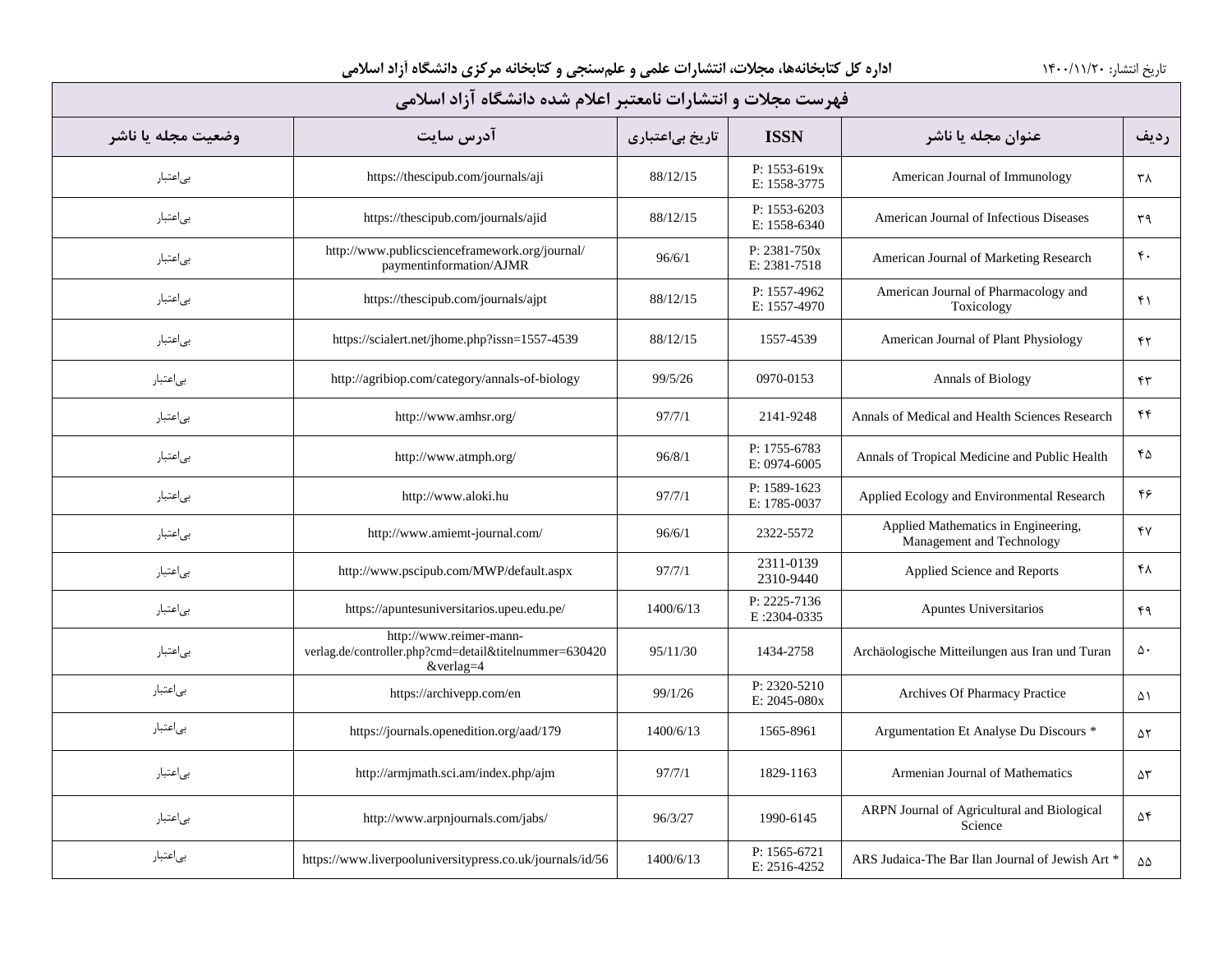| فهرست مجلات و انتشارات نامعتبر اعلام شده دانشگاه آزاد اسلامی |                                                  |                 |                              |                                                    |                |  |  |  |
|--------------------------------------------------------------|--------------------------------------------------|-----------------|------------------------------|----------------------------------------------------|----------------|--|--|--|
| وضعيت مجله يا ناشر                                           | آدرس سایت                                        | تاریخ بیاعتباری | <b>ISSN</b>                  | عنوان مجله یا ناشر                                 | رديف           |  |  |  |
| بىاعتبار                                                     | https://scialert.net/current.php?issn=1819-1894  | 88/12/15        | 1819-1894                    | Asian Journal of Agricultural Research             | ۵۶             |  |  |  |
| بىاعتبار                                                     | http://www.ansinet.com/jindex.php?issn=1994-540x | 88/12/15        | P: 1994-540x<br>E: 2077-2025 | Asian Journal of Algebra                           | ۵۷             |  |  |  |
| بىاعتبار                                                     | https://scialert.net/jhome.php?issn=1683-9919    | 88/12/15        | 1683-9919                    | Asian Journal of Animal and Veterinary<br>Advances | ۵٨             |  |  |  |
| بىاعتبار                                                     | https://scialert.net/current.php?issn=1819-1878  | 88/12/15        | 1819-1878                    | Asian Journal of Animal Sciences                   | ۵۹             |  |  |  |
| بىاعتبار                                                     | https://scialert.net/jhome.php?issn=1996-3343    | 88/12/15        | 1996-3343                    | Asian Journal of Applied Sciences                  | ۶۰             |  |  |  |
| بىاعتبار                                                     | https://scialert.net/current.php?issn=1815-9923  | 88/12/15        | 1815-9923                    | Asian Journal of Biochemistry                      | ۶۱             |  |  |  |
| بىاعتبار                                                     | https://scialert.net/jhome.php?issn=1996-3351    | 88/12/15        | 1996-3351                    | Asian Journal of Biological Sciences               | ۶۲             |  |  |  |
| بىاعتبار                                                     | https://scialert.net/current.php?issn=1996-0700  | 88/12/15        | 1996-0700                    | Asian Journal of Biotechnology                     | $\gamma\gamma$ |  |  |  |
| بىاعتبار                                                     | https://scialert.net/jhome.php?issn=1814-0068    | 88/12/15        | 1814-0068                    | Asian Journal of Cell Biology                      | ۶۴             |  |  |  |
| بىاعتبار                                                     | http://www.ansinet.com/jindex.php?issn=1992-1470 | 88/12/15        | P: 1992-1470<br>E: 2077-2033 | Asian Journal of Clinical Nutrition                | ۶۵             |  |  |  |
| بىاعتبار                                                     | http://www.ansinet.com/jindex.php?issn=1994-7879 | 88/12/15        | P: 1994-7879<br>E: 2077-2041 | Asian Journal of Crop Science                      | ۶۶             |  |  |  |
| بىاعتبار                                                     | http://www.ansinet.com/jindex.php?issn=1996-3424 | 88/12/15        | 1996-3424                    | Asian Journal of Dermatology                       | ۶۷             |  |  |  |
| بىاعتبار                                                     | http://www.ansinet.com/jindex.php?issn=1996-0727 | 88/12/15        | 1996-0727                    | Asian Journal of Developmental Biology             | ۶۸             |  |  |  |
| بىاعتبار                                                     | https://scialert.net/jhome.php?issn=1819-1886    | 88/12/15        | 1819-1886                    | Asian Journal of Earth Sciences                    | ۶۹             |  |  |  |
| بىاعتبار                                                     | http://www.ansinet.com/jindex.php?issn=1992-1462 | 88/12/15        | 1992-1462                    | Asian Journal of Epidemiology                      | $V \cdot$      |  |  |  |
| بىاعتبار                                                     | http://ajesjournal.com/index.html                | 98/10/10        | 0971-5444                    | Asian Journal of Experimental Sciences             | $Y \setminus$  |  |  |  |
| بىاعتبار                                                     | http://www.ajgreenchem.com/                      | 98/10/10        | P: 2588-5839<br>E: 2588-4328 | Asian Journal of Green Chemistry                   | $Y\Upsilon$    |  |  |  |
| بىاعتبار                                                     | http://www.ansinet.com/jindex.php?issn=1996-3386 | 88/12/15        | 1996-3386                    | Asian Journal of Industrial Engineering            | $Y\tau$        |  |  |  |
| بىاعتبار                                                     | https://scialert.net/jhome.php?issn=1819-334x    | 88/12/15        | 1819-334x                    | Asian Journal of Information Management            | ٧۴             |  |  |  |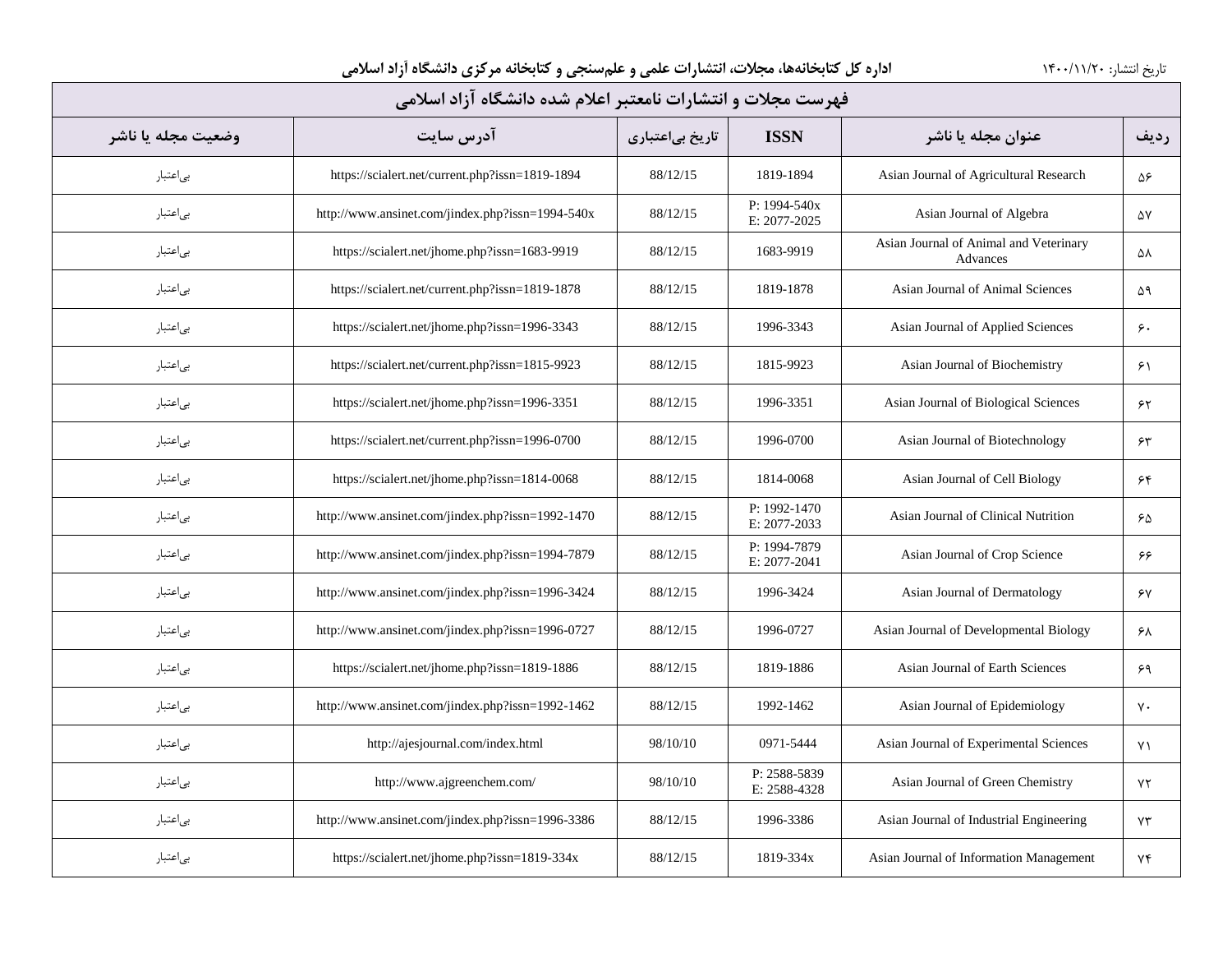| فهرست مجلات و انتشارات نامعتبر اعلام شده دانشگاه آزاد اسلامی |                                                    |                 |                                  |                                                         |                      |  |  |  |
|--------------------------------------------------------------|----------------------------------------------------|-----------------|----------------------------------|---------------------------------------------------------|----------------------|--|--|--|
| وضعيت مجله يا ناشر                                           | آدرس سایت                                          | تاریخ بیاعتباری | <b>ISSN</b>                      | عنوان مجله یا ناشر                                      | رديف                 |  |  |  |
| بىاعتبار                                                     | https://scialert.net/jhome.php?issn=1819-1924      | 88/12/15        | 1819-1924                        | Asian Journal of Marketing                              | ٧۵                   |  |  |  |
| بىاعتبار                                                     | http://www.ansinet.com/jindex.php?issn=1996-3394   | 88/12/15        | 1996-3394                        | Asian Journal of Materials Science                      | ٧۶                   |  |  |  |
| بى عتبار                                                     | https://scialert.net/jhome.php?issn=1994-5418      | 88/12/15        | 1994-5418                        | Asian Journal of Mathematics & Statistics               | ٧Y                   |  |  |  |
| بىاعتبار                                                     | http://www.ansinet.com/jindex.php?issn=1996-403x   | 88/12/15        | 1996-403x                        | Asian Journal of Nematology                             | ٧٨                   |  |  |  |
| بىاعتبار                                                     | https://scialert.net/jhome.php?issn=1819-1541      | 88/12/15        | 1819-1541                        | Asian Journal of Plant Pathology                        | ٧٩                   |  |  |  |
| بىاعتبار                                                     | http://www.ansinet.com/jindex.php?issn=1682-3974   | 88/12/15        | 1682-3974                        | Asian Journal of Plant Sciences                         | $\lambda \cdot$      |  |  |  |
| بىاعتبار                                                     | https://scialert.net/jhome.php?issn=1819-3609      | 88/12/15        | 1819-3609                        | Asian Journal of Poultry Science                        | ٨١                   |  |  |  |
| بىاعتبار                                                     | http://www.ansinet.com/jindex.php?issn=1996-336x   | 88/12/15        | 1996-336x                        | Asian Journal of Rural Development                      | $\lambda\Upsilon$    |  |  |  |
| بىاعتبار                                                     | http://www.ansinet.com/jindex.php?issn=1992-1454   | 88/12/15        | 1992-1454                        | Asian Journal of Scientific Research                    | $\Lambda \mathsf{r}$ |  |  |  |
| بىاعتبار                                                     | https://www.ceeol.com/search/journal-detail?id=657 | 97/7/1          | 2393-4727                        | Astra Salvensis                                         | ۸۴                   |  |  |  |
| بىاعتبار                                                     | https://cropj.com/                                 | 88/12/15        | 1835-2693                        | Australian Journal of Crop Science                      | ۸۵                   |  |  |  |
| بىاعتبار                                                     | http://www.balimedicaljournal.com/                 | 97/7/1          | 2089-1180                        | <b>BALI MEDICAL Journal</b>                             | ۸۶                   |  |  |  |
| بىاعتبار                                                     | http://www.connectjournals.com/bca                 | 97/7/1          | 0972-5075                        | <b>Biochemical and Cellular Archives</b>                | ۸۷                   |  |  |  |
| بى عتبار                                                     | http://biodiversitas.mipa.uns.ac.id/               | 97/7/1          | $P: 1412 - 033x$<br>E: 2085-4722 | <b>Biodiversitas</b><br>Journal of Biological Diversity | λV                   |  |  |  |
| بىاعتبار                                                     | https://www.hindawi.com/journals/bca/              | 98/6/26         | P-1565-3633<br>E-1687-479X       | Bioinorganic Chemistry and Applications <sup>*</sup>    | ۸۹                   |  |  |  |
| بىاعتبار                                                     | http://biointerfaceresearch.com/                   | 97/7/1          | 2069-5837                        | Biointerface Research in Applied Chemistry              | $\mathcal{L}$        |  |  |  |
| بىاعتبار                                                     | www.researchtrend.net                              | 94/8/17         | 0975-1130                        | Biological Forum-an International Journal               | ۹۱                   |  |  |  |
| بىاعتبار                                                     | https://www.lmaleidykla.lt/ojs/index.php/biologija | 98/6/26         | P: 1392-0146<br>E: 2090-0578     | Biologija                                               | ۹۲                   |  |  |  |
| بىاعتبار                                                     | http://www.spandidos-publications.com/br           | 97/7/1          | 2049-9434                        | <b>Biomedical Reports</b>                               | ۹۳                   |  |  |  |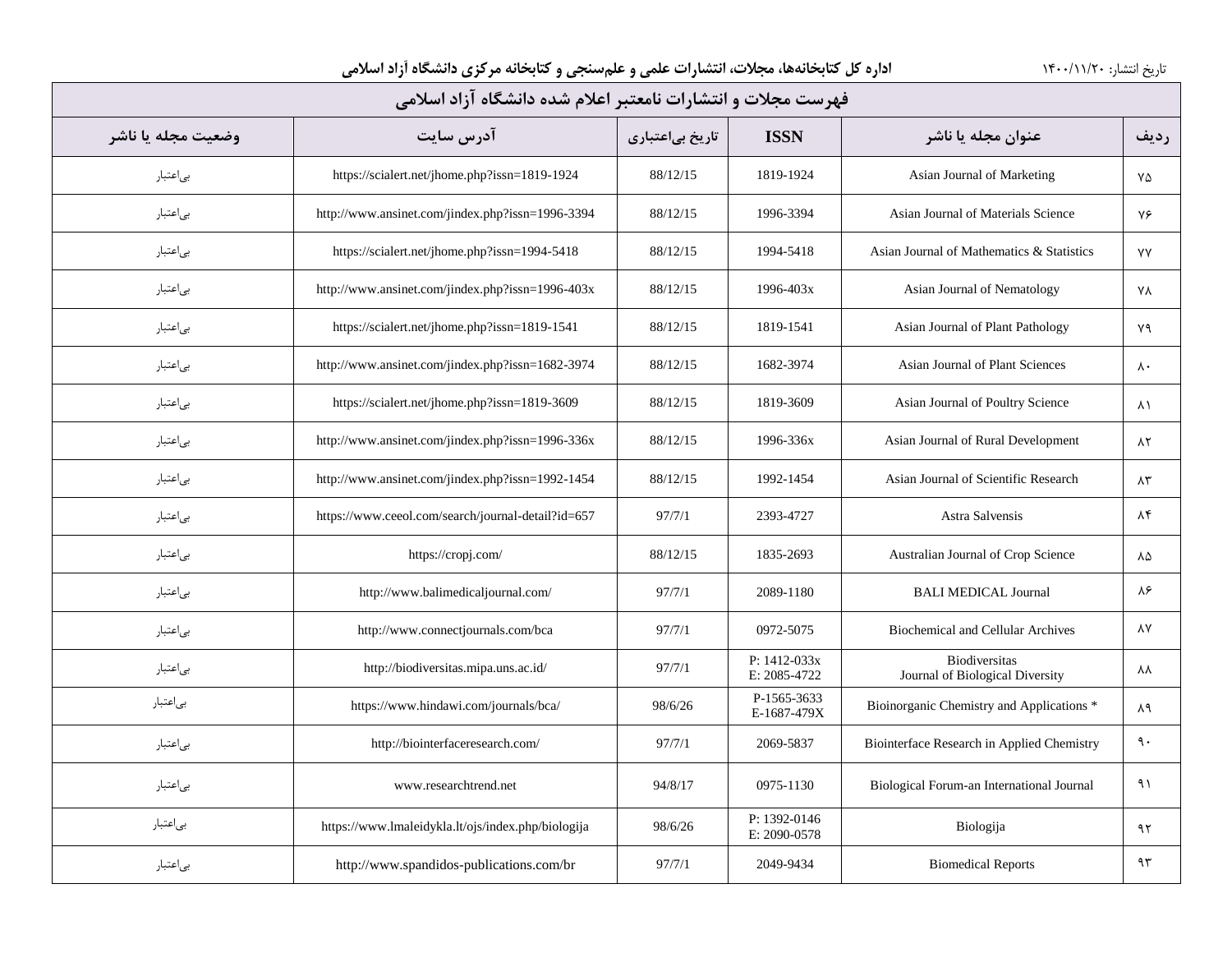| فهرست مجلات و انتشارات نامعتبر اعلام شده دانشگاه آزاد اسلامی |                                                                                                   |                 |                                  |                                                                     |                                 |  |  |  |  |
|--------------------------------------------------------------|---------------------------------------------------------------------------------------------------|-----------------|----------------------------------|---------------------------------------------------------------------|---------------------------------|--|--|--|--|
| وضعيت مجله يا ناشر                                           | آدرس سایت                                                                                         | تاریخ بیاعتباری | <b>ISSN</b>                      | عنوان مجله یا ناشر                                                  | <b>رديف</b>                     |  |  |  |  |
| بىاعتبار                                                     | http://www.bbrc.in/                                                                               | 96/2/24         | 0974-6455                        | <b>Bioscience Biotechnology Research</b><br>Communications          | ۹۴                              |  |  |  |  |
| بىاعتبار                                                     | https://www.isisn.org/Bioscience_Research.htm                                                     | 99/5/26         | P: 1811-9506<br>E: 2218-3973     | <b>Bioscience Research</b>                                          | ۹۵                              |  |  |  |  |
| بى عتبار                                                     | http://www.ansinet.com/jindex.php?issn=1682-296x                                                  | 88/12/15        | 1682-296x                        | Biotechnology                                                       | ۹۶                              |  |  |  |  |
| بىاعتبار                                                     | https://www.sarem.org.ar/en/aprona-scientific-journals/                                           | 98/10/10        | 0327-0157                        | Boletin Científico Aprona                                           | ٩٧                              |  |  |  |  |
| بىاعتبار                                                     | http://sea-<br>entomologia.org/Publicaciones/Boletines/boletinSEA.htm                             | 97/7/1          | 1134-6094                        | Boletin de la Sociedad Entomologica Aragonesa                       | ٩٨                              |  |  |  |  |
| بىاعتبار                                                     | http://borneoresearchcouncil.org                                                                  | 99/9/23         | 0006-7806                        | <b>Borneo Research Bulletin</b>                                     | ۹۹                              |  |  |  |  |
| بىاعتبار                                                     | https://www.edusoft.ro/brain/index.php/brain                                                      | 98/6/26         | 2067-3957                        | Brain-Broad Research in Artificial<br>Intelligence and Neuroscience | $\lambda$                       |  |  |  |  |
| بىاعتبار                                                     | https://www.revistas.usp.br/bjvras/                                                               | 99/1/26         | 1678-4456                        | Brazilian Journal of Veterinary Research and<br>Animal Science      | $\lambda$ . $\lambda$           |  |  |  |  |
| بىاعتبار                                                     | http://tankujs.my/                                                                                | 97/7/1          | 1823-2728                        | Buletin Teknologi Ternakan                                          | $\mathcal{N} \cdot \mathcal{N}$ |  |  |  |  |
| بىاعتبار                                                     | http://www.cl.bas.bg/magazines/chemical/default.htm                                               | 97/7/1          | 0324-1130                        | <b>Bulgarian Chemical Communication</b>                             | $\mathcal{N} \cdot \mathcal{N}$ |  |  |  |  |
| بىاعتبار                                                     | http://popups.ulg.ac.be/0037-9565/                                                                | 95/11/30        | P: 0037-9565<br>E: 1783-5720     | Bulletin de la Societe Royale des Sciences de<br>Liege              | 1.5                             |  |  |  |  |
| بىاعتبار                                                     | http://bcrec.undip.ac.id/                                                                         | 97/7/1          | 1978-2993                        | Bulletin of Chemical Reaction Engineering and<br>Catalysis          | $\mathcal{L} \cdot \Delta$      |  |  |  |  |
| بىاعتبار                                                     | http://dergipark.ulakbim.gov.tr/cankujse/                                                         | 98/6/26         | 1309-6788                        | Cankaya University Journal of Science and<br>Engineering            | $\lambda \cdot 5$               |  |  |  |  |
| بىاعتبار                                                     | http://chimie-biologie.ubm.ro/carpathian_journal/                                                 | 97/7/1          | 2066-6845                        | Carpathian Journal of Food Science and<br>Technology                | $\mathcal{N}$                   |  |  |  |  |
| بىاعتبار                                                     | http://www.cellmolbiol.com/<br>https://www.omicsonline.org/cellular-and-molecular-<br>biology.php | 97/7/1          | $P: 0145 - 5680$<br>E: 1165-158x | Cellular and Molecular Biology                                      | ١٠٨                             |  |  |  |  |
| بىاعتبار                                                     | http://revistas.ojs.es/index.php/cienciaamazonica/index                                           | 97/7/1          | 2221-5948                        | Ciencia Amazonica                                                   | $1 \cdot 9$                     |  |  |  |  |
| بىاعتبار                                                     | http://cascavel.ufsm.br/revistas/ojs-<br>2.2.2/index.php/cienciaenatura                           | 94/12/1         | 0100-8307                        | Ciencia e Natura                                                    | $\lambda \lambda$               |  |  |  |  |
| بىاعتبار                                                     | https://content.sciendo.com/view/journals/cee/cee-<br>overview.xml                                | 99/9/23         | 2199-6512                        | Civil and Environmental Engineering                                 | $\{\lambda\}$                   |  |  |  |  |
| بىاعتبار                                                     | http://civilejournal.org/index.php/cej                                                            | 97/7/1          | 2476-3055                        | Civil engineering Journal                                           | 115                             |  |  |  |  |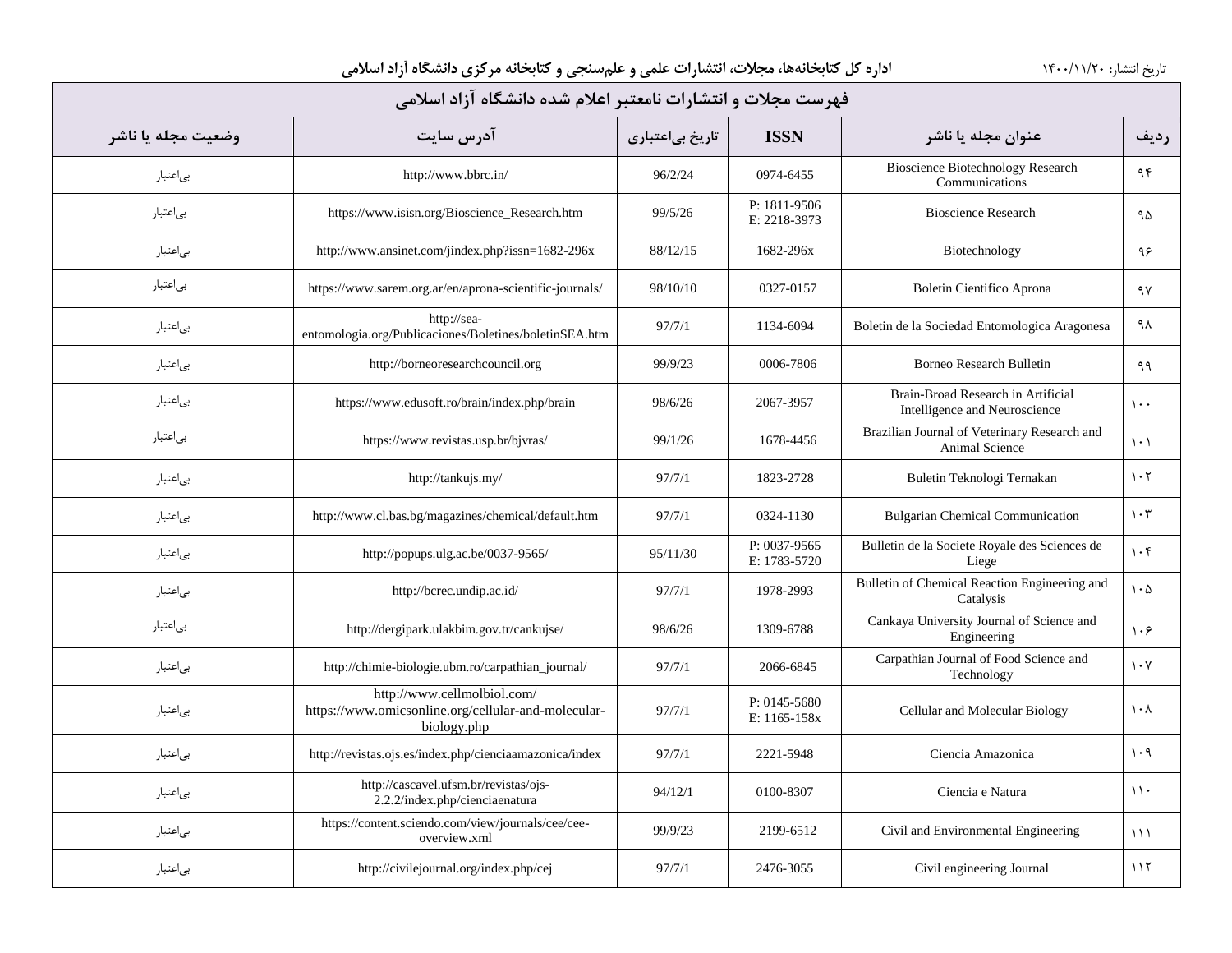| فهرست مجلات و انتشارات نامعتبر اعلام شده دانشگاه آزاد اسلامی |                                                                  |                 |                                  |                                                                                   |                 |  |  |  |  |
|--------------------------------------------------------------|------------------------------------------------------------------|-----------------|----------------------------------|-----------------------------------------------------------------------------------|-----------------|--|--|--|--|
| وضعيت مجله يا ناشر                                           | آدرس سایت                                                        | تاریخ بیاعتباری | <b>ISSN</b>                      | عنوان مجله یا ناشر                                                                | رديف            |  |  |  |  |
| بى اعتبار                                                    | http://www.rgnpublications.com/journals/index.php/cma            | 97/7/1          | P: 0976-5905<br>E: 0975-8607     | Communications in Mathematics and<br>Applications                                 | 115             |  |  |  |  |
| بىاعتبار                                                     | http://www.dl.begellhouse.com/journals/648192910890cd0<br>e.html | 97/7/1          | 1940-2503                        | <b>Computational Thermal Sciences</b>                                             | 115             |  |  |  |  |
| بىاعتبار                                                     | https://www.mdpi.com/journal/computers                           | 98/3/8          | $2073 - 431x$                    | Computers                                                                         | 110             |  |  |  |  |
| بىاعتبار                                                     | https://conrado.ucf.edu.cu/index.php/conrado                     | 99/1/26         | 1990-8644                        | Conrado                                                                           | 119             |  |  |  |  |
| بىاعتبار                                                     | http://dergipark.ulakbim.gov.tr/cumuscij                         | 94/6/17         | 1300-1949                        | Cumhuriyet Science Journal                                                        | $\frac{1}{1}$   |  |  |  |  |
| بى عتبار                                                     | http://www.ansinet.com/jindex.php?issn=1994-5426                 | 88/12/15        | 1994-5426                        | <b>Current Research in Bacteriology</b>                                           | <b>114</b>      |  |  |  |  |
| بىاعتبار                                                     | https://thescipub.com/journals/ajb                               | 88/12/15        | P: 2524-2172<br>E: 2524-2180     | <b>Current Research in Bioinformatics</b><br>(American Journal of Bioinformatics) | ۱۱۹             |  |  |  |  |
| بىاعتبار                                                     | https://thescipub.com/journals/ajbs                              | 88/12/15        | $P: 2524 - 2210$<br>E: 2524-2229 | <b>Current Research in Biostatistics</b><br>(American Journal of Biostatistics)   | 15.             |  |  |  |  |
| بىاعتبار                                                     | http://www.ansinet.com/jindex.php?issn=1994-5434                 | 88/12/15        | 1994-5434                        | <b>Current Research in Dairy Sciences</b>                                         | ۱۲۱             |  |  |  |  |
| بىاعتبار                                                     | https://thescipub.com/journals/crd                               | 88/12/15        | 1949-0119                        | Current Research in Dentistry                                                     | 157             |  |  |  |  |
| بىاعتبار                                                     | https://thescipub.com/journals/ajg                               | 88/12/15        | P: 1948-9846<br>E: 1948-9854     | Current Research in Geoscience                                                    | 155             |  |  |  |  |
| بىاعتبار                                                     | https://thescipub.com/journals/ajm                               | 88/12/15        | $P: 1948-982x$<br>E: 1948-9838   | Current Research in Microbiology<br>(American Journal of Microbiology)            | 156             |  |  |  |  |
| بىاعتبار                                                     | https://thescipub.com/journals/ajnt                              | 88/12/15        | P: 1949-0216<br>E: 1949-0224     | Current Research in Nanotechnology<br>(American Journal of Nanotechnology)        | 150             |  |  |  |  |
| بىاعتبار                                                     | https://scialert.net/jhome.php?issn=1996-3408                    | 88/12/15        | 1996-3408                        | Current Research in Neuroscience                                                  | ۱۲۶             |  |  |  |  |
| بىاعتبار                                                     | https://thescipub.com/journals/crp                               | 88/12/15        | 1949-0178                        | Current Research in Psychology                                                    | 151             |  |  |  |  |
| بىاعتبار                                                     | https://scialert.net/jhome.php?issn=1819-3366                    | 88/12/15        | 1819-3366                        | <b>Current Research in Tuberculosis</b>                                           | 15 <sub>A</sub> |  |  |  |  |
| بىاعتبار                                                     | https://thescipub.com/journals/ajv                               | 88/12/15        | P: 1949-0097<br>E: 1949-0100     | Current Research in Virology<br>(American Journal of Virology)                    | ۱۲۹             |  |  |  |  |
| بىاعتبار                                                     | http://www.cwejournal.org/                                       | 98/6/26         | P: 0973-4929<br>E: 2320-8031     | <b>Current World Environment</b>                                                  | 15.             |  |  |  |  |
| بىاعتبار                                                     | http://www.cit.iit.bas.bg/                                       | 96/6/1          | P: 1314-4081<br>E: 1311-9702     | Cybernetics and Information Technologies                                          | $\mathcal{N}$   |  |  |  |  |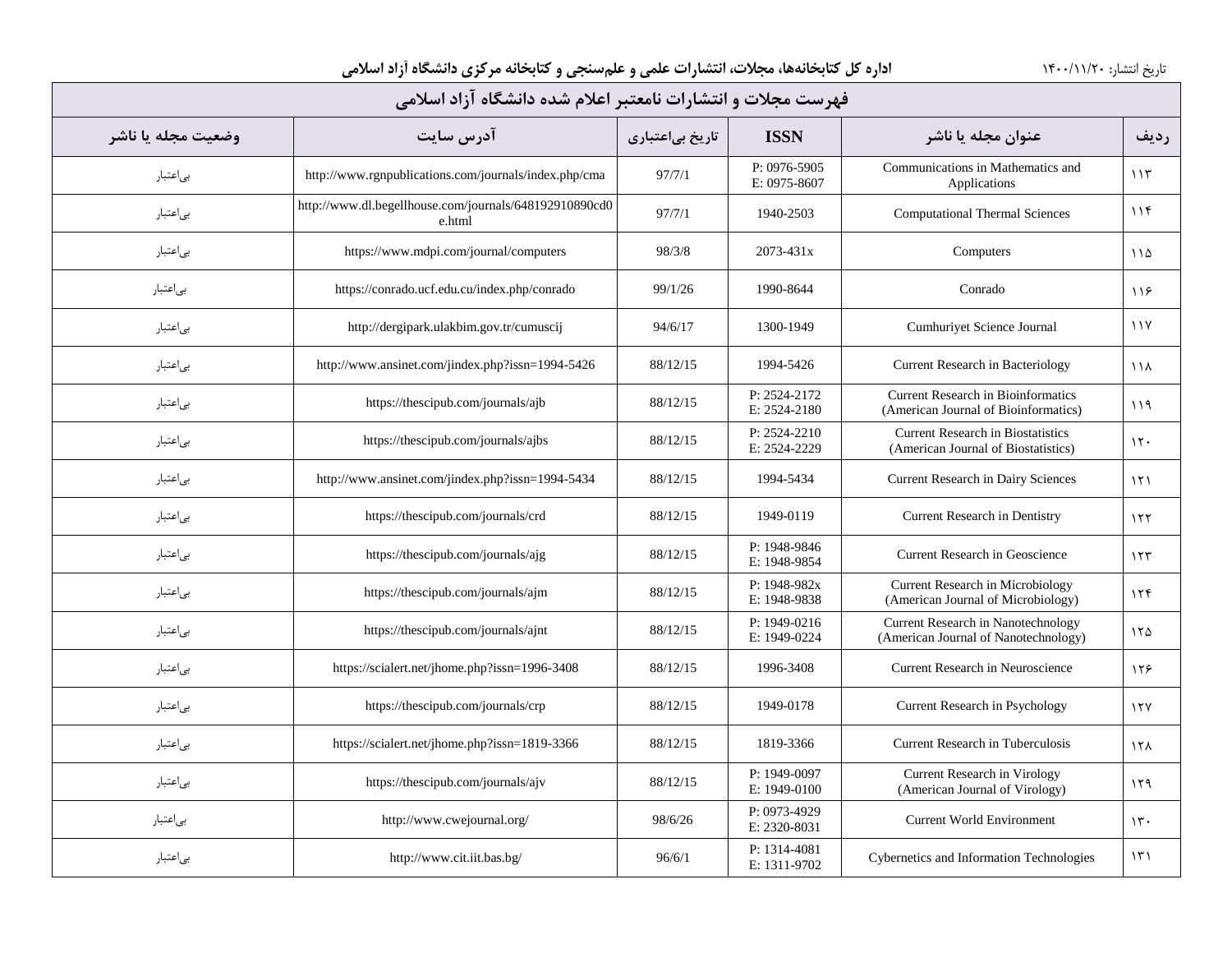| فهرست مجلات و انتشارات نامعتبر اعلام شده دانشگاه آزاد اسلامی |                                                                                         |                 |                              |                                                                                            |             |  |  |  |  |
|--------------------------------------------------------------|-----------------------------------------------------------------------------------------|-----------------|------------------------------|--------------------------------------------------------------------------------------------|-------------|--|--|--|--|
| وضعيت مجله يا ناشر                                           | آدرس سايت                                                                               | تاریخ بیاعتباری | <b>ISSN</b>                  | عنوان مجله یا ناشر                                                                         | رديف        |  |  |  |  |
| بى اعتبار                                                    | www.davjournal.org                                                                      | 94/10/1         | 2277-5536                    | DAV International Journal of Science                                                       | 157         |  |  |  |  |
| بى عتبار                                                     | http://www.scirp.org/journal/wjcmp                                                      | 97/7/1          | 1608-8700                    | Denisia Journal                                                                            | 157         |  |  |  |  |
| بىاعتبار                                                     | https://www.dilemascontemporaneoseducacionpoliticayval<br>ores.com/en/                  | 98/6/26         | 2007-7890                    | Dilemas Contemporaneos-Educacion Politica<br>Y Valores                                     | 156         |  |  |  |  |
| بىاعتبار                                                     | http://drewno-wood.pl/                                                                  | 91/11/3         | 1644-3985                    | Drewno                                                                                     | 150         |  |  |  |  |
| بىاعتبار                                                     | https://scialert.net/jhome.php?issn=1996-4021                                           | 88/12/15        | 1996-4021                    | Ecologia                                                                                   | ۱۳۶         |  |  |  |  |
| بىاعتبار                                                     | https://www.ecorfan.org/journal_ejemplares.php                                          | 1400/2/11       | 2007-3682                    | <b>ECORFAN Journal Mexico</b>                                                              | 17Y         |  |  |  |  |
| بىاعتبار                                                     | http://www.sciencepublishinggroup.com/journal/archive.as<br>px?journalid=196&issueid=-1 | 97/7/1          | 2327-2600                    | <b>Education Journal</b>                                                                   | $15\lambda$ |  |  |  |  |
| بىاعتبار                                                     | http://parasitology.eajbs.eg.net/                                                       | 98/6/26         | 2090-0783                    | Egyptian Academic Journal of Biological<br>Science Medical Enthomology and<br>Parasitology | ۱۳۹         |  |  |  |  |
| بىاعتبار                                                     | http://www.ekolojidergisi.com<br>http://www.ekolojidergisi.us                           | 98/3/8          | 1300-1361                    | Ekoloji                                                                                    | 15.         |  |  |  |  |
| بىاعتبار                                                     | https://thescipub.com/journals/erj                                                      | 88/12/15        | 1949-0151                    | <b>Energy Research Journal</b>                                                             | 151         |  |  |  |  |
| بىاعتبار                                                     | http://www.mnf-eng.com                                                                  | 96/6/1          | 1110-1180                    | <b>Engineering Research Journal</b>                                                        | 155         |  |  |  |  |
| بىاعتبار                                                     | http://growingscience.com/esm/esm.html                                                  | 98/10/10        | P: 2291-8744<br>E: 2291-8752 | <b>Engineering Solid Mechanics</b>                                                         | 155         |  |  |  |  |
| بىاعتبار                                                     | http://etasr.com/index.php/ETASR                                                        | 96/3/17         | 2241-4487                    | Engineering, Technology & Applied Science<br>Research                                      | 156         |  |  |  |  |
| بىاعتبار                                                     | http://www.ccsenet.org/journal/index.php/elt                                            | 96/7/24         | P: 1916-4742<br>E: 1916-4750 | <b>English Language Teaching</b>                                                           | ۱۴۵         |  |  |  |  |
| بىاعتبار                                                     | http://easletters.com/                                                                  | 95/9/1          | 2349-2864                    | Entomology and Applied Science Letters                                                     | ۱۴۶         |  |  |  |  |
| بىاعتبار                                                     | https://www.environmentandecology.com/                                                  | 98/6/26         | 0970-0420                    | <b>Environment and Ecology</b>                                                             | 14V         |  |  |  |  |
| بىاعتبار                                                     | http://www.tshe.org/ea/                                                                 | 98/10/10        | 1906-1714                    | <b>Environment Asia</b>                                                                    | ۱۴۸         |  |  |  |  |
| بىاعتبار                                                     | https://www.medwelljournals.com/journalhome.php?jid=1<br>994-5396                       | 88/12/15        | 1994-5396                    | Environmental Research Journal                                                             | ۱۴۹         |  |  |  |  |
| بىاعتبار                                                     | https://periodicos.unifap.br/index.php/estacao/index                                    | 98/10/10        | 2179-1902                    | Estacao Cientifica Unifap                                                                  | ۱۵۰         |  |  |  |  |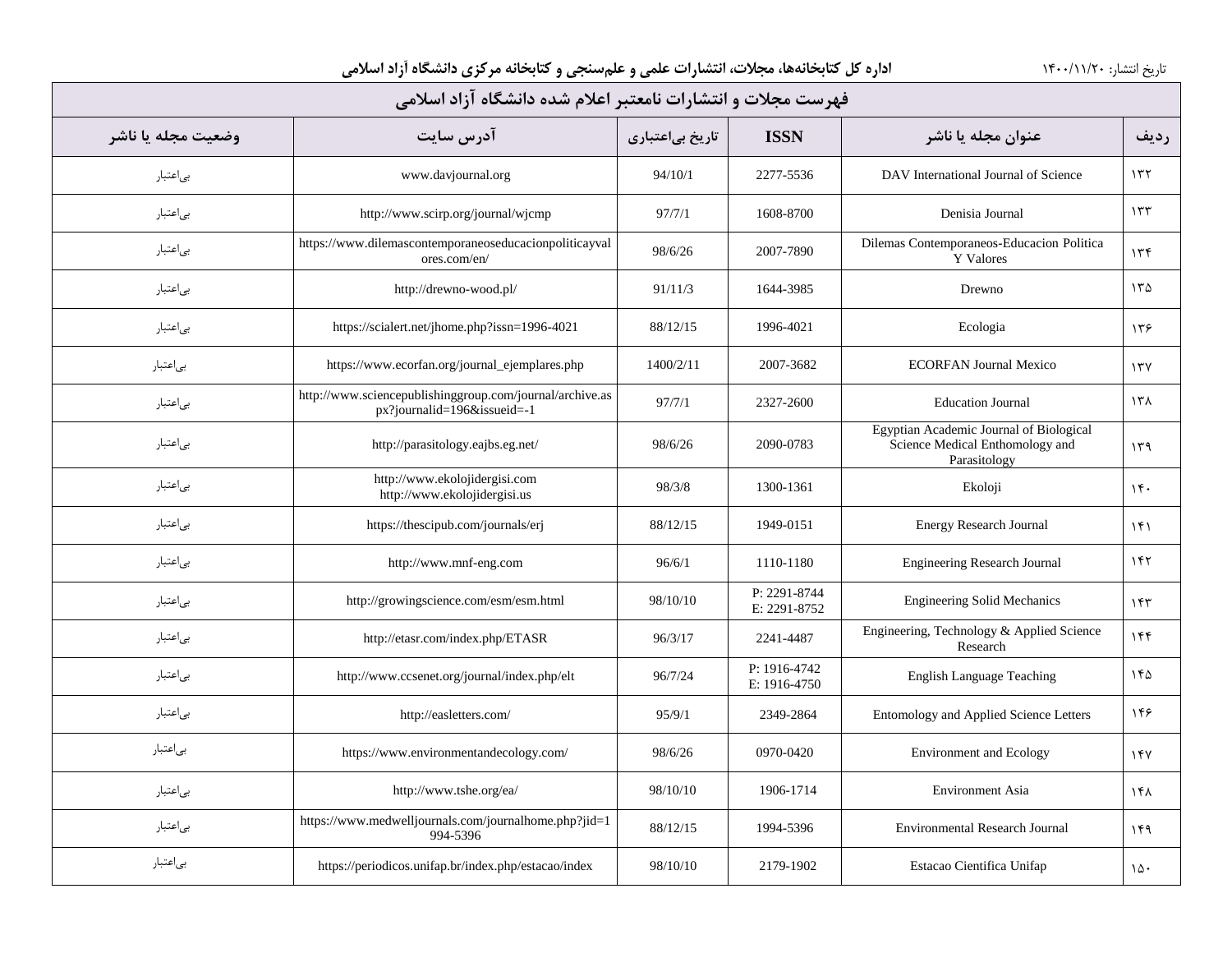| فهرست مجلات و انتشارات نامعتبر اعلام شده دانشگاه آزاد اسلامی |                                                                                                         |                 |                              |                                                                  |      |  |  |  |  |
|--------------------------------------------------------------|---------------------------------------------------------------------------------------------------------|-----------------|------------------------------|------------------------------------------------------------------|------|--|--|--|--|
| وضعيت مجله يا ناشر                                           | آدرس سایت                                                                                               | تاریخ بیاعتباری | <b>ISSN</b>                  | عنوان مجله یا ناشر                                               | رديف |  |  |  |  |
| بىاعتبار                                                     | http://www.echemcom.com                                                                                 | 99/1/26         | 2676-6280                    | <b>Eurasian Chemical Communications</b>                          | ۱۵۱  |  |  |  |  |
| بىاعتبار                                                     | http://www.ejobios.org                                                                                  | 99/5/26         | 1307-9867                    | Eurasian Journal of Biosciences                                  | ۱۵۲  |  |  |  |  |
| بىاعتبار                                                     | https://iiste.org/Journals/index.php/EJBM                                                               | 98/3/8          | P: 2222-1905<br>E: 2222-2839 | European journal of Business and Management                      | ۱۵۳  |  |  |  |  |
| بىاعتبار                                                     | https://scialert.net/jhome.php?issn=1996-3378                                                           | 88/12/15        | 1996-3378                    | European Journal of Dentistry and Medicine                       | ۱۵۴  |  |  |  |  |
| بىاعتبار                                                     | https://www.imedpub.com/european-journal-of-<br>experimental-biology/                                   | 95/12/21        | 2248-9215                    | European Journal of Experimental Biology                         | ۱۵۵  |  |  |  |  |
| بىاعتبار                                                     | https://ecsdev.org/ojs/index.php/ejsd                                                                   | 98/6/26         | 2239-5938                    | European Journal of Sustainable Development                      | ۱۵۶  |  |  |  |  |
| بىاعتبار                                                     | http://european-science.com/eojnss/index                                                                | 94/12/1         | 1805-3602                    | European Online Journal of Natural and Social<br><b>Sciences</b> | ١۵٧  |  |  |  |  |
| بىاعتبار                                                     | https://www.americanbar.org/groups/family_law/publicatio<br>ns/family-law-quarterly/family_flq_pubinfo/ | 1400/2/11       | 0014-729x                    | Family Law Quarterly                                             | ۱۵۸  |  |  |  |  |
| بىاعتبار                                                     | https://journals.seedmedicalpublishers.com/index.php/FE/i<br>ndex                                       | 98/6/26         | 2240-256x                    | Farmeconomia-Health Economics and<br>Therapeutic Pathways        | ۱۵۹  |  |  |  |  |
| بىاعتبار                                                     | jamespublications.com/page.php?id=13                                                                    | 94/8/17         | 1866-6954                    | Forschung und Behandlung von Person<br>Lichkeitstorungen         | ۱۶۰  |  |  |  |  |
| بىاعتبار                                                     | http://www.psp-parlar.de/feb_auswahl.asp                                                                | 97/7/1          | 1018-4619                    | Fresenius Environmental Bulletin                                 | ۱۶۱  |  |  |  |  |
| بىاعتبار                                                     | https://www.minervamedica.it/en/journals/gazzetta-<br>medica-italiana/notice-to-authors.php             | 97/7/1          | 0393-3660                    | Gazzetta Medica Italiana - Archivio per le<br>Scienze Mediche    | ۱۶۲  |  |  |  |  |
| بىاعتبار                                                     | http://www.geog.bgu.ac.il/grf/default.htm                                                               | 98/6/26         | P-0333-5275                  | Geography Research Forum *                                       | ۱۶۳  |  |  |  |  |
| بىاعتبار                                                     | http://www.gsi.gov.il/eng/                                                                              | 98/6/26         | 0075-1200                    | Geological Survey of Israel Bulletin *                           | ۱۶۴  |  |  |  |  |
| بىاعتبار                                                     | http://www.gsi.gov.il/eng/                                                                              | 98/6/26         | 0333-6425                    | Geological Survey of Israel Current Research *                   | ١۶۵  |  |  |  |  |
| بىاعتبار                                                     | https://www.ima.org.il/ENG/ViewContent.aspx?CategoryI<br>$d=11081$                                      | 98/6/26         | P-0017-7768                  | Harefuah <sup>*</sup>                                            | 188  |  |  |  |  |
| بىاعتبار                                                     | http://www.helix.dnares.in/                                                                             | 96/6/1          | P: 2277-3495<br>E: 2319-5592 | Helix                                                            | 187  |  |  |  |  |
| بىاعتبار                                                     | http://herbapolonica.pl/pages/view/home-page                                                            | 98/3/8          | P: 0018-0599<br>E: 2449-8343 | Herba Polonica                                                   | ۱۶۸  |  |  |  |  |
| بىاعتبار                                                     | http://www.heteroletters.org/                                                                           | 97/7/1          | 2231-3087                    | Heterocyclic Letters                                             | ۱۶۹  |  |  |  |  |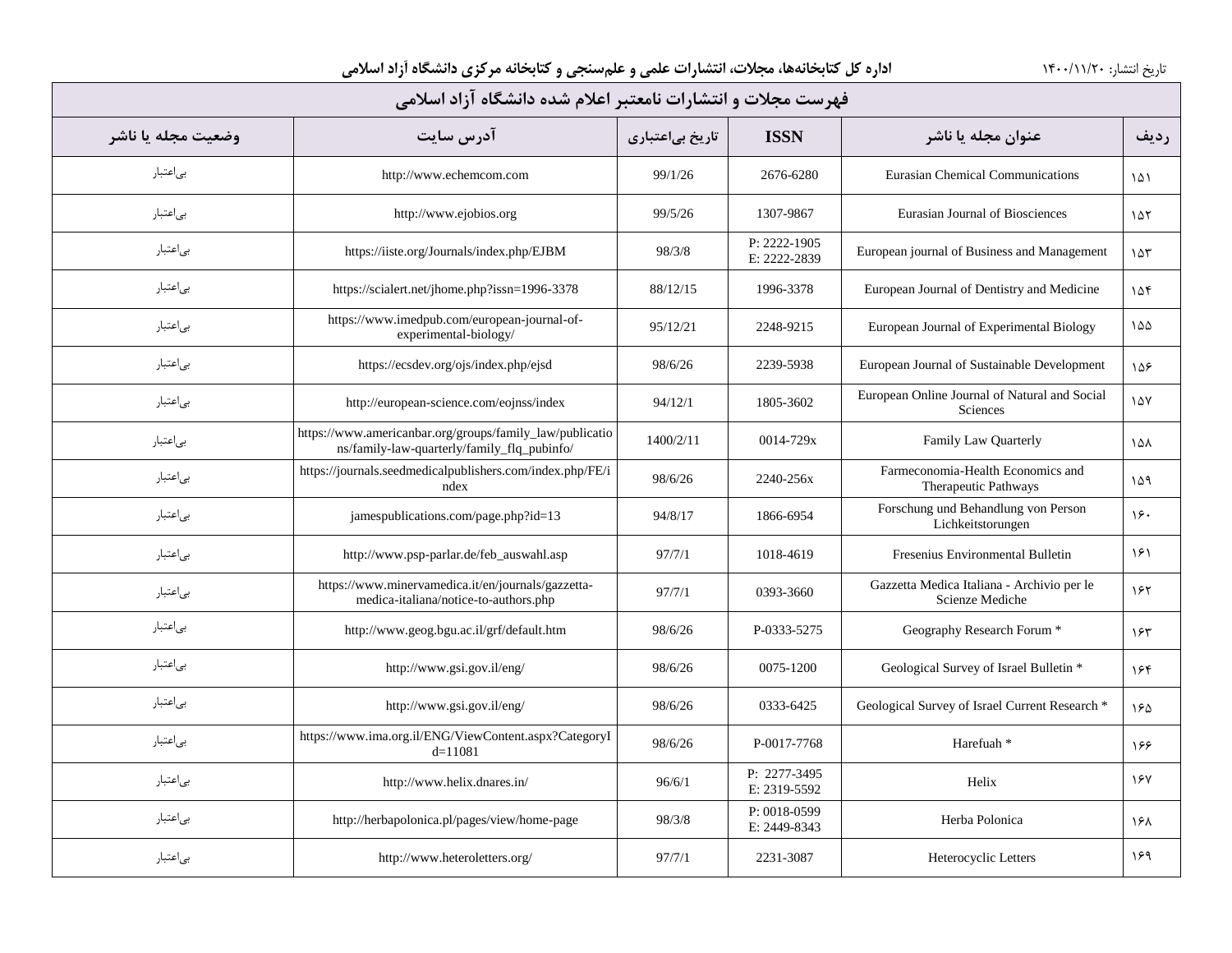| فهرست مجلات و انتشارات نامعتبر اعلام شده دانشگاه آزاد اسلامی                                                                |                                                                                                                              |                 |                              |                                                                                         |                        |  |  |  |
|-----------------------------------------------------------------------------------------------------------------------------|------------------------------------------------------------------------------------------------------------------------------|-----------------|------------------------------|-----------------------------------------------------------------------------------------|------------------------|--|--|--|
| وضعيت مجله يا ناشر                                                                                                          | آدرس سايت                                                                                                                    | تاریخ بیاعتباری | <b>ISSN</b>                  | عنوان مجله یا ناشر                                                                      | رديف                   |  |  |  |
| بىاعتبار                                                                                                                    | https://www.degruyter.com/view/j/htmp                                                                                        | 98/6/26         | P-0334-6455<br>E-2191-0324   | High Temperature Materials and Processes *                                              | $\gamma$ .             |  |  |  |
| بىاعتبار                                                                                                                    | https://www.jstor.org/journal/histmemo                                                                                       | 98/6/26         | $P-0935-560X$<br>E-1527-1994 | History & Memory *                                                                      | $\lambda$ Y $\lambda$  |  |  |  |
| بىاعتبار                                                                                                                    | http://www2.ifrn.edu.br/ojs/index.php/HOLOS/                                                                                 | 96/4/21         | P: 1518-1634<br>E: 1807-1600 | Holos                                                                                   | 1Y <sub>Y</sub>        |  |  |  |
| بىاعتبار                                                                                                                    | http://www.iioab.org/                                                                                                        | 95/9/1          | 0976-3104                    | <b>IIOAB</b> Journal                                                                    | $1Y\mu$                |  |  |  |
| بىاعتبار                                                                                                                    | http://immunopathol.com/                                                                                                     | 98/10/10        | 2423-8015                    | Immunopathologia Persa                                                                  | 1Yf                    |  |  |  |
| بىاعتبار                                                                                                                    | http://www.arccjournals.com/currentissues                                                                                    | 97/7/1          | 0367-8245                    | Indian Journal of Agricultural Research: Journal<br>of Plant and Soil Science           | ۱۷۵                    |  |  |  |
| بىاعتبار                                                                                                                    | http://www.internationalijar.com/indian-journal- of-<br>applied-research-(IJAR)/index.php                                    | 96/6/1          | 2249-555x                    | Indian Journal of Applied Research                                                      | 178                    |  |  |  |
| بىاعتبار                                                                                                                    | http://indianecologicalsociety.com/society/journal/                                                                          | 98/6/26         | 0304-5250                    | Indian Journal of Ecology                                                               | <b>IVY</b>             |  |  |  |
| اين مجلهو تمام مجلات انتشارات Centre For Info<br>Bio Technology بی اعتبار هستند.<br>http://cibtech.org/CIBTech_Journals.htm | cibtech.org/jls.htm                                                                                                          | 94/9/8          | 2231-6345                    | Indian Journal of Fundamental & Applied Life<br>Sciences                                | <b>IVA</b>             |  |  |  |
| بىاعتبار                                                                                                                    | http://www.niscair.res.in/sciencecommunication/researchjo<br>urnals/rejour/ijms/ijms0.asp                                    | 97/7/1          | 0379-5136                    | Indian Journal of Geo-Marine Sciences                                                   | ۱۷۹                    |  |  |  |
| بىاعتبار                                                                                                                    | www.indjst.org/index.php/indjst/pages/view/atj                                                                               | 94/8/17         | 0974-6846                    | Indian Journal of Science & Technology                                                  | ۱۸۰                    |  |  |  |
| بىاعتبار                                                                                                                    | http://www.ijsr.in/index.php                                                                                                 | 96/6/1          | P: 0976-2876<br>E: 2250-0138 | Indian Journal of Scientific Research                                                   | ۱۸۱                    |  |  |  |
| بىاعتبار                                                                                                                    | http://www.iajps.com/                                                                                                        | 96/8/23         | 2349-7750                    | Indo American Journal of Pharmaceutical<br>Science                                      | $\lambda \lambda \tau$ |  |  |  |
| بىاعتبار                                                                                                                    | http://www.iemsjl.org/                                                                                                       | 97/7/1          | P: 1598-7248<br>E: 2234-6473 | Industrial Engineering and Management Systems                                           | ۱۸۳                    |  |  |  |
| بىاعتبار                                                                                                                    | http://www.ansinet.com/jindex.php?issn=1812-5638                                                                             | 88/12/15        | 1812-6538                    | Information Technology Journal                                                          | ۱۸۴                    |  |  |  |
| بىاعتبار                                                                                                                    | http://www.intanbk.intan.my/iportal/index.php/en/47-<br>penerbitan/656-intan-management-journal-vol-2-2014                   | 97/7/1          | 0128-3324                    | <b>INTAN Management Journal</b>                                                         | ۱۸۵                    |  |  |  |
| بىاعتبار                                                                                                                    | http://iaiest.com/journals/international- academic-<br>journal-of-organizational-behavior-and-human-resource-<br>management/ | 95/9/1          | 2454-2210                    | International Academic Journal of Organizational<br><b>Behavior and Human Resources</b> | ۱۸۶                    |  |  |  |
| بىاعتبار                                                                                                                    | https://www.medwelljournals.com/journalhome.php?jid=1<br>993-5250                                                            | 88/12/15        | 1993-5250                    | <b>International Business Management</b>                                                | ١٨٧                    |  |  |  |
| بىاعتبار                                                                                                                    | http://www.iejme.com/                                                                                                        | 97/7/1          | 2468-4945                    | International Electronic Journal of Mathematics<br>Education                            | ነ ለለ                   |  |  |  |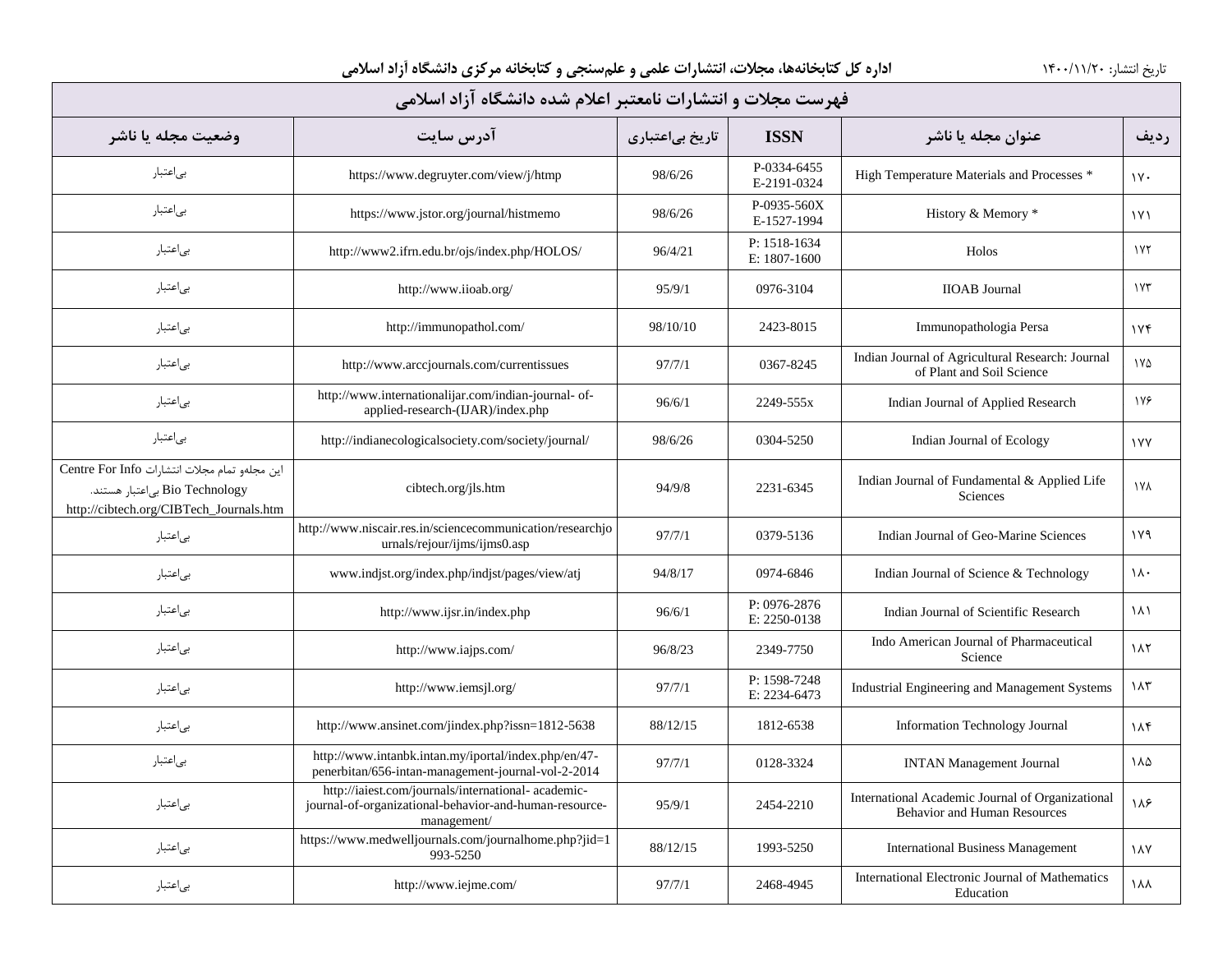| فهرست مجلات و انتشارات نامعتبر اعلام شده دانشگاه آزاد اسلامی |                                                                                            |                 |                              |                                                                               |                                    |  |  |  |
|--------------------------------------------------------------|--------------------------------------------------------------------------------------------|-----------------|------------------------------|-------------------------------------------------------------------------------|------------------------------------|--|--|--|
| وضعيت مجله يا ناشر                                           | آدرس سایت                                                                                  | تاریخ بیاعتباری | <b>ISSN</b>                  | عنوان مجله یا ناشر                                                            | رديف                               |  |  |  |
| بى عتبار                                                     | www.eu-print.org/ilk.php                                                                   | 94/5/15         | 2075-4124                    | International Journal of Academic Research                                    | ۱۸۹                                |  |  |  |
| بىاعتبار                                                     | http://bipublication.com/IJABR-<br>biotechnology_journals.html                             | 95/5/1          | P: 0976-2612<br>E: 2278-599x | International Journal of Advanced<br>Biotechnology and Research               | 19.                                |  |  |  |
| بىاعتبار                                                     | http://www.unitedlifejournals.com/ijals/                                                   | 97/7/1          | P: 2320-1827<br>E: 2277-758x | International Journal of Advanced Life Sciences                               | ۱۹۱                                |  |  |  |
| بىاعتبار                                                     | http://ijashss.com/                                                                        | 95/12/23        | 2345-2749                    | International Journal of Advanced Studies in<br>Humanities and Social Science | 195                                |  |  |  |
| بىاعتبار                                                     | http://www.science-gate.com/IJAAS.html                                                     | 94/5/1          | 2313-626x                    | International Journal of Advances and Applied<br>Sciences                     | 195                                |  |  |  |
| بىاعتبار                                                     | http://www.ijagcs.com/                                                                     | 97/7/1          | 2227-670x                    | International Journal of Agriculture and Crop<br>Sciences                     | 19f                                |  |  |  |
| بىاعتبار                                                     | https://ijair.org/                                                                         | 97/7/1          | 2319-1473                    | International Journal of Agriculture Innovation<br>and Research               | ۱۹۵                                |  |  |  |
| بىاعتبار                                                     | http://ripublication.com/ijaer.htm                                                         | 95/9/1          | 0973-4562                    | International Journal of Applied Engineering<br>Research                      | ۱۹۶                                |  |  |  |
| بىاعتبار                                                     | http://www.aessweb.com/journals/5007                                                       | 95/9/1          | 2224-4441                    | International Journal of Asian Social Science                                 | ۱۹۷                                |  |  |  |
| بىاعتبار                                                     | https://scialert.net/jhome.php?issn=1819-155x                                              | 88/12/15        | 1819-155x                    | International Journal of Biological Chemistry                                 | ۱۹۸                                |  |  |  |
| بىاعتبار                                                     | https://www.ijbbku.com                                                                     | 99/9/23         | 1810-2719                    | International Journal of Biology and<br>Biotechnology                         | ۱۹۹                                |  |  |  |
| بىاعتبار                                                     | http://www.ijbpas.com/index.php                                                            | 94/10/9         | 2277-4998                    | International Journal of Biology Pharmacy and<br>Allied Sciences (IJBPAS)     | $\mathbf{y}$ .                     |  |  |  |
| بىاعتبار                                                     | www.innspub.net/international-journal-of-biosciences-ijb                                   | 94/8/17         | 2220-6655                    | International Journal of Biosciences                                          | $\mathsf{r} \cdot \mathsf{r}$      |  |  |  |
| بىاعتبار                                                     | http://www.ansinet.com/jindex.php?issn=1811-9700                                           | 88/12/15        | 1811-9700                    | International Journal of Botany                                               | $\mathbf{Y} \cdot \mathbf{Y}$      |  |  |  |
| بىاعتبار                                                     | http://www.botanyjournals.com/                                                             | 98/6/26         | 2455-541x                    | International Journal of Botany Studies                                       | $\mathbf{y} \cdot \mathbf{r}$      |  |  |  |
| بىاعتبار                                                     | https://sciarena.com/en/journal-page/international-journal-<br>of-business-management-home | 98/10/10        | 2520-3266                    | <b>International Journal Of Business</b><br>Management                        | $\mathbf{y} \cdot \mathbf{r}$      |  |  |  |
| بىاعتبار                                                     | https://scialert.net/jhome.php?issn=1811-9727                                              | 88/12/15        | 1811-9727                    | International Journal of Cancer Research                                      | $\mathsf{r} \cdot \mathsf{\Delta}$ |  |  |  |
| بىاعتبار                                                     | http://www.ansinet.com/jindex.php?issn=1996-3416                                           | 88/12/15        | 1996-3416                    | International Journal of Chemical Technology                                  | $\mathbf{y} \cdot \mathbf{y}$      |  |  |  |
| بياعتبار                                                     | http://www.iaeme.com/ijciet/index.asp                                                      | 97/7/1          | P: 0976-6308<br>E: 0976-6316 | International Journal of Civil Engineering and<br>Technology                  | $Y \cdot Y$                        |  |  |  |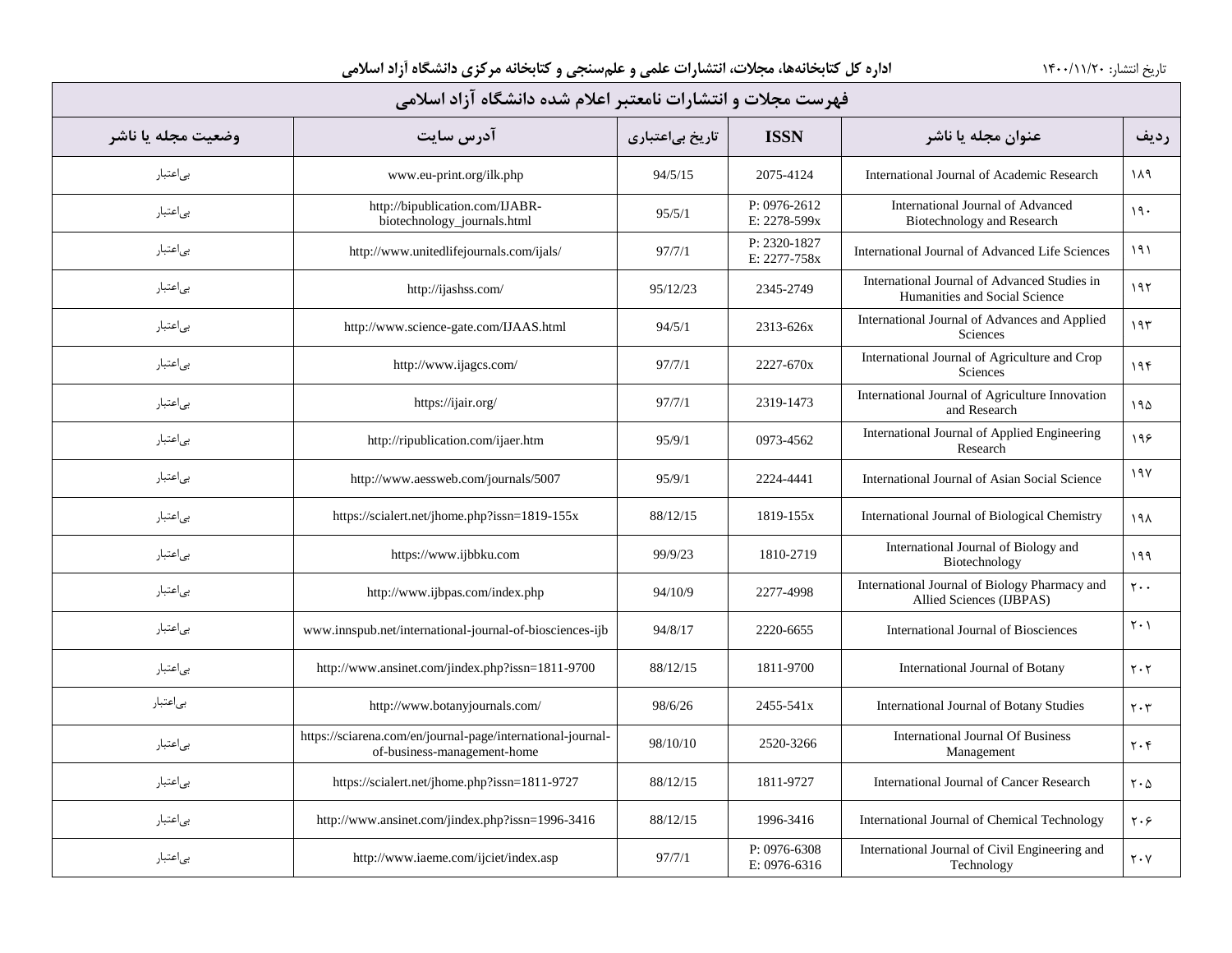| فهرست مجلات و انتشارات نامعتبر اعلام شده دانشگاه آزاد اسلامی                           |                                                                                 |                 |                              |                                                                              |                               |  |  |  |
|----------------------------------------------------------------------------------------|---------------------------------------------------------------------------------|-----------------|------------------------------|------------------------------------------------------------------------------|-------------------------------|--|--|--|
| وضعيت مجله يا ناشر                                                                     | آدرس سایت                                                                       | تاریخ بیاعتباری | <b>ISSN</b>                  | عنوان مجله یا ناشر                                                           | رديف                          |  |  |  |
| بىاعتبار                                                                               | https://www.inderscience.com/jhome.php?jcode=ijcnds                             | 98/6/26         | P: 1754-3916<br>E: 1754-3924 | International Journal of Communication<br>Networks and Distributed Systems   | $\mathsf{Y} \cdot \mathsf{A}$ |  |  |  |
| بىاعتبار                                                                               | http://ijcsns.org/                                                              | 96/2/24         | 1738-7906                    | International Journal of Computer Science and<br>Network Security            | $\mathbf{y} \cdot \mathbf{q}$ |  |  |  |
| بىاعتبار                                                                               | http://ijcsns.org/index.htm                                                     | 97/7/1          | 1738-7906                    | International Journal of Computer Science and<br>Network Security (IJCSNS)   | $\mathsf{Y}$                  |  |  |  |
| بىاعتبار                                                                               | http://www.ijcsi.org/                                                           | 96/9/28         | P: 1694-0814<br>E: 1694-0784 | International Journal of Computer Science Issues                             | ۲۱۱                           |  |  |  |
| بىاعتبار                                                                               | http://www.ijcseonline.org/                                                     | 97/7/1          | 2347-2693                    | International Journal of Computer Sciences and<br>Engineering                | $Y \setminus Y$               |  |  |  |
| بىاعتبار                                                                               | http://ijctonline.com/                                                          | 94/10/9         | 2277-3081                    | International Journal of Computers and<br>Technology                         | ۲۱۳                           |  |  |  |
| بىاعتبار                                                                               | http://www.ijcrcps.com/                                                         | 98/6/26         | 0145-8884                    | International Journal of Current in Chemistry<br>and Pharmaceutical Sciences | ۲۱۴                           |  |  |  |
| تمام مجلات ناشر Bret Research Journals<br>بے اعتبار هستند.<br>http://bretjournals.com/ | http://bretjournals.com/journal/international-journal-<br>current-life-sciences | 96/9/19         | 2249-1465                    | International Journal of Current Life Sciences                               | ۲۱۵                           |  |  |  |
| بىاعتبار                                                                               | http://www.journalcra.com/                                                      | 98/10/10        | 0975-833x                    | International Journal of Current Research                                    | ۲۱۶                           |  |  |  |
| بىاعتبار                                                                               | https://scialert.net/jhome.php?issn=1811-9743                                   | 88/12/15        | 1811-9743                    | International Journal of Dairy Science                                       | Y                             |  |  |  |
| بىاعتبار                                                                               | http://www.econ-society.org/ijep_home.php                                       | 97/7/1          | 1307-1637                    | International Journal of Economic Perspectives                               | ٢١٨                           |  |  |  |
| بىاعتبار                                                                               | http://waprogramming.com/index.php?action=journal&pag<br>e=home&jid=6           | 96/7/24         | 2306-7276                    | International Journal of Economy, Management<br>and Social Sciences          | ۲۱۹                           |  |  |  |
| بىاعتبار                                                                               | https://sites.google.com/site/injournalofecosystems/templat                     | 97/7/1          | 2224-4980                    | International Journal of Ecosystems and Ecology<br>Science (IJEES)           | ٢٢.                           |  |  |  |
| بىاعتبار                                                                               | http://www.tandfonline.com/loi/reds20                                           | 97/7/1          | 0975-1122                    | International Journal of Educational Science                                 | $\tau\tau$                    |  |  |  |
| بىاعتبار                                                                               | https://www.medwelljournals.com/journalhome.php?jid=1<br>990-7958               | 88/12/15        | 1990-7958                    | International Journal of Electrical and Power<br>Engineering                 | YYY                           |  |  |  |
| بىاعتبار                                                                               | http://www.ijmra.us/ijesr.php                                                   | 95/7/30         | 2347-6532                    | International Journal of Engineering & Scientific<br>Research (IJESR)        | $\tau\tau\tau$                |  |  |  |
| بىاعتبار                                                                               | http://www.sciencepubco.com/index.php/ijet/issue/current                        | 97/7/1          | 2227-524x                    | International Journal of Engineering and<br>Technology                       | $\tau\tau\tau$                |  |  |  |
| بىاعتبار                                                                               | http://www.enggjournals.com/ijet/                                               | 1400/11/20      | P: 2319-8613<br>E: 0975-4024 | <b>International Journal of Engineering and</b><br><b>Technology</b>         | ۲۲۵                           |  |  |  |
| بىاعتبار                                                                               | http://www.ijmra.us/ijesm.php                                                   | 95/7/30         | 2320-0294                    | International Journal of Engineering, Science and<br>Mathematics (IJESM)     | ۲۲۶                           |  |  |  |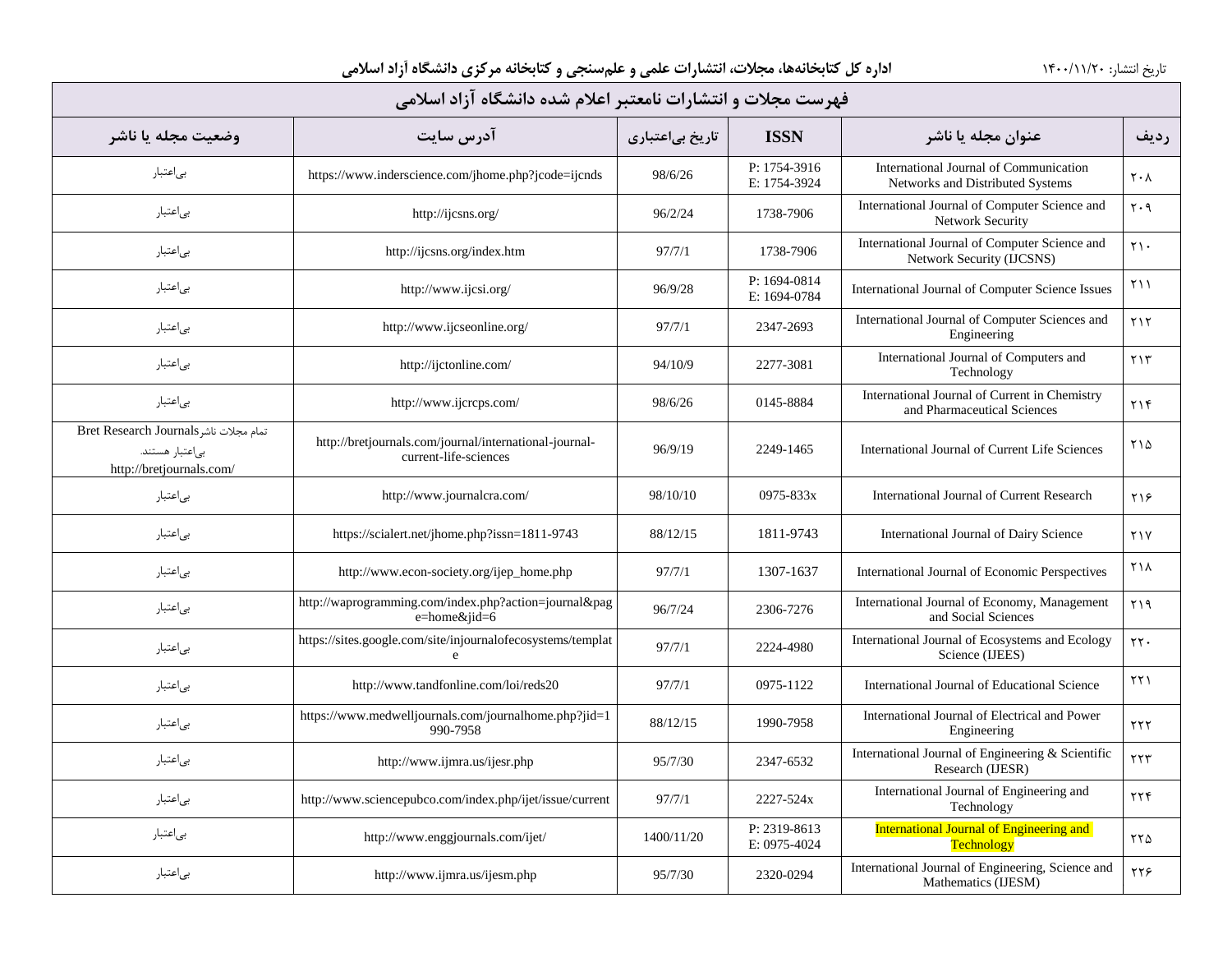| فهرست مجلات و انتشارات نامعتبر اعلام شده دانشگاه آزاد اسلامی |                                                                                                   |                 |                                              |                                                                                       |                         |  |  |  |  |
|--------------------------------------------------------------|---------------------------------------------------------------------------------------------------|-----------------|----------------------------------------------|---------------------------------------------------------------------------------------|-------------------------|--|--|--|--|
| وضعيت مجله يا ناشر                                           | آدرس سایت                                                                                         | تاریخ بیاعتباری | <b>ISSN</b>                                  | عنوان مجله یا ناشر                                                                    | رديف                    |  |  |  |  |
| بى اعتبار                                                    | https://www.inderscience.com/jhome.php?jcode=ijesb                                                | 1400/11/20      | P: 1476-1297<br>E: 1741-8054                 | <b>International Journal of Entrepreneurship and</b><br><b>Small Business</b>         | <b>TTV</b>              |  |  |  |  |
| بىاعتبار                                                     | http://www.ijese.net/                                                                             | 97/7/1          | 1306-3065                                    | International Journal of Environmental and<br><b>Science Education</b>                | <b>TTA</b>              |  |  |  |  |
| بىاعتبار                                                     | http://www.dl.begellhouse.com/journals/71cb29ca5b40f8f8<br>.html                                  | 97/7/1          | P: 1064-2277<br>P: 2152-5102<br>E: 2152-5110 | International Journal of Fluid Mechanics<br>Research                                  | YY9                     |  |  |  |  |
| بىاعتبار                                                     | www.bma.org.in                                                                                    | 94/5/15         | 2278-1404                                    | International Journal of Fundamental and Applied<br>Sciences                          | $\tau\tau$ .            |  |  |  |  |
| بى عتبار                                                     | https://nadiapub.com/journals/ijfgcn/                                                             | 99/9/23         | P: 2207-9645<br>E: 2233-7857                 | International Journal of Future Generation<br>Communication and Networking            | $\tau\tau$              |  |  |  |  |
| بىاعتبار                                                     | http://ijhcschiefeditor.wix.com/ijhcs<br>http://www.ijhcs.com/index.php/ijhcs                     | 95/4/1          | 2356-5926                                    | International Journal of Humanities and Cultural<br>Studies (IJHCS)                   | $\tau\tau\tau$          |  |  |  |  |
| بے اعتبار                                                    | http://www.ijljournal.com                                                                         | 95/5/1          | 2149-7281                                    | International Journal of Law                                                          | $\tau\tau\tau$          |  |  |  |  |
| بىاعتبار                                                     | http://www.ijlpr.com/                                                                             | 96/2/10         | 2250-0480                                    | International Journal of Life Science and Pharma<br>Research                          | $\tau\tau f$            |  |  |  |  |
| بى عتبار                                                     | http://nepjol.info/index.php/IJLS                                                                 | 96/3/21         | 2091-0525                                    | International Journal of Life Sciences                                                | ۲۳۵                     |  |  |  |  |
| بىاعتبار                                                     | http://www.ijmra.us/itjournal.php                                                                 | 95/7/30         | 2249-0558                                    | International Journal of Management, IT and<br>Engineering (IJMIE)                    | ٢٣۶                     |  |  |  |  |
| بىاعتبار                                                     | http://ijmcs.future-in-tech.net/                                                                  | 97/7/1          | $P: 2008 - 949x$<br>E: 1814-0432             | International Journal of Mathematics and<br>Computer Science                          | YYY                     |  |  |  |  |
| بىاعتبار                                                     | http://www.ansinet.com/jindex.php?issn=2071-7113                                                  | 88/12/15        | 2071-7113                                    | International Journal of Meat Science                                                 | <b>TTA</b>              |  |  |  |  |
| بىاعتبار                                                     | http://www.modern-journals.com/index.php/ijma                                                     | 1400/11/20      | 2305-7246                                    | <b>International Journal of Modern Agriculture</b>                                    | ۲۳۹                     |  |  |  |  |
| بىاعتبار                                                     | https://www.medwelljournals.com/journalhome.php?jid=1<br>813-176x                                 | 88/12/15        | 1813-176x                                    | International Journal of Molecular Medicine and<br><b>Advance Sciences</b>            | $\mathbf{Y} \mathbf{F}$ |  |  |  |  |
| بىاعتبار                                                     | https://idosi.org/ijnrs/ijnrs.htm                                                                 | 97/7/1          | 2008-9937                                    | International Journal of Nuts and Related<br>Sciences                                 | $\tau f$                |  |  |  |  |
| بى عتبار                                                     | https://www.igi-global.com/journal/international-journal-<br>operations-research-information/1141 | 96/6/1          | P: 1947-9328<br>E: 1947-9336                 | International Journal of Operations Research and<br>Information Systems (IJORIS)      | YYY                     |  |  |  |  |
| بىاعتبار                                                     | http://www.ansinet.com/jindex.php?issn=1994-5442                                                  | 88/12/15        | 1994-5442                                    | International Journal of Osteoporosis and<br>Metabolic Disorders                      | ٢۴٣                     |  |  |  |  |
| بىاعتبار                                                     | https://eijppr.com/en                                                                             | 1400/2/11       | P:2250-1029<br>E: 2249-6084                  | International Journal of Pharmaceutical and<br>Phytopharmacological Research (eIJPPR) | ۲۴۴                     |  |  |  |  |
| بىاعتبار                                                     | http://www.ansinet.com/jindex.php?issn=1811-7775                                                  | 88/12/15        | 1811-7775                                    | International Journal of Pharmacology (IJP)                                           | ٢۴۵                     |  |  |  |  |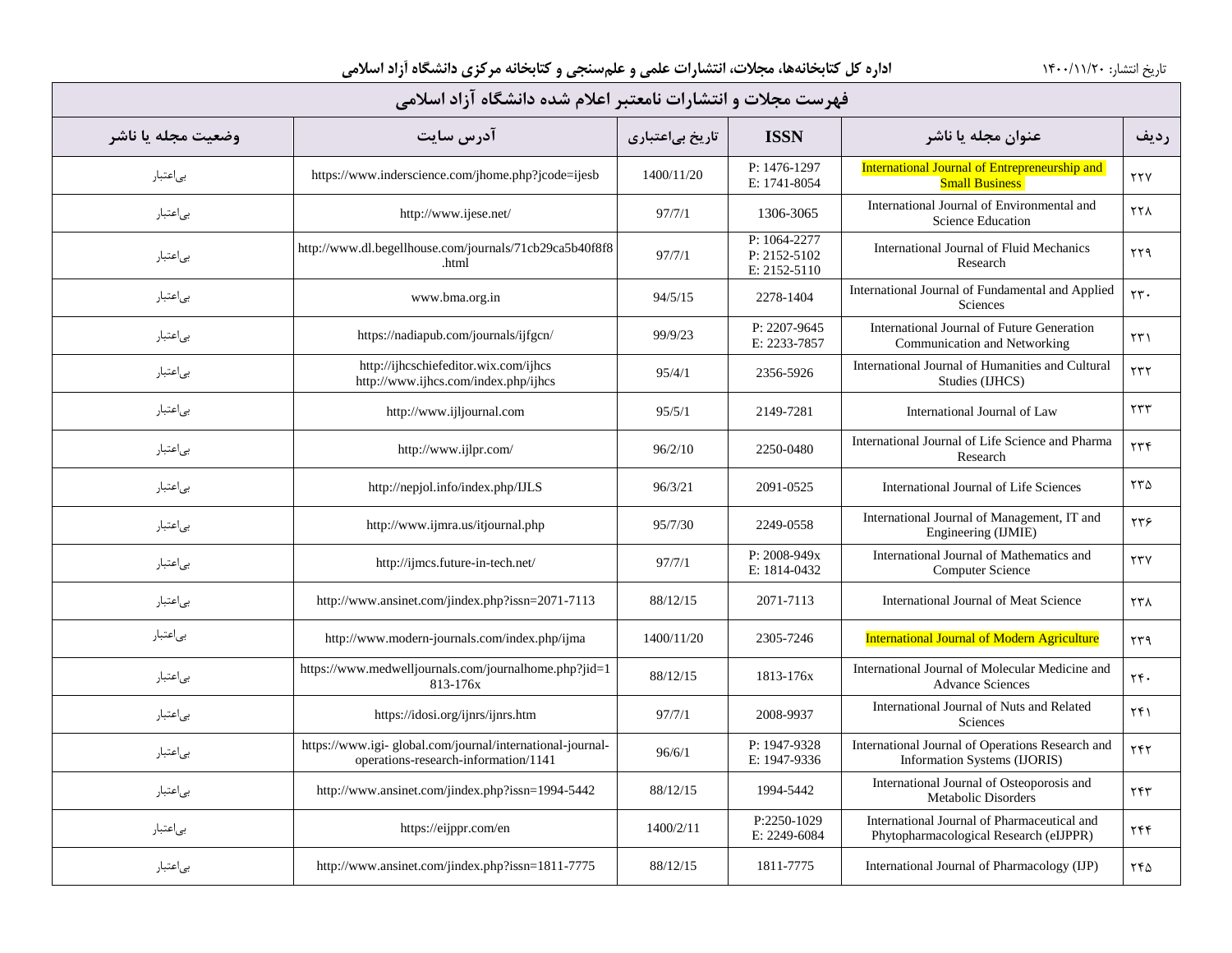| فهرست مجلات و انتشارات نامعتبر اعلام شده دانشگاه آزاد اسلامی |                                                                                                                     |                 |                              |                                                                                |             |  |  |  |
|--------------------------------------------------------------|---------------------------------------------------------------------------------------------------------------------|-----------------|------------------------------|--------------------------------------------------------------------------------|-------------|--|--|--|
| وضعيت مجله يا ناشر                                           | آدرس سايت                                                                                                           | تاریخ بیاعتباری | <b>ISSN</b>                  | عنوان مجله یا ناشر                                                             | رديف        |  |  |  |
| بى عتبار                                                     | https://sciarena.com/en/journal-page/international-journal-<br>of-philosophy-and-social-psychological-sciences-home | 98/10/10        | 2414-5343                    | International Journal of Philosophy and<br>Social-Psychological Sciences       | 397         |  |  |  |
| بىاعتبار                                                     | http://www.ijmra.us/physical_journal.php                                                                            | 95/7/30         | 2249-5894                    | International Journal of Physical and Social<br>Sciences                       | <b>TFV</b>  |  |  |  |
| بى عتبار                                                     | https://scialert.net/jhome.php?issn=1819-3595                                                                       | 88/12/15        | 1819-3595                    | International Journal of Plant Breeding and<br>Genetics                        | <b>٢۴٨</b>  |  |  |  |
| بىاعتبار                                                     | https://scialert.net/jhome.php?issn=1996-0719                                                                       | 88/12/15        | 1996-0719                    | International Journal of Plant Pathology                                       | ۲۴۹         |  |  |  |
| بى عتبار                                                     | http://www.ansinet.com/jindex.php?issn=1682-8356                                                                    | 88/12/15        | 1682-8356                    | International Journal of Poultry Science                                       | ٢۵٠         |  |  |  |
| بىاعتبار                                                     | https://rspublication.com/ijrm/ijrm_index.htm                                                                       | 96/9/19         | 2249-5908                    | International Journal of Research in Management                                | ۲۵۱         |  |  |  |
| بى عتبار                                                     | http://mbsresearch.com/                                                                                             | 95/7/30         | 2455-2569                    | International Journal of Research in Medical and<br>Basic Sciences (IJRMBS)    | ٢۵٢         |  |  |  |
| بىاعتبار                                                     | https://thescipub.com/journals/ijrn                                                                                 | 88/12/15        | 1949-0194                    | International Journal of Research in Nursing                                   | ۲۵۳         |  |  |  |
| بى عتبار                                                     | http://www.ijmra.us/social_journal.php                                                                              | 95/7/30         | 2249-2496                    | International Journal of Research in Social<br>Science                         | ۲۵۴         |  |  |  |
| بىاعتبار                                                     | http://www.consortiacademia.org/index.php/ijrse<br>/index                                                           | 96/6/1          | P: 2243-7703<br>E: 2243-7711 | International Journal of Research Studies in<br>Education                      | ۲۵۵         |  |  |  |
| بىاعتبار                                                     | pharmascope.org/ijrls                                                                                               | 94/8/17         | 2231-2935                    | International Journal of Review in Life Sciences                               | ۲۵۶         |  |  |  |
| بىاعتبار                                                     | http://ijsmd.com/                                                                                                   | 96/6/1          | 2345-3974                    | International Journal of Scientific Management<br>and Development              | $Y\Delta V$ |  |  |  |
| بىاعتبار                                                     | http://www.ijss-sn.com/<br>http://www.ijss.weebly.com/                                                              | 96/6/1          | P: 2321-6379<br>E: 2321-595x | International Journal of Scientific Study                                      | ۲۵۸         |  |  |  |
| بىاعتبار                                                     | https://www.medwelljournals.com/journalhome.php?jid=1<br>816-9503                                                   | 88/12/15        | 1816-9503                    | International Journal of Soft Computing                                        | ۲۵۹         |  |  |  |
| بىاعتبار                                                     | https://scialert.net/jhome.php?issn=1816-4978                                                                       | 88/12/15        | 1816-4978                    | International Journal of Soil Science                                          | ۲۶.         |  |  |  |
| بىاعتبار                                                     | https://www.medwelljournals.com/journalhome.php?jid=1<br>997-5422                                                   | 88/12/15        | 1997-5422                    | International Journal of Systems Signal Control<br>and Engineering Application | ۲۶۱         |  |  |  |
| بىاعتبار                                                     | https://www.medwelljournals.com/journalhome.php?jid=1<br>816-3319                                                   | 88/12/15        | 1916-3319                    | International Journal of Tropical Medicine                                     | ٢۶٢         |  |  |  |
| بىاعتبار                                                     | https://scialert.net/jhome.php?issn=1816-4900                                                                       | 88/12/15        | 1816-4900                    | International Journal of Virology                                              | ٢۶٣         |  |  |  |
| بىاعتبار                                                     | https://scialert.net/jhome.php?issn=1811-9778                                                                       | 88/12/15        | 1811-9778                    | International Journal of Zoological Research                                   | ۲۶۴         |  |  |  |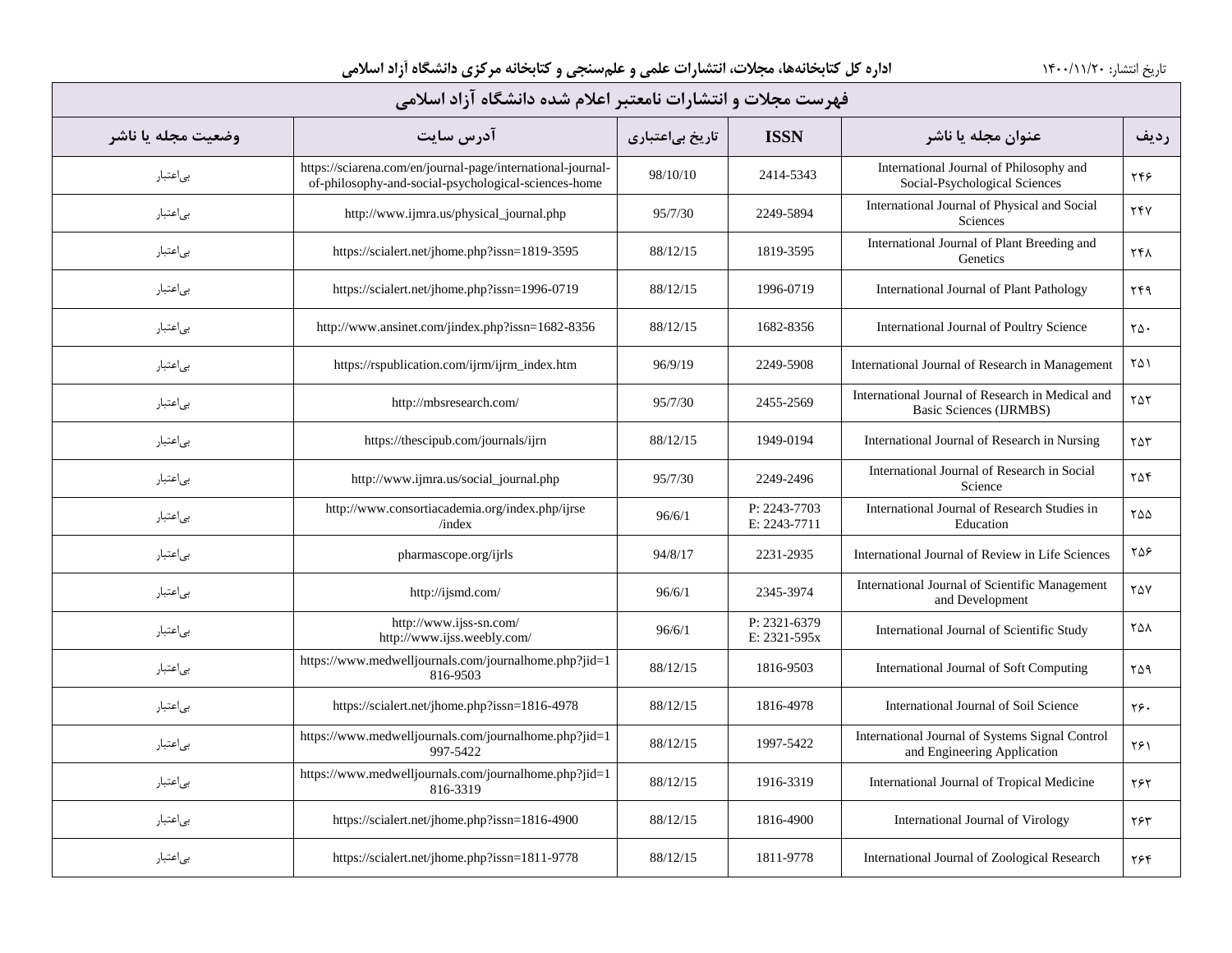| فهرست مجلات و انتشارات نامعتبر اعلام شده دانشگاه آزاد اسلامی |                                                                                   |                 |                            |                                                                                                     |                              |  |  |  |  |
|--------------------------------------------------------------|-----------------------------------------------------------------------------------|-----------------|----------------------------|-----------------------------------------------------------------------------------------------------|------------------------------|--|--|--|--|
| وضعيت مجله يا ناشر                                           | آدرس سايت                                                                         | تاریخ بیاعتباری | <b>ISSN</b>                | عنوان مجله یا ناشر                                                                                  | رديف                         |  |  |  |  |
| بى اعتبار                                                    | http://ijits-bg.com/                                                              | 97/7/1          | 1313-8251                  | International Journal on Information<br>Technologies and Security                                   | ۲۶۵                          |  |  |  |  |
| بىاعتبار                                                     | ijnteljournal.com                                                                 | 94/8/17         | 2383-1987                  | International Journal on New Trends in Education<br>and Literature                                  | ۲۶۶                          |  |  |  |  |
| بىاعتبار                                                     | http://www.ijmra.us/commerce_journal.php                                          | 95/7/30         | 2249-1058                  | International Journals of Marketing and<br>Technology (IJMT)                                        | <b>TEV</b>                   |  |  |  |  |
| بىاعتبار                                                     | https://www.scipress.com/ILNS/Details                                             | 97/7/1          | 2300-9675                  | <b>International Letters of Natural Sciences</b>                                                    | ٢۶٨                          |  |  |  |  |
| بىاعتبار                                                     | http://imj-1994.com                                                               | 99/9/23         | 1341-2051                  | International Medical Journal                                                                       | ۲۶۹                          |  |  |  |  |
| بىاعتبار                                                     | https://scirange.com/journal/irjavs                                               | 88/12/15        | ندارد                      | International Research Journal of Animal and<br><b>Veterinary Sciences</b>                          | $\mathsf{Y}\mathsf{Y}\cdot$  |  |  |  |  |
| بىاعتبار                                                     | https://scirange.com/journal/irjas                                                | 88/12/15        | ندارد                      | International Research Journal of Applied<br>Sciences                                               | ۲۷۱                          |  |  |  |  |
| بىاعتبار                                                     | https://scirange.com/journal/irjbs                                                | 88/12/15        | ندارد                      | International Research Journal of Biological<br>Sciences                                            | <b>TYT</b>                   |  |  |  |  |
| بىاعتبار                                                     | https://scirange.com/journal/irjfn                                                | 88/12/15        | ندار د                     | International Research Journal of Food and<br>Nutrition                                             | <b>TYT</b>                   |  |  |  |  |
| بىاعتبار                                                     | https://scirange.com/journal/irjit                                                | 88/12/15        | ندار د                     | International Research Journal of Information<br>Technology                                         | <b>٢٧۴</b>                   |  |  |  |  |
| بىاعتبار                                                     | https://scirange.com/journal/irjms                                                | 88/12/15        | ندارد                      | International Research Journal of Medical<br><b>Sciences</b>                                        | $\mathsf{Y}\mathsf{V}\Delta$ |  |  |  |  |
| بىاعتبار                                                     | http://www.isca.in/IJSS/                                                          | 88/12/15        | 2319-3565                  | International Research Journal of Social Sciences                                                   | <b>TVS</b>                   |  |  |  |  |
| بىاعتبار                                                     | http://eng.vspep.edu.rs/s67_ab%20out_ir.html                                      | 96/6/1          | 2217-9739                  | <b>International Review</b>                                                                         | <b>TYY</b>                   |  |  |  |  |
| بىاعتبار                                                     | http://www.isrn.com/journals/meteorology/                                         | 97/7/1          | 2090-7516                  | International Scholarly Research Notices (ISRN<br>Meteorology)                                      | <b>٢٧٨</b>                   |  |  |  |  |
| بىاعتبار                                                     | http://tuengr.com/                                                                | 98/6/26         | 2228-9860                  | International Transaction Journal Of<br>Engineering Management & Applied Sciences<br>& Technologies | ۲۷۹                          |  |  |  |  |
| بىاعتبار                                                     | https://www.tandfonline.com/loi/fisa20                                            | 98/6/26         | P-1353-7121<br>E-1743-9086 | Israel Affairs *                                                                                    | ٢٨٠                          |  |  |  |  |
| بىاعتبار                                                     | https://anthrosource.onlinelibrary.wiley.com/doi/abs/10.11<br>11/an.1963.4.10.3.3 | 98/6/26         | 0021-1958                  | Israel Annals of Psychiatry and Related<br>Disciplines *                                            | ۲۸۱                          |  |  |  |  |
| بىاعتبار                                                     | https://www.boi.org.il/en/Research/Periodicals/Pages/Defa<br>ult.aspx             | 98/6/26         | P-0792-0385                | Israel Economic Review *                                                                            | <b>TAT</b>                   |  |  |  |  |
| بى عتبار                                                     | https://www.jstor.org/journal/israexplj                                           | 98/6/26         | P-0021-2059                | Israel Exploration Journal *                                                                        | ٢٨٣                          |  |  |  |  |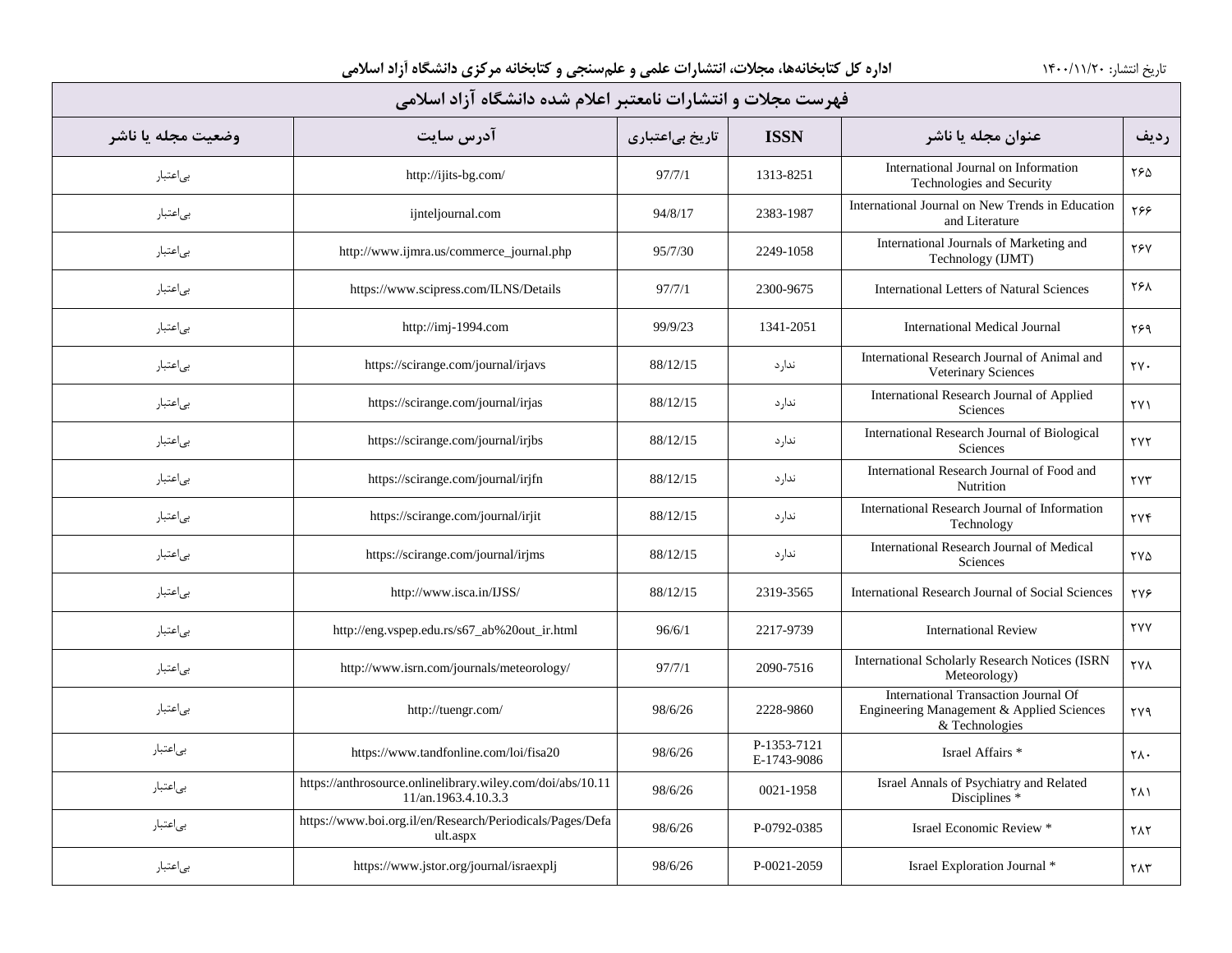| فهرست مجلات و انتشارات نامعتبر اعلام شده دانشگاه آزاد اسلامی |                                                                                 |                 |                              |                                                                  |                               |  |  |  |
|--------------------------------------------------------------|---------------------------------------------------------------------------------|-----------------|------------------------------|------------------------------------------------------------------|-------------------------------|--|--|--|
| وضعيت مجله يا ناشر                                           | آدرس سايت                                                                       | تاریخ بیاعتباری | <b>ISSN</b>                  | عنوان مجله یا ناشر                                               | <b>رديف</b>                   |  |  |  |
| بىاعتبار                                                     | https://tandfonline.com/toc/tips19/33/1?nav=tocList                             | 98/6/26         | 0021-213X                    | Israel Journal of Botany *                                       | <b>TAF</b>                    |  |  |  |
| بىاعتبار                                                     | https://onlinelibrary.wiley.com/journal/18695868                                | 98/6/26         | P-0021-2148<br>E-1869-5868   | Israel Journal of Chemistry *                                    | ٢٨٥                           |  |  |  |
| بىاعتبار                                                     | https://trove.nla.gov.au/work/11316906?q&versionId=4498<br>0498                 | 98/6/26         | 0021-2164                    | Israel Journal of Earth Sciences *                               | <b>TAS</b>                    |  |  |  |
| بى عتبار                                                     | https://www.tandfonline.com/loi/tiee20                                          | 98/6/26         | P-1565-9801<br>E-2224-4662   | Israel Journal of Ecology & Evolution *                          | <b>TAY</b>                    |  |  |  |
| بے اعتبار                                                    | http://www.entomology.org.il/Journal-IJE                                        | 98/6/26         | 0075-1243                    | Israel Journal of Entomology *                                   | <b>YAA</b>                    |  |  |  |
| بى عتبار                                                     | https://ijhpr.biomedcentral.com                                                 | 98/6/26         | P-2045-4015<br>E-2045-4015   | Israel Journal of Health Policy Research *                       | ۲۸۹                           |  |  |  |
| بىاعتبار                                                     | https://link.springer.com/journal/11856                                         | 98/6/26         | P-0021-2172<br>E-1565-8511   | Israel Journal of Mathematics *                                  | ٢٩٠                           |  |  |  |
| بى عتبار                                                     | https://www.ima.org.il/MedicineIMAJ/default.aspx                                | 98/6/26         | 0021-2180                    | Israel Journal of Medical Sciences *                             | ۲۹۱                           |  |  |  |
| بىاعتبار                                                     | https://www.tandfonline.com/loi/tips20                                          | 98/6/26         | P-0792-9978<br>E-2223-8980   | Israel Journal of Plant Sciences *                               | ۲۹۲                           |  |  |  |
| بىاعتبار                                                     | https://ijp.doctorsonly.co.il                                                   | 98/6/26         | P-0333-7308<br>E-2617-2402   | Israel Journal of Psychiatry and Related<br>Sciences*            | ۲۹۳                           |  |  |  |
| بىاعتبار                                                     | https://www.ivis.org/journals/ijvm/toc.asp                                      | 98/6/26         | P-0334-9152<br>E-2304-8859   | Israel Journal of Veterinary Medicine *                          | ۲۹۴                           |  |  |  |
| بىاعتبار                                                     | https://www.tandfonline.com/toc/tiee19/50/1?nav=tocList                         | 98/6/26         | 0021-2210                    | Israel Journal of Zoology *                                      | ۲۹۵                           |  |  |  |
| بىاعتبار                                                     | ندارد                                                                           | 1400/6/13       | P: 0021-2237<br>E: 2047-9336 | Israel Law Review *                                              | ۲۹۶                           |  |  |  |
| بىاعتبار                                                     | https://www.ima.org.il/MedicineIMAJ/default.aspx                                | 98/6/26         | P-1565-1088<br>E-1565-1088   | Israel Medical Association Journal *                             | <b>TAY</b>                    |  |  |  |
| بىاعتبار                                                     | https://iupress.org/journals/israelstudies/                                     | 1400/6/13       | P: 1084-9513<br>E: 1527-201X | Israel Studies <sup>*</sup>                                      | ۲۹۸                           |  |  |  |
| بىاعتبار                                                     | https://www.letpub.com/index.php?page=journalapp&view<br>=detail&journalid=4006 | 98/6/26         | $P-0792-156X$                | Israeli Journal of Aquaculture – Bamidgeh *                      | ۲۹۹                           |  |  |  |
| بىاعتبار                                                     | https://ijpam.uniud.it/journal/home.html                                        | 1400/11/20      | P: 1126-8042<br>E: 2239-0227 | <b>Italian Journal of Pure and Applied</b><br><b>Mathematics</b> | $\mathbf{r}$                  |  |  |  |
| بىاعتبار                                                     | http://www.iushumani.org/index.php/iushumani                                    | 96/7/1          | 1390-440x                    | Ius Humani Law Journal                                           | $\mathbf{r} \cdot \mathbf{y}$ |  |  |  |
| بىاعتبار                                                     | http://jjbs.hu.edu.jo                                                           | 98/3/8          | 2307-7166                    | Jordan Journal of Biological Sciences                            | $\mathbf{r} \cdot \mathbf{r}$ |  |  |  |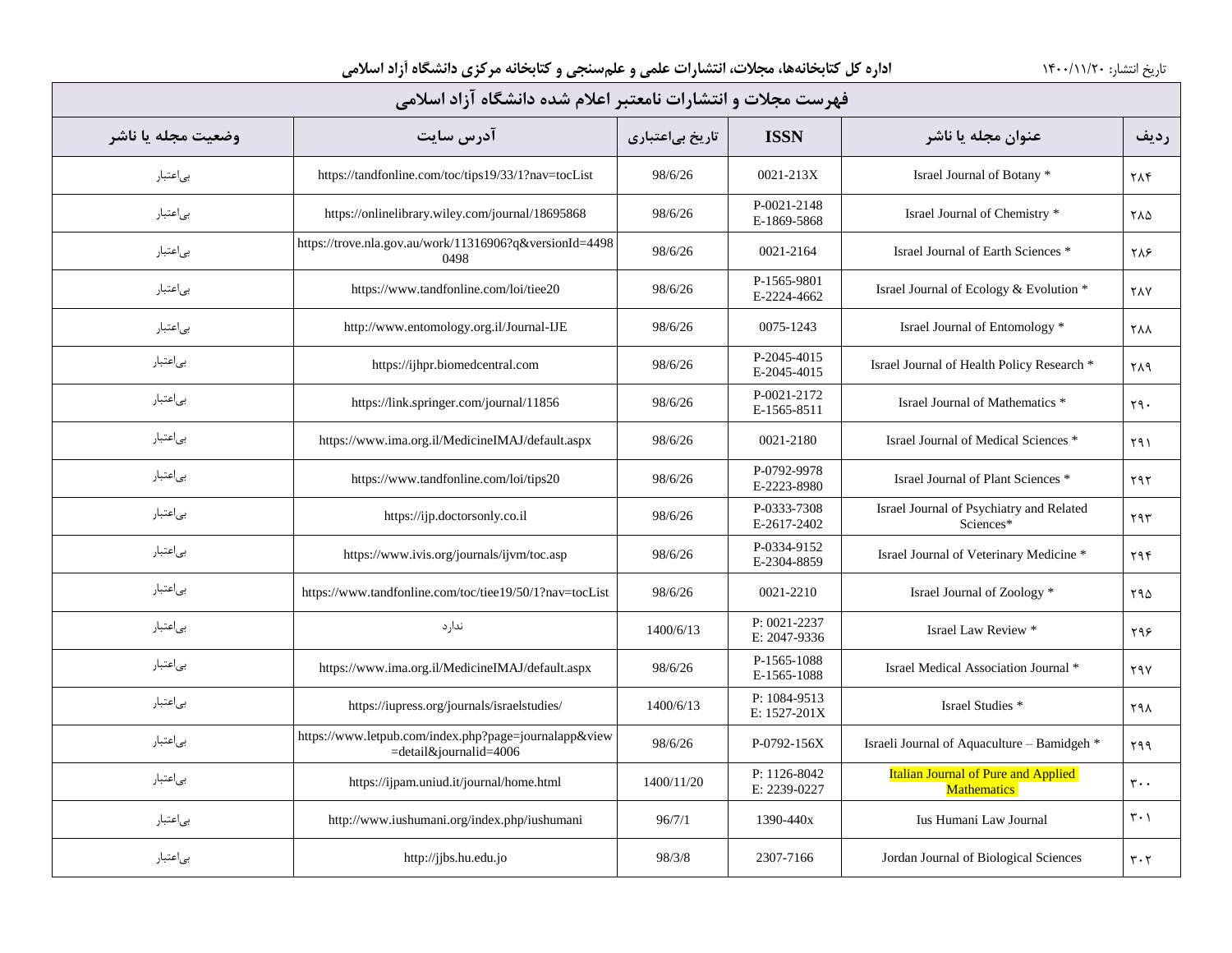| فهرست مجلات و انتشارات نامعتبر اعلام شده دانشگاه آزاد اسلامی                        |                                                                                          |                 |                                  |                                                                                |                               |  |  |  |
|-------------------------------------------------------------------------------------|------------------------------------------------------------------------------------------|-----------------|----------------------------------|--------------------------------------------------------------------------------|-------------------------------|--|--|--|
| وضعيت مجله يا ناشر                                                                  | آدرس سايت                                                                                | تاریخ بیاعتباری | <b>ISSN</b>                      | عنوان مجله یا ناشر                                                             | رديف                          |  |  |  |
| بىاعتبار                                                                            | http://www.jjc.yu.edu.jo/index.html                                                      | 97/7/1          | 1814-9111                        | Jordan Journal of Chemistry                                                    | $\mathbf{r} \cdot \mathbf{r}$ |  |  |  |
| بىاعتبار                                                                            | https://www.springer.com/mathematics/analysis/journal/11<br>854                          | 98/6/26         | P-0021-7670<br>E-1565-8538       | Journal D Analyse Mathematique *                                               | $\mathbf{r} \cdot \mathbf{r}$ |  |  |  |
| بىاعتبار                                                                            | http://www.mirlabs.org/jias/                                                             | 97/7/1          | 1554-1010                        | Journal in Information Assurance and Security                                  | $\mathbf{r} \cdot \mathbf{r}$ |  |  |  |
| بىاعتبار                                                                            | www.academians.org                                                                       | 94/8/17         | 1925-931x                        | Journal of Academic and Applied Studies                                        | $\mathbf{r} \cdot \mathbf{r}$ |  |  |  |
| بىاعتبار                                                                            | http://journal.aall.org.au/index.php/jall                                                | 96/3/27         | 1835-5196                        | Journal of Academic Language and Learning                                      | $\mathbf{r} \cdot \mathbf{v}$ |  |  |  |
| بىاعتبار                                                                            | http://www.jamet-my.org/                                                                 | 95/9/1          | 1823-6049                        | Journal of Administrative Management Education<br>and Training                 | $\mathbf{r} \cdot \mathbf{v}$ |  |  |  |
| بىاعتبار                                                                            | http://joaasr.com/index.php/joaasr                                                       | 98/6/26         | 2454-3225                        | Journal of Advanced Applied Scientific<br>Research                             | $\mathbf{r} \cdot \mathbf{q}$ |  |  |  |
| بىاعتبار                                                                            | https://japer.in/en                                                                      | 1400/2/11       | 2249-3379                        | Journal of Advanced Pharmacy Education &<br>Research [JAPER]                   | $\mathbf{r} \cdot$            |  |  |  |
| بىاعتبار                                                                            | http://www.jardcs.org/                                                                   | 97/7/1          | $1943 - 023x$                    | Journal of Advanced Research in Dynamical and<br><b>Control Systems</b>        | ۳۱۱                           |  |  |  |
| بىاعتبار                                                                            | https://semarakilmu.com.my/journals/index.php/fluid_mec<br>hanics_thermal_sciences/index | 1400/11/20      | Old: 2289-7879<br>New: 2811-3950 | Journal of Advanced Research in Fluid<br><b>Mechanics and Thermal Sciences</b> | $T\setminus Y$                |  |  |  |
| بى عتبار                                                                            | http://www.jar.com.pk/default.asp                                                        | 88/12/15        | 0368-1157                        | Journal of Agricultural Research                                               | $\uparrow \uparrow \uparrow$  |  |  |  |
| بىاعتبار                                                                            | http://www.ansinet.com/jindex.php?issn=1812-5379                                         | 88/12/15        | 1812-5379                        | Journal of Agronomy                                                            | $T \setminus F$               |  |  |  |
| بى عتبار                                                                            | https://www.medwelljournals.com/journalhome.php?jid=1<br>680-5593                        | 88/12/15        | 1680-5593                        | Journal of Animal and Veterinary Advances                                      | ۲۱۵                           |  |  |  |
| بىاعتبار                                                                            | https://jabonline.in/                                                                    | 98/6/26         | P: 2455-7005<br>E: 2347-212x     | Journal of Applied Biology & Biotechnology                                     | ٣١۶                           |  |  |  |
| بىاعتبار                                                                            | https://content.sciendo.com/jaes                                                         | 99/5/26         | 2247-3769                        | Journal of Applied Engineering Sciences                                        | $\uparrow \uparrow \uparrow$  |  |  |  |
| این مجله و تمام مجلات ناشر TEXTROAD<br>بى اعتبار هستند<br>Journals www.textroad.com | www.textroad.com/Applied%20Environmental%20and%2<br>0Biological%20Sciences.html          | 94/8/17         | 2090-4274                        | Journal of Applied Environmental and Biological<br><b>Sciences</b>             | ٣١٨                           |  |  |  |
| این مجله و تمام مجلات ناشر AENSI بی اعتبار هستند.                                   | http://www.aensiweb.com/JASA/                                                            | 95/11/25        | 1816-9112                        | Journal of Applied Science and Agriculture                                     | ۳۱۹                           |  |  |  |
| بىاعتبار                                                                            | http://www.ansinet.com/jindex.php?issn=1812-5654                                         | 88/12/15        | 1812-5654                        | Journal of Applied Sciences                                                    | $rrf$ .                       |  |  |  |
| بىاعتبار                                                                            | http://www.journals.wsrpublishing.com/index.php/tjasr/ind<br>ex                          | 88/12/15        | 2383-2215                        | Journal of Applied Sciences Research                                           | ۳۲۱                           |  |  |  |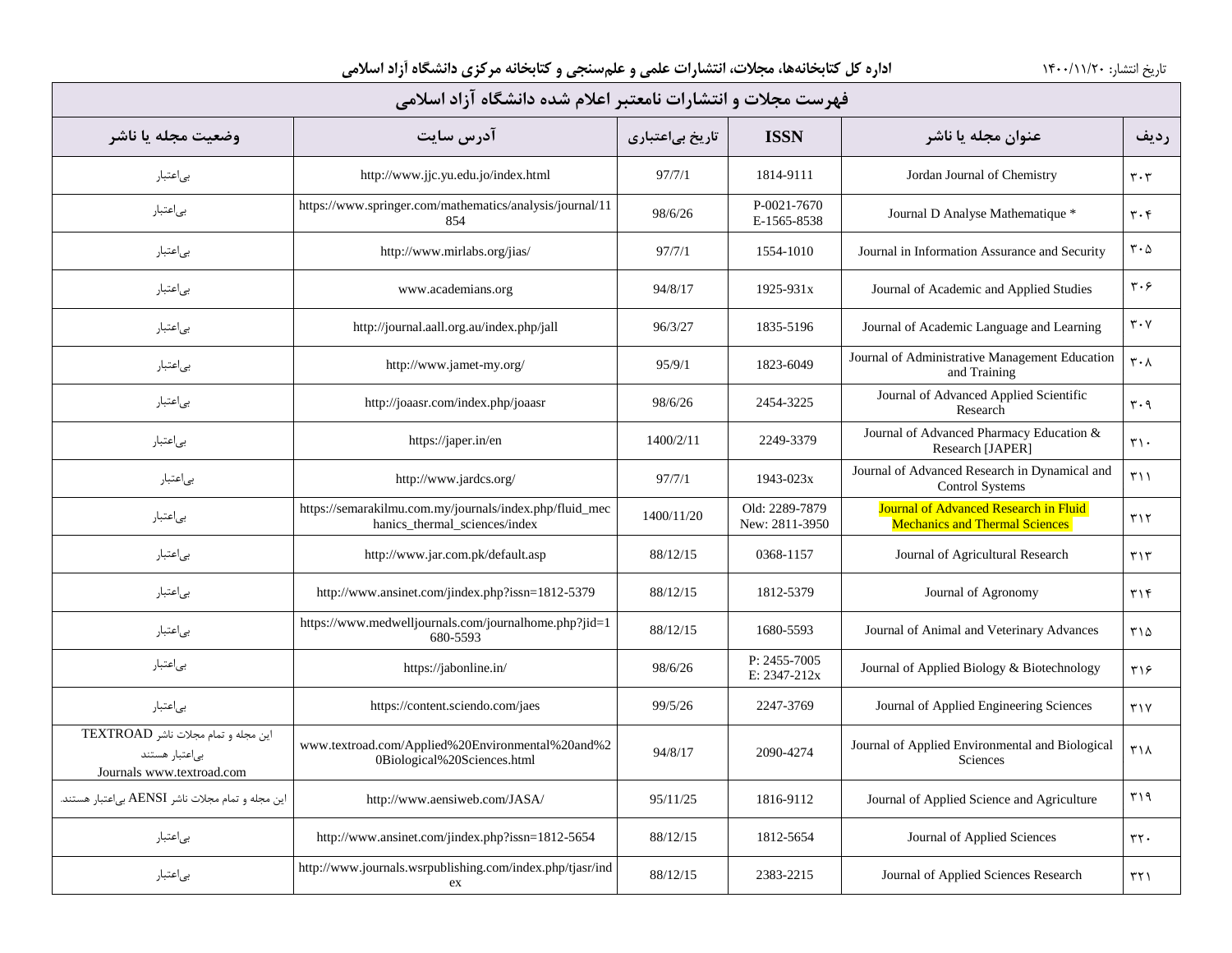| فهرست مجلات و انتشارات نامعتبر اعلام شده دانشگاه آزاد اسلامی                                                          |                                                                                       |                 |                                  |                                                                          |             |  |  |  |
|-----------------------------------------------------------------------------------------------------------------------|---------------------------------------------------------------------------------------|-----------------|----------------------------------|--------------------------------------------------------------------------|-------------|--|--|--|
| وضعيت مجله يا ناشر                                                                                                    | آدرس سايت                                                                             | تاریخ بیاعتباری | <b>ISSN</b>                      | عنوان مجله یا ناشر                                                       | <b>رديف</b> |  |  |  |
| بىاعتبار                                                                                                              | https://www.medwelljournals.com/journalhome.php?jid=2<br>070-1667                     | 88/12/15        | 2070-1667                        | Journal of Aquaculture Feed Science and<br>Nutrition                     | ٣٢٢         |  |  |  |
| بىاعتبار                                                                                                              | https://scialert.net/jhome.php?issn=1994-5450                                         | 88/12/15        | 1994-5450                        | Journal of Artificial Intelligence                                       | rrr         |  |  |  |
| بىاعتبار                                                                                                              | www.lifescienceglobal.com/pms/index.php/jbas                                          | 97/7/1          | 1927-5129                        | Journal of Basic and Applied Science                                     | rrf         |  |  |  |
| این مجله و تمام مجلات ناشر TEXTROAD<br>بى اعتبار هستند<br>Journals www.textroad.com                                   | https://www.textroad.com/Basic%20and%20Applied%20S<br>cientific%20Research-Scope.html | 94/8/17         | $P: 2090 - 4304$<br>E: 2090-424x | Journal of Basic and Applied Scientific Research<br>$(JBASR)$            | ۳۲۵         |  |  |  |
| بىاعتبار                                                                                                              | http://jbiochemtech.com/index.php/jbt                                                 | 97/7/1          | 0974-2328                        | Journal of Biochemical Technology                                        | ۳۲۶         |  |  |  |
| این مجله و تمام مجلات ناشر International Network<br>for Natural Sciences<br>ہے اعتبار هستند<br>http://www.innspub.net | https://innspub.net/journal-of-biodiversity-and-<br>environmental-sciences-jbes/      | 94/8/17         | 2220-6663                        | Journal of Biodiversity and Environmental<br>Sciences                    | rrv         |  |  |  |
| بىاعتبار                                                                                                              | http://jbes.uludag.edu.tr/journal_Content.html                                        | 98/6/26         | 1308-2019                        | Journal of Biological and Environmental<br>Sciences (JBES)               | <b>٣٢٨</b>  |  |  |  |
| بىاعتبار                                                                                                              | http://www.ansinet.com/jindex.php?issn=1727-3048                                      | 88/12/15        | 1727-3048                        | Journal of Biological Sciences                                           | ۳۲۹         |  |  |  |
| بىاعتبار                                                                                                              | scialert.net/jindex.php?issn=1727-3048                                                | 94/5/15         | 1727-3048                        | Journal of Biological Sciences                                           | ٣٣٠         |  |  |  |
| بىاعتبار                                                                                                              | http://toucans.info/                                                                  | 96/8/23         | 1009-3818                        | Journal of Changde Teachers University Natural<br><b>Science Edition</b> | ۳۳۱         |  |  |  |
| بىاعتبار                                                                                                              | http://www.jchemres.co.uk/                                                            | 97/7/1          | 1747-5198                        | Journal of Chemical Research                                             | rrr         |  |  |  |
| بىاعتبار                                                                                                              | https://www.ejmanager.com/my/jcmr/submit.php?lng=                                     | 1400/11/20      | 2146-8397                        | <b>Journal of Complementary Medicine Research</b>                        | ٣٣٣         |  |  |  |
| بىاعتبار                                                                                                              | http://www.aspbs.com/ctn/                                                             | 1400/11/20      | P: 1546-1955<br>E: 1546-1963     | <b>Journal of Computational and Theoretical</b><br><b>Nanoscience</b>    | rrf         |  |  |  |
| بىاعتبار                                                                                                              | https://thescipub.com/journals/jcs                                                    | 88/12/15        | 1549-3636                        | Journal of Computer Science                                              | ۳۳۵         |  |  |  |
| بى عتبار                                                                                                              | http://www.jcomputers.us/                                                             | 97/7/1          | 1796-203x                        | Journal of Computers                                                     | ٣٣۶         |  |  |  |
| بىاعتبار                                                                                                              | https://www.goldenlightpublish.com/journals/2/jcemi                                   | 1400/2/11       | 2630-5771                        | Journal of Construction Engineering,<br>Management & Innovation          | rrv         |  |  |  |
| بىاعتبار                                                                                                              | http://www.jcrs010.com/                                                               | 95/4/1          | 2322-5009                        | Journal of Current Research in Science                                   | ٣٣٨         |  |  |  |
| بىاعتبار                                                                                                              | https://iiste.org/Journals/index.php/JEDS                                             | 98/3/8          | P: 2222-1700<br>E: 2222-2855     | Journal of Economics and Sustainable<br>Development                      | ۳۳۹         |  |  |  |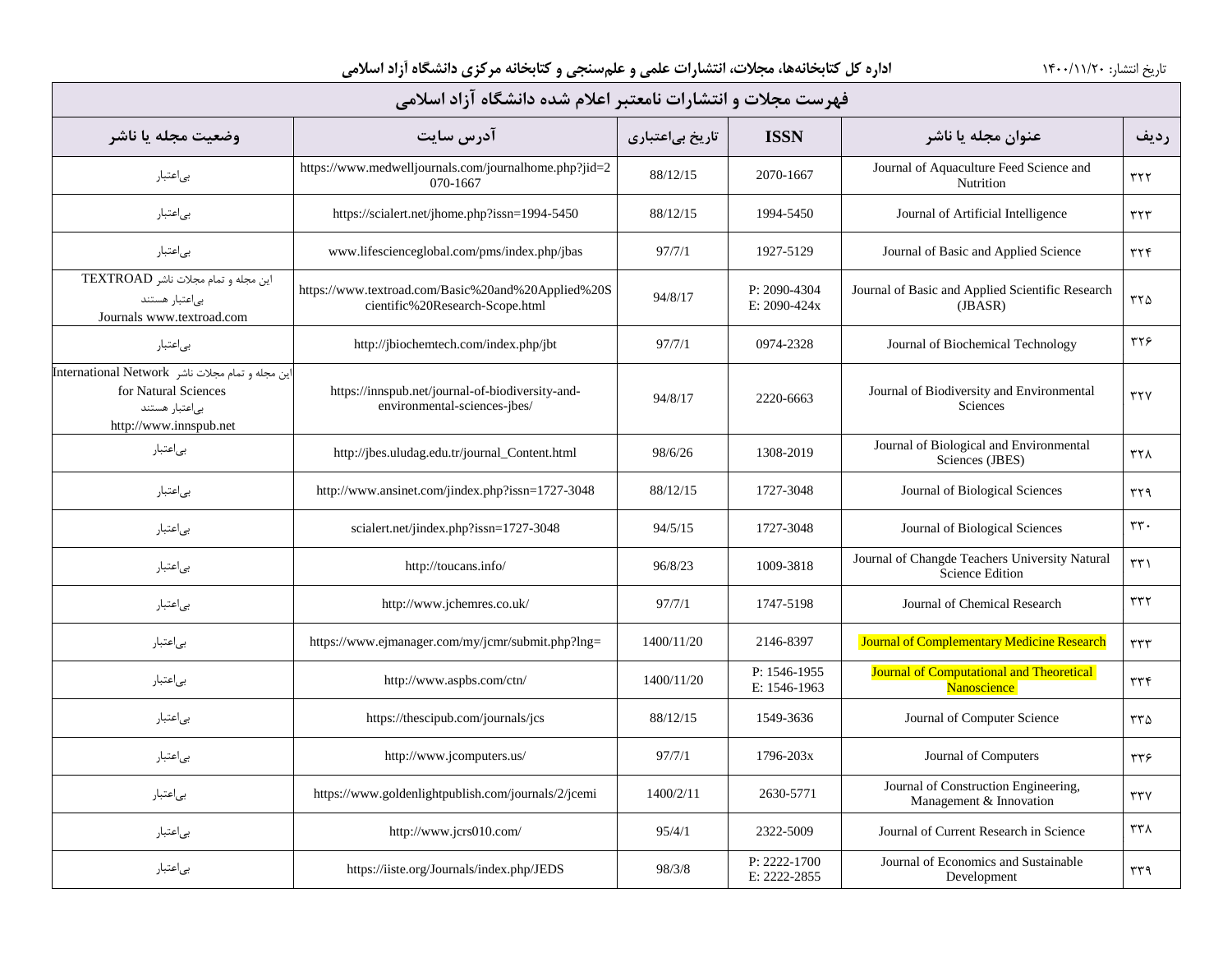| فهرست مجلات و انتشارات نامعتبر اعلام شده دانشگاه آزاد اسلامی                               |                                                                   |                 |                                  |                                                                       |            |  |  |  |
|--------------------------------------------------------------------------------------------|-------------------------------------------------------------------|-----------------|----------------------------------|-----------------------------------------------------------------------|------------|--|--|--|
| وضعيت مجله يا ناشر                                                                         | آدرس سايت                                                         | تاریخ بیاعتباری | <b>ISSN</b>                      | عنوان مجله یا ناشر                                                    | رديف       |  |  |  |
| بى عتبار                                                                                   | https://www.medwelljournals.com/journalhome.php?jid=1<br>994-8212 | 88/12/15        | 1994-8212                        | Journal of Economics Theory                                           | $rrf$ .    |  |  |  |
| بىاعتبار                                                                                   | www.eu-print.org/teh.php                                          | 94/8/17         | 2078-032x                        | Journal of Education and Sociology                                    | ۳۴۱        |  |  |  |
| بىاعتبار                                                                                   | https://www.medwelljournals.com/journalhome.php?jid=1<br>816-949x | 88/12/15        | 1816-949x                        | Journal of Engineering and Applied Sciences                           | ٣۴٢        |  |  |  |
| این مجله و تمام مجلات ناشر Medwell بی اعتبار<br>هستند.<br>https://www.medwelljournals.com/ | https://www.medwelljournals.com/journalhome.<br>php?jid=1816-949x | 95/11/30        | $P: 1816-949x$<br>E: 1818-7803   | Journal of Engineering and Applied Sciences                           | ٣۴٣        |  |  |  |
| بىاعتبار                                                                                   | https://scialert.net/jhome.php?issn=1812-5670                     | 88/12/15        | 1812-5670                        | Journal of Entomology                                                 | ٣۴۴        |  |  |  |
| بىاعتبار                                                                                   | http://www.entomoljournal.com/                                    | 97/7/1          | 2349-6800<br>2320-7078           | Journal of Entomology and Zoology Studies                             | ۳۴۵        |  |  |  |
| بى عتبار                                                                                   | https://iiste.org/Journals/index.php/JEES                         | 97/7/1          | 2224-3216                        | Journal of Environment and Earth Science                              | ۳۴۶        |  |  |  |
| بىاعتبار                                                                                   | http://www.ansinet.com/jindex.php?issn=1994-7887                  | 88/12/15        | 1994-7887                        | Journal of Environmental Science and<br>Technology                    | <b>٣۴٧</b> |  |  |  |
| بىاعتبار                                                                                   | http://www.jebas.org/                                             | 96/3/27         | 2320-8694                        | Journal of Experimental Biology and<br><b>Agricultural Sciences</b>   | <b>٣۴٨</b> |  |  |  |
| بىاعتبار                                                                                   | https://scialert.net/jhome.php?issn=1816-4927                     | 88/12/15        | 1816-4927                        | Journal of Fisheries and Aquatic Science                              | ٣۴٩        |  |  |  |
| بى عتبار                                                                                   | https://www.medwelljournals.com/journalhome.php?jid=1<br>817-3381 | 88/12/15        | 1817-3381                        | Journal of Fisheries International                                    | ٣۵٠        |  |  |  |
| بىاعتبار                                                                                   | https://www.medwelljournals.com/journalhome.php?jid=1<br>684-8462 | 88/12/15        | 1684-8462                        | Journal of Food Technology                                            | ۳۵۱        |  |  |  |
| بىاعتبار                                                                                   | http://www.jfas.info/index.php/jfas                               | 95/4/1          | 1112-9867                        | Journal of Fundamental and Applied Science                            | ۳۵۲        |  |  |  |
| بىاعتبار                                                                                   | /http://www.globalacademicinstitute.com/journals                  | 96/6/1          | P: 2375-9550<br>E: 2375-9534     | Journal of Global Academic Institute Business &<br>Economics (JGAIBE) | ٣۵٣        |  |  |  |
| بىاعتبار                                                                                   | http://kutaksam.karabuk.edu.tr/index.php/ilk                      | 95/11/30        | 2147-0626                        | Journal of History Culture and Art Research                           | ۳۵۴        |  |  |  |
| بىاعتبار                                                                                   | http://www.inhort.pl/journal-of-horticultural-research            | 97/7/1          | 2300-5009                        | Journal of Horticultural Research                                     | ۳۵۵        |  |  |  |
| بىاعتبار                                                                                   | http://www.rgnpublications.com/journals/index.php/jims            | 96/6/14         | $P: 0974 - 875x$<br>E: 0975-5748 | Journal of Informatics and Mathematical Science                       | ۳۵۶        |  |  |  |
| بىاعتبار                                                                                   | https://www.tandfonline.com/loi/fjih20                            | 98/6/26         | P-1353-1042<br>E-1744-0548       | Journal of Israeli History *                                          | ۳۵۷        |  |  |  |
| بى عتبار                                                                                   | www.eu-print.org/etika.php                                        | 94/8/17         | 2078-1083                        | Journal of Law and Ethics                                             | ۳۵۸        |  |  |  |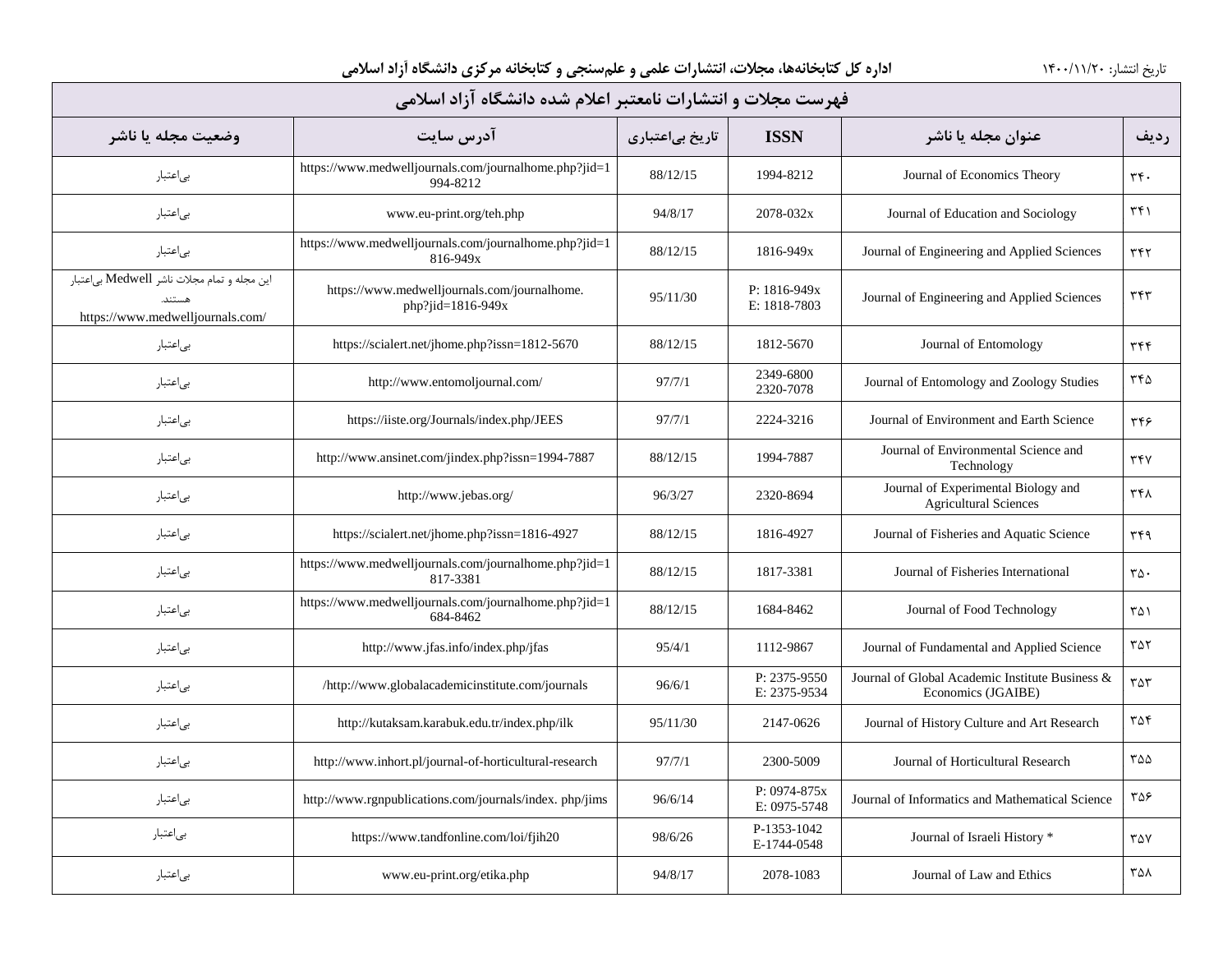| فهرست مجلات و انتشارات نامعتبر اعلام شده دانشگاه آزاد اسلامی |                                                                           |                 |                                  |                                                                      |                    |  |  |  |  |
|--------------------------------------------------------------|---------------------------------------------------------------------------|-----------------|----------------------------------|----------------------------------------------------------------------|--------------------|--|--|--|--|
| وضعيت مجله يا ناشر                                           | آدرس سايت                                                                 | تاریخ بیاعتباری | <b>ISSN</b>                      | عنوان مجله یا ناشر                                                   | رديف               |  |  |  |  |
| بے اعتبار                                                    | http://www.levantine-journal.org                                          | 1400/6/13       | P: 2222-9973<br>E: 2222-9981     | Journal of Levantine Studies *                                       | ۳۵۹                |  |  |  |  |
| بىاعتبار                                                     | http://jlsb.science-line.com/                                             | 95/12/21        | 2251-9939                        | Journal of Life Science and Biomedicine                              | $rrf$ .            |  |  |  |  |
| بىاعتبار                                                     | http://livestockscience.in/                                               | 97/7/1          | 2277-6214                        | Journal of Livestock Science                                         | ۳۶۱                |  |  |  |  |
| بىاعتبار                                                     | http://www.serialspublications.com/journals/journal-<br>detail.php?jid=46 | 97/7/1          | 0025-1569                        | Journal of Man In India                                              | ٣۶٢                |  |  |  |  |
| بىاعتبار                                                     | http://www.journalimems.org/about-imems/                                  | 99/1/26         | P: 0973-8975<br>E: 2454-7190     | Journal of Mechanics of Continua and<br><b>Mathematical Sciences</b> | ٣۶٣                |  |  |  |  |
| بىاعتبار                                                     | https://scialert.net/jhome.php?issn=1682-4474                             | 88/12/15        | 1682-4474                        | Journal of Medical Sciences                                          | ٣۶۴                |  |  |  |  |
| بىاعتبار                                                     | http://jmeast.webs.com/                                                   | 95/7/30         | 2305-0225                        | Journal of Middle East Applied Science and<br>Technology             | ۳۶۵                |  |  |  |  |
| بىاعتبار                                                     | https://www.medwelljournals.com/journalhome.php?jid=1<br>990-794x         | 88/12/15        | 1990-794x                        | Journal of Mobile Communication                                      | ۳۶۶                |  |  |  |  |
| بىاعتبار                                                     | http://digitalcommons.wayne.edu/jmasm                                     | 97/7/1          | 1538-9472                        | Journal of Modern Applied Statistical Methods                        | <b>٣۶٧</b>         |  |  |  |  |
| بى عتبار                                                     | https://www.medwelljournals.com/journalhome.php?jid=1<br>994-5388         | 88/12/15        | 1994-5388                        | Journal of Modern Mathematics and Statistics                         | ۳۶۸                |  |  |  |  |
| بىاعتبار                                                     | http://www.ccsenet.org/journal/index.php/jmbr/index                       | 96/9/8          | $P: 1925 - 430x$<br>E: 1925-4318 | Journal of Molecular Biology Research                                | ۳۶۹                |  |  |  |  |
| بىاعتبار                                                     | https://www.medwelljournals.com/journalhome.php?jid=2<br>070-4267         | 88/12/15        | 2070-4267                        | Journal of Molecular Genetics                                        | $\mathbf{y} \cdot$ |  |  |  |  |
| بىاعتبار                                                     | www.jnasci.org                                                            | 94/5/15         | 2322-5149                        | Journal of Novel Applied Sciences                                    | $\Upsilon$         |  |  |  |  |
| بىاعتبار                                                     | http://odad.org/en                                                        | 97/7/1          | 2528-9705                        | Journal of Organizational Behavior Research                          | ٣٧٢                |  |  |  |  |
| بىاعتبار                                                     | http://www.journaljpri.com/index.php/JPRI                                 | 98/10/10        | 2456-9119                        | Journal of Pharmaceutical Research<br>International                  | <b>TYT</b>         |  |  |  |  |
| بىاعتبار                                                     | https://scialert.net/jhome.php?issn=1816-496x                             | 88/12/15        | 1816-496x                        | Journal of Pharmacology and Toxicology                               | $\tau$             |  |  |  |  |
| بىاعتبار                                                     | http://iopscience.iop.org/1742-6596/                                      | 97/7/1          | 1742-6588                        | Journal of Physics: Conference Series                                | ۳۷۵                |  |  |  |  |
| بىاعتبار                                                     | https://scialert.net/jhome.php?issn=1816-4951                             | 88/12/15        | 1816-4951                        | Journal of Plant Sciences                                            | $\tau v$ ۶         |  |  |  |  |
| بىاعتبار                                                     | http://www.ccsenet.org/journal/index.php/jpl                              | 95/7/30         | 1913-9047                        | Journal of Politics and Law                                          | <b>TYY</b>         |  |  |  |  |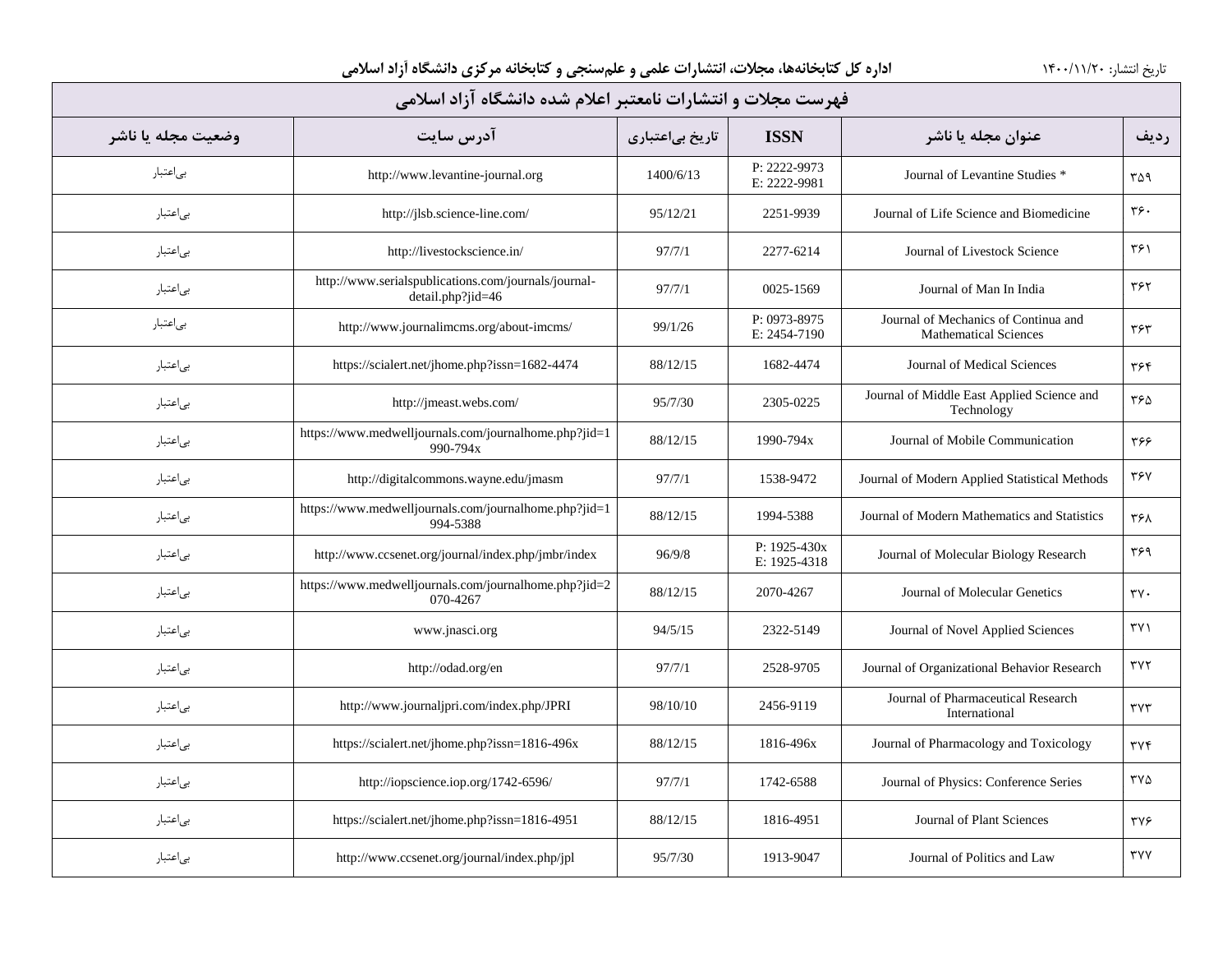| فهرست مجلات و انتشارات نامعتبر اعلام شده دانشگاه آزاد اسلامی |                                                                          |                 |                              |                                                                             |                         |  |  |  |
|--------------------------------------------------------------|--------------------------------------------------------------------------|-----------------|------------------------------|-----------------------------------------------------------------------------|-------------------------|--|--|--|
| وضعيت مجله يا ناشر                                           | آدرس سايت                                                                | تاریخ بیاعتباری | <b>ISSN</b>                  | عنوان مجله یا ناشر                                                          | رديف                    |  |  |  |
| بىاعتبار                                                     | https://ojs.bilpublishing.com/index.php/jpr/about                        | 99/1/26         | 2630-5143                    | Journal of Psychological Research                                           | <b>TVA</b>              |  |  |  |
| بىاعتبار                                                     | http://www.jpbsjournal.com/                                              | 95/9/1          | 2148-0664                    | Journal of Psychology & Behavioral Studies                                  | ۳۷۹                     |  |  |  |
| بىاعتبار                                                     | http://www.microbiologyjournal.org                                       | 95/5/1          | 0973-7510                    | Journal of Pure and Applied Microbiology                                    | $\mathsf{r}\wedge\cdot$ |  |  |  |
| بى عتبار                                                     | http://ecologyresearch.info/                                             | 96/4/1          | P: 2319-1546<br>E: 2319-1554 | Journal of Research in Ecology                                              | ۳۸۱                     |  |  |  |
| بىاعتبار                                                     | http://www.jrmds.in/                                                     | 97/7/1          | 2347-2545                    | Journal of Research in Medical and Dental<br>Sciences                       | TAT                     |  |  |  |
| بىاعتبار                                                     | http://lepidopteraresearchfoundation.org/                                | 98/10/10        | 0022-4324                    | Journal of Research on the Lepidoptera                                      | $T\Lambda T$            |  |  |  |
| بىاعتبار                                                     | http://www.journalsci.com                                                | 98/3/8          | 2322-326x                    | Journal of Science and Today's World                                        | ۳۸۴                     |  |  |  |
| بى عتبار                                                     | www.journalsih.com                                                       | 94/8/17         | 2345-2633                    | Journal of Social Issues & Humanities                                       | ۳۸۵                     |  |  |  |
| بىاعتبار                                                     | https://thescipub.com/journals/jss                                       | 88/12/15        | 1549-3652                    | Journal of Social Sciences                                                  | ٣٨۶                     |  |  |  |
| بى عتبار                                                     | https://scialert.net/current.php?issn=1819-4311                          | 88/12/15        | 1819-4311                    | Journal of Software Engineering                                             | <b>TAY</b>              |  |  |  |
| بىاعتبار                                                     | http://ggfjournals.com/content/journals/JSN                              | 97/7/1          | 1994-1978                    | Journal of Soil and Nature                                                  | <b>TAA</b>              |  |  |  |
| بىاعتبار                                                     | http://www.jsrjournal.com/                                               | 95/5/1          | 2149-3464                    | Journal of Sport Research                                                   | ٣٨٩                     |  |  |  |
| تمام مجلات این انتشارات بی اعتبار هستند.                     | http://www.sciencepublishinggroup.com/journal/index?jour<br>$nali d=253$ | 88/12/15        | 2330-0914                    | Journal of Surgery                                                          | $rrq$ .                 |  |  |  |
| بىاعتبار                                                     | http://journal.utem.edu.my/index.php/jtec/                               | 98/10/10        | P:2180-1843<br>E: 2289-8131  | Journal of Telecommunication, Electronic and<br><b>Computer Engineering</b> | ۳۹۱                     |  |  |  |
| بىاعتبار                                                     | https://www.jcsp.org.pk/                                                 | 97/7/1          | 0253-5106                    | Journal Of The Chemical Society Of Pakistan                                 | ۳۹۲                     |  |  |  |
| بىاعتبار                                                     | http://www.istanbul.edu.tr/vetjournal/                                   | 97/7/1          | 0250-2836                    | Journal of the Faculty of Veterinary Medicine<br>Istanbul University        | ٣٩٣                     |  |  |  |
| بى عتبار                                                     | http://www.jve.lt/                                                       | 97/7/1          | 1392-8716                    | Journal of Vibroengineering                                                 | rr9F                    |  |  |  |
| بىاعتبار                                                     | http://jdxbz.xauat.edu.cn                                                | 1400/11/20      | 1066-7930                    | Journal of Xi'an University of Architecture &<br>Technology                 | ۳۹۵                     |  |  |  |
| بىاعتبار                                                     | http://www.jsstm-ump.org/                                                | 95/4/1          | 0957-7572                    | Journal UMP Social Sciences and Technology<br>Management                    | ۳۹۶                     |  |  |  |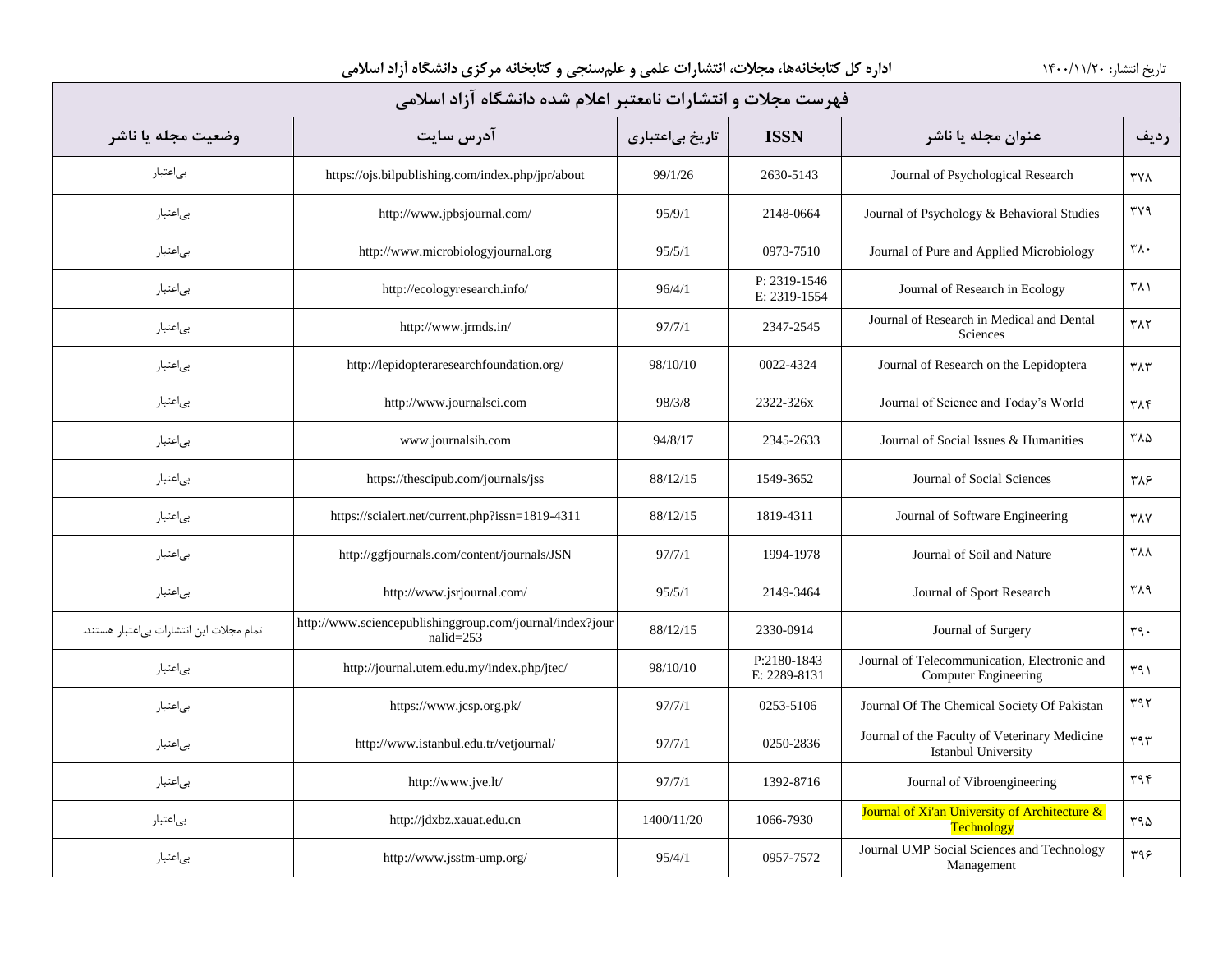| فهرست مجلات و انتشارات نامعتبر اعلام شده دانشگاه آزاد اسلامی |                                                                                               |                 |                              |                                                                                                                                           |                                 |  |  |  |
|--------------------------------------------------------------|-----------------------------------------------------------------------------------------------|-----------------|------------------------------|-------------------------------------------------------------------------------------------------------------------------------------------|---------------------------------|--|--|--|
| وضعيت مجله يا ناشر                                           | آدرس سايت                                                                                     | تاریخ بیاعتباری | <b>ISSN</b>                  | عنوان مجله یا ناشر                                                                                                                        | رديف                            |  |  |  |
| بىاعتبار                                                     | http://www.pphmj.com/journals/jpb.htm                                                         | 99/5/26         | 0973-5143                    | JP Journal of Biostatistics                                                                                                               | $Y^qV$                          |  |  |  |
| بىاعتبار                                                     | http://www.tribunajuridica.eu/                                                                | 95/12/23        | 2247-7195                    | Juridical Tribune-Tribuna Juridic                                                                                                         | ۳۹۸                             |  |  |  |
| بىاعتبار                                                     | http://www.jurnalfikrah.org/                                                                  | 96/9/19         | 1511-1113                    | Jurnal Fikrah                                                                                                                             | ٣٩٩                             |  |  |  |
| بىاعتبار                                                     | https://scialert.net/jhome.php?issn=1819-3374                                                 | 88/12/15        | 1819-3374                    | Kidney Research Journal                                                                                                                   | $\mathfrak{r}\cdot\mathfrak{r}$ |  |  |  |
| بىاعتبار                                                     | https://journalskuwait.org/kjs/index.php/KJS                                                  | 97/7/1          | 2307-4108                    | Kuwait Journal of Science                                                                                                                 | $f \cdot \gamma$                |  |  |  |
| بىاعتبار                                                     | http://seer.ucp.br/seer/index.php/LexHumana/index                                             | 1400/6/13       | 2175-0947                    | Lex Humana Journal                                                                                                                        | $F \cdot Y$                     |  |  |  |
| بىاعتبار                                                     | http://www.uihome.uidaho.edu                                                                  | 97/7/1          | 1522-0222                    | Library Philosophy and Practice                                                                                                           | $\mathbf{r} \cdot \mathbf{r}$   |  |  |  |
| بىاعتبار                                                     | www.lifesciencesite.com www.sciencepub.org/life                                               | 94/8/17         | 1097-8135                    | Life Science Journal                                                                                                                      | $f \cdot f$                     |  |  |  |
| بىاعتبار                                                     | http://www.landesmuseum.at/biophp/en/lbb.php                                                  | 97/7/1          | 0253-116x                    | Linzer Biologis Che Beitrage                                                                                                              | $f \cdot \Delta$                |  |  |  |
| بى عتبار                                                     | https://journals.melta.org.my/index.php/majer                                                 | 99/1/26         | 1511-8002                    | Malaysian Journal of ELT Research                                                                                                         | $f \cdot f$                     |  |  |  |
| بىاعتبار                                                     | http://growingscience.com/msl/msl.html                                                        | 95/9/1          | 1923-9335                    | <b>Management Science Letters</b>                                                                                                         | $\mathbf{r} \cdot \mathbf{v}$   |  |  |  |
| بىاعتبار                                                     | https://journals-crea.4science.it/index.php/maydica                                           | 97/7/1          | 2279-8013                    | Maydica                                                                                                                                   | $f \cdot \lambda$               |  |  |  |
| بىاعتبار                                                     | https://discoveryjournals.org/medicalscience/index.htm                                        | 99/1/26         | P: 2321-7359<br>E: 2321-7367 | Medical science: International Journal for<br>Medicine                                                                                    | F.9                             |  |  |  |
| بىاعتبار                                                     | http://wafml.memberlodge.org/page-1150634                                                     | 98/6/26         | P-0723-1393<br>E-2471-836X   | Medicine and Law *                                                                                                                        | $f \cdot$                       |  |  |  |
| بىاعتبار                                                     | http://www.mcser.org/journal/index.php/mjss                                                   | 95/4/1          | 2039-9340                    | Mediterranean Journal of Social Science                                                                                                   | $f \cup$                        |  |  |  |
| بىاعتبار                                                     | jamespublications.com/page.php?id=13                                                          | 94/8/17         | 1866-6957                    | Mitteilungen Saechsischer Entomologen                                                                                                     | ۴۱۲                             |  |  |  |
| بىاعتبار                                                     | http://www.ccsenet.org/journal/index.php/mas                                                  | 95/9/1          | 1913-1844                    | Modern Applied Science                                                                                                                    | ۴۱۳                             |  |  |  |
| بىاعتبار                                                     | http://www.mjltm.com/<br>http://mjltm.org/                                                    | 95/9/1          | 2251-6204                    | Modern Journal of Language Teaching Methods                                                                                               | ۴۱۴                             |  |  |  |
| بىاعتبار                                                     | http://academy-journals.in.ua/index.php/herald/index<br>http://journals.uran.ua/visnyknakkkim | 97/7/1          | 2226-3209                    | National Academy of Managerial Staff of Culture<br>and Arts Herald (Derzhavna Akademiya<br>Kerivnykh Kadriv Kul'tury i Mystetstv. Visnyk) | ۴۱۵                             |  |  |  |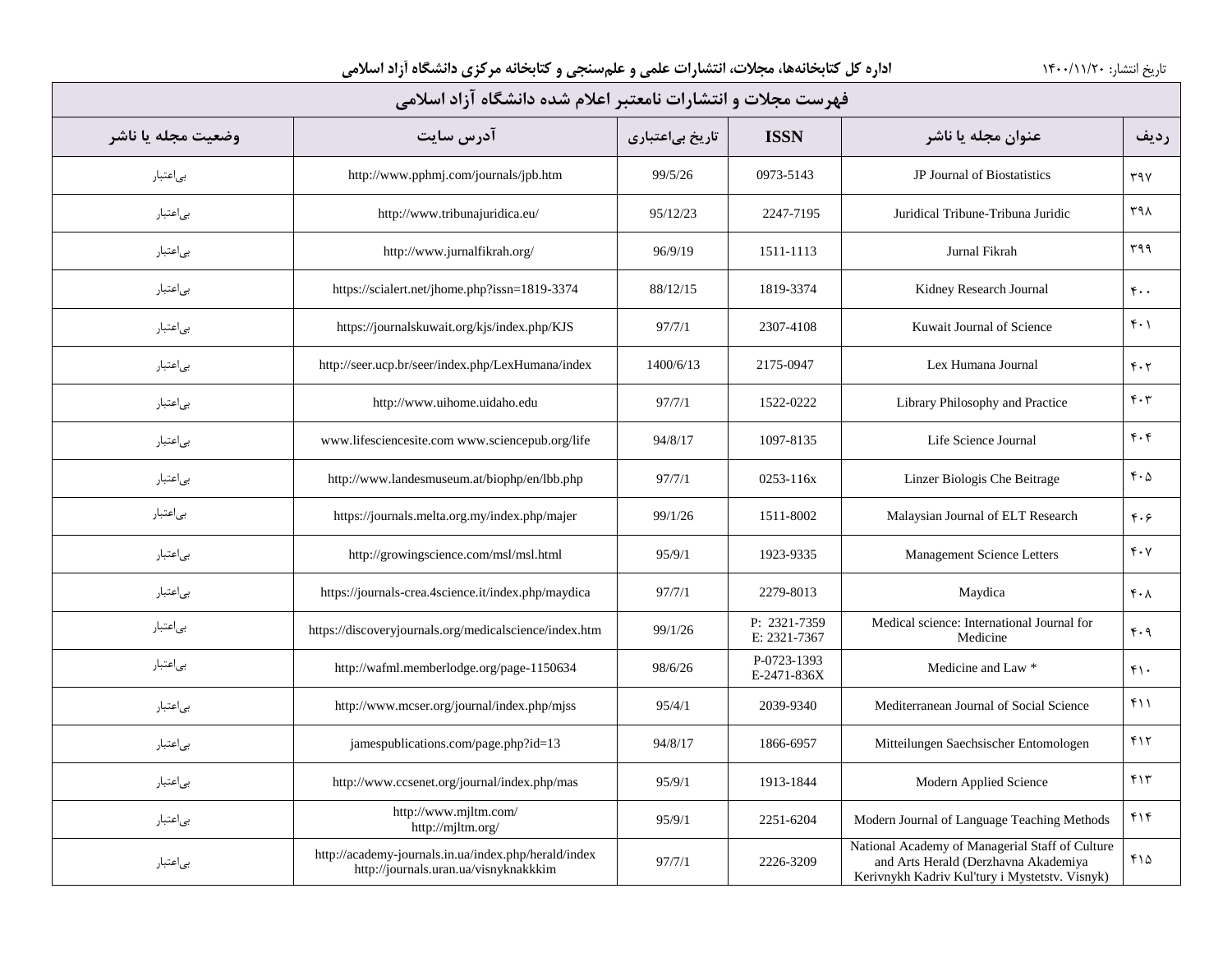| فهرست مجلات و انتشارات نامعتبر اعلام شده دانشگاه آزاد اسلامی |                                                                              |                 |                              |                                                                  |                 |  |  |  |
|--------------------------------------------------------------|------------------------------------------------------------------------------|-----------------|------------------------------|------------------------------------------------------------------|-----------------|--|--|--|
| وضعيت مجله يا ناشر                                           | آدرس سایت                                                                    | تاریخ بیاعتباری | <b>ISSN</b>                  | عنوان مجله یا ناشر                                               | رديف            |  |  |  |
| بىاعتبار                                                     | http://periodicoscientificos.ufmt.br/ojs/index.php/nativa                    | 97/7/1          | 2318-7670                    | Nativa: Pesquisas Agrarias E Ambientais                          | ۴۱۶             |  |  |  |
| بىاعتبار                                                     | http://www.smmi.hu/termtud/ns/ns.htm                                         | 97/7/1          | 2062-9990<br>1587-1908       | Natura Somogytensis                                              | $Y \setminus Y$ |  |  |  |
| بىاعتبار                                                     | https://thescipub.com/journals/ajn                                           | 88/12/15        | P: 2524-2237<br>E: 2524-2245 | Neuroscience International<br>(American Journal of Neuroscience) | ۴۱۸             |  |  |  |
| بىاعتبار                                                     | http://biosains.mipa.uns.ac.id/nusbioscience/                                | 97/7/1          | 2087-3948                    | Nusantara Bioscience                                             | ۴۱۹             |  |  |  |
| بىاعتبار                                                     | https://thescipub.com/journals/ojbs                                          | 88/12/15        | 1608-4217                    | Online Journal of Biological Sciences                            | rr.             |  |  |  |
| بىاعتبار                                                     | https://www.medwelljournals.com/journalhome.php?jid=1<br>991-7708            | 88/12/15        | 1991-7708                    | Online Journal of Earth Sciences                                 | FT1             |  |  |  |
| بىاعتبار                                                     | http://onljvetres.com/                                                       | 96/7/1          | 1328-925x                    | Online journal of Veterinary Research                            | 577             |  |  |  |
| بىاعتبار                                                     | http://redalyc.uaemex.mx/redalyc/src/inicio/HomRevRed.js<br>p?iCveEntRev=310 | 97/7/1          | 1012-1587                    | Opcion: Revista De Ciencias Humanas Y Sociale                    | ۴٢٣             |  |  |  |
| بىاعتبار                                                     | https://www.jclinmedcasereports.com/                                         | 99/1/26         | 2379-1039                    | Open Journal Of Clinical & Medical Case<br>Reports               | 577             |  |  |  |
| بىاعتبار                                                     | http://www.scirp.org/journal/oje/                                            | 96/6/1          | P: 2162-1985<br>E: 2162-1993 | Open Journal of Ecology                                          | ۴۲۵             |  |  |  |
| بىاعتبار                                                     | http://www.scirp.org/journal/ojg/                                            | 96/6/1          | P: 2161-7570<br>E: 2161-7589 | Open Journal of Geology                                          | ۴۲۶             |  |  |  |
| بىاعتبار                                                     | http://www.scirp.org/journal/OJMS/                                           | 96/6/1          | P: 2161-7384<br>E: 2161-7392 | Open Journal of Marine Science                                   | 477             |  |  |  |
| بىاعتبار                                                     | http://www.orcajournal.com/                                                  | 96/6/11         | 1477-1217                    | <b>ORCA</b>                                                      | 471             |  |  |  |
| بىاعتبار                                                     | http://www.orientjchem.org/                                                  | 97/7/1          | 0970-020x                    | Oriental Journal of Chemistry                                    | ۴۲۹             |  |  |  |
| بىاعتبار                                                     | http://scibulcom.net/home.html                                               | 97/7/1          | 0209-4541                    | <b>Oxidation Communications</b>                                  | rr.             |  |  |  |
| بىاعتبار                                                     | http://www.pbr.co.in/                                                        | 97/7/1          | 0974-438x                    | Pacific Business Review International                            | 571             |  |  |  |
| بىاعتبار                                                     | https://scialert.net/j?issn=1028-8880                                        | 94/5/15         | 1028-8880                    | Pakistan Journal of Biological Sciences                          | FTT             |  |  |  |
| بىاعتبار                                                     | http://www.ansinet.com/jindex.php?issn=1028-8880                             | 88/12/15        | 1028-8880                    | Pakistan Journal of Biological Sciences (PJBS)                   | ۴٣٣             |  |  |  |
| بىاعتبار                                                     | http://www.pakbs.org/pjbot/                                                  | 97/7/1          | P: 0556-3321<br>E: 2070-3368 | Pakistan Journal of Botany                                       | ۴٣۴             |  |  |  |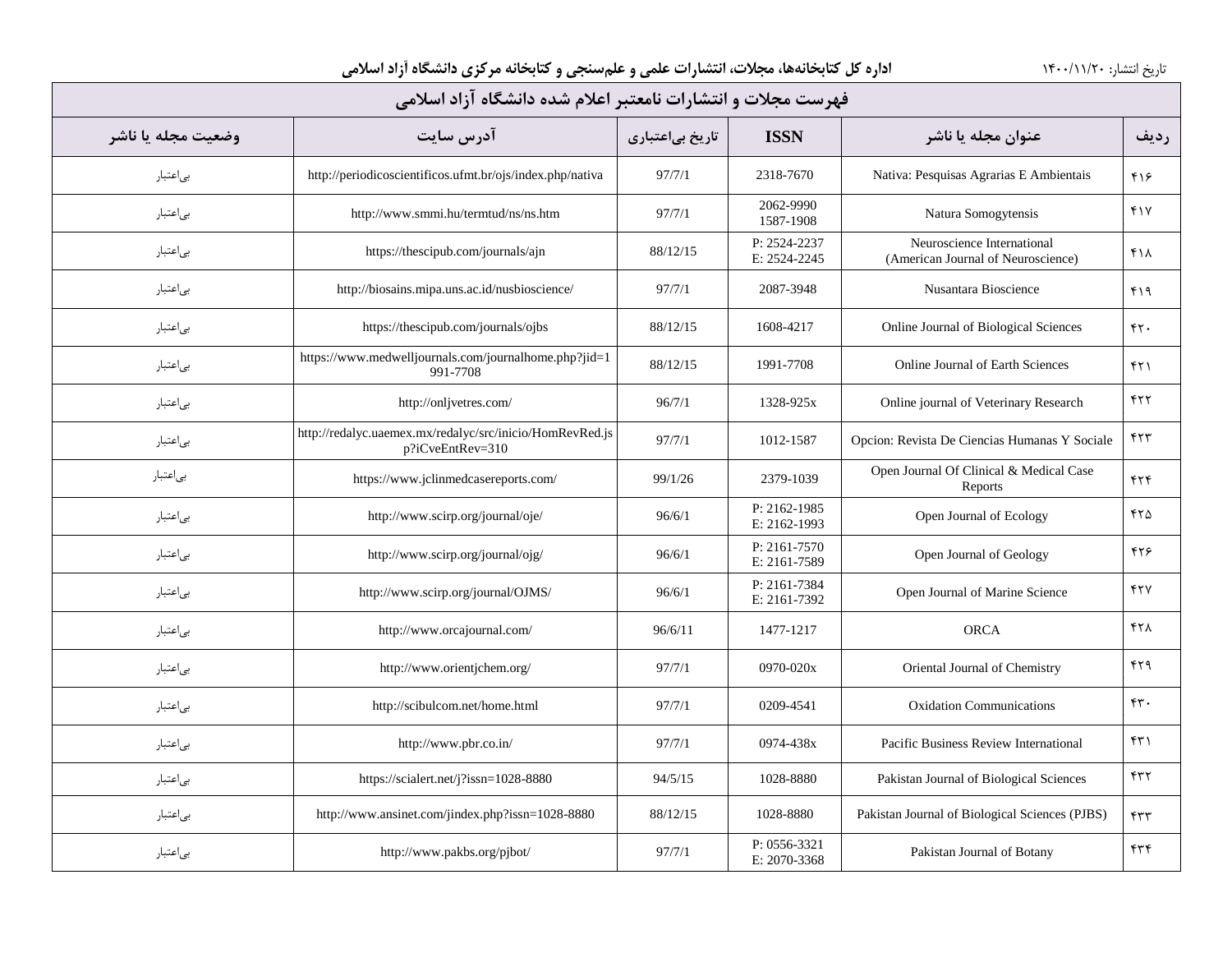| فهرست مجلات و انتشارات نامعتبر اعلام شده دانشگاه آزاد اسلامی |                                                                                                                       |                 |                              |                                                                          |      |  |  |  |  |
|--------------------------------------------------------------|-----------------------------------------------------------------------------------------------------------------------|-----------------|------------------------------|--------------------------------------------------------------------------|------|--|--|--|--|
| وضعيت مجله يا ناشر                                           | آدرس سايت                                                                                                             | تاریخ بیاعتباری | <b>ISSN</b>                  | عنوان مجله یا ناشر                                                       | رديف |  |  |  |  |
| بى اعتبار                                                    | https://www.pjmhsonline.com                                                                                           | 99/5/26         | 1996-7195                    | Pakistan Journal of Medical and Health<br>Science                        | ۴۳۵  |  |  |  |  |
| بىاعتبار                                                     | http://www.ansinet.com/jindex.php?issn=1680-5194                                                                      | 88/12/15        | 1680-5194                    | Pakistan Journal of Nutrition                                            | ۴۳۶  |  |  |  |  |
| بىاعتبار                                                     | https://www.pjp.pakps.com/index.php/PJP                                                                               | 98/10/10        | $1019 - 763x$                | Pakistan Journal of Phytopathology                                       | ۴۳۷  |  |  |  |  |
| بىاعتبار                                                     | https://www.medwelljournals.com/journalhome.php?jid=1<br>683-8831                                                     | 88/12/15        | 1683-8831                    | Pakistan Journal of Social Sciences                                      | ۴۳۸  |  |  |  |  |
| بى عتبار                                                     | https://archives.palarch.nl/index.php/jae                                                                             | 1400/11/20      | 1567-214x                    | PalArch's Journal of Archaeology of Egypt/<br><b>Egyptology</b>          | ۴۳۹  |  |  |  |  |
| بے اعتبار                                                    | https://partialanswers.huji.ac.il                                                                                     | 98/6/26         | P-1565-3668                  | Partial Answers-Journal of Literature and the<br>History of Ideas *      | ۴۴.  |  |  |  |  |
| بىاعتبار                                                     | https://www.pediatricendoreviews.com                                                                                  | 98/6/26         | 1565-4753                    | Pediatric Endocrinology Reviews *                                        | f(f) |  |  |  |  |
| بى عتبار                                                     | http://www.journal.tchequimica.com/                                                                                   | 1400/2/11       | P: 1806-0374<br>E: 2179-0302 | Periodico Tche Quimica                                                   | ۴۴۲  |  |  |  |  |
| بى عتبار                                                     | https://www.uni-ulm.de/nawi/nawibiologie/studium-<br>lehre/seminar-perspektiven-in-den-biowissenschaften/             | 94/8/17         | 1866-6937                    | Perspektiven der Biowissenschaften                                       | ۴۴۳  |  |  |  |  |
| بىاعتبار                                                     | jamespublications.com/page.php?id=13                                                                                  | 94/8/17         | 1866-6993                    | Perspektiven der Sozialwissenschaften und<br>Menschl Ichkeit             | ۴۴۴  |  |  |  |  |
| بىاعتبار                                                     | http://www.scielo.br/scielo.php?script=sci_serial&pid=198<br>3-4063&lng=en&nrm=iso<br>https://www.revistas.ufg.br/pat | 97/7/1          | P: 1517-6398<br>E: 1983-4063 | Pesquisa Agropecuaria Tropical (Agricultural<br>Research in the Tropics) | ۴۴۵  |  |  |  |  |
| بىاعتبار                                                     | https://link.springer.com/journal/11406                                                                               | 98/6/26         | P-0048-3893<br>E-1574-9274   | Philosophia *                                                            | ۴۴۶  |  |  |  |  |
| بى عتبار                                                     | https://thescipub.com/journals/pi                                                                                     | 88/12/15        | 1948-9803                    | Physics International                                                    | 447  |  |  |  |  |
| بىاعتبار                                                     | http://www.bas.bg/en/portfolio/phytologia-balcanica/                                                                  | 98/10/10        | P: 1310-7771<br>E: 1314-0027 | Phytologia Balcanica                                                     | ۴۴۸  |  |  |  |  |
| بىاعتبار                                                     | http://www.revistaphyton.fund-romuloraggio.org.ar/<br>http://www.techscience.com/phyton/index.html                    | 97/7/1          | 1851-5657                    | Phyton, International Journal of Experimental<br><b>Botany</b>           | ۴۴۹  |  |  |  |  |
| بىاعتبار                                                     | https://link.springer.com/journal/12600                                                                               | 98/6/26         | P-0334-2123<br>E-1876-7184   | Phytoparasitica *                                                        | ۴۵۰  |  |  |  |  |
| بىاعتبار                                                     | http://www.plantarchives.org/                                                                                         | 1400/6/13       | P: 0972-5210<br>E: 2581-6063 | <b>Plant Archives</b>                                                    | ۴۵۱  |  |  |  |  |
| بىاعتبار                                                     | https://www.ikprress.org/index.php/PCBMB/index                                                                        | 1400/6/13       | 0972-2025                    | Plant Cell Biotechnology and Molecular<br><b>Biology (PCBMB)</b>         | ۴۵٢  |  |  |  |  |
| بىاعتبار                                                     | http://www.ansinet.com/jindex.php?issn=1812-5387                                                                      | 88/12/15        | 1812-5387                    | Plant Pathology Journal                                                  | ۴۵٣  |  |  |  |  |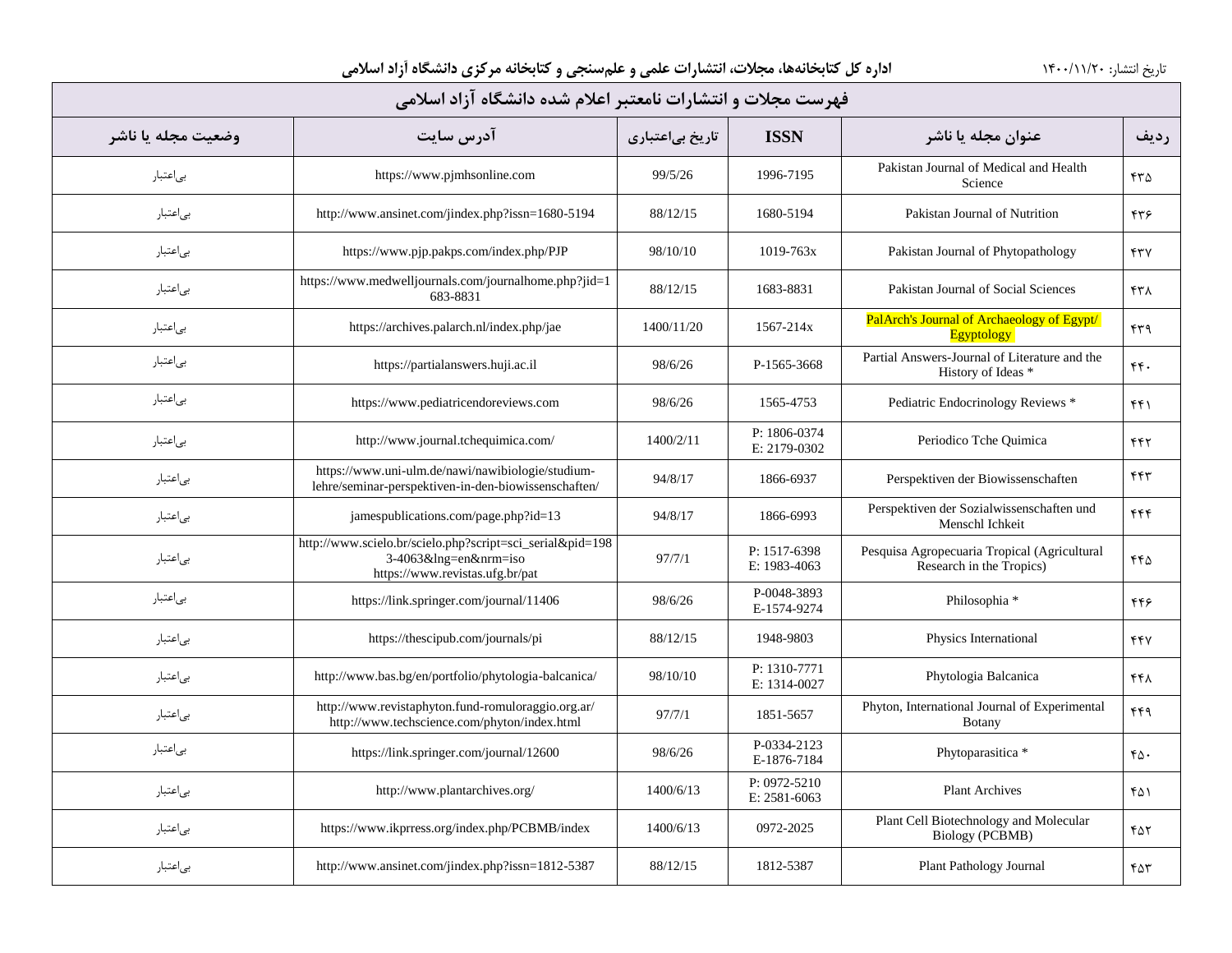| فهرست مجلات و انتشارات نامعتبر اعلام شده دانشگاه آزاد اسلامی |                                                                             |                 |                                  |                                                                                                   |          |  |  |  |  |
|--------------------------------------------------------------|-----------------------------------------------------------------------------|-----------------|----------------------------------|---------------------------------------------------------------------------------------------------|----------|--|--|--|--|
| وضعيت مجله يا ناشر                                           | آدرس سايت                                                                   | تاریخ بیاعتباری | <b>ISSN</b>                      | عنوان مجله یا ناشر                                                                                | رديف     |  |  |  |  |
| بى عتبار                                                     | https://www.medwelljournals.com/journalhome.php?jid=1<br>995-476x           | 88/12/15        | 1995-476x                        | <b>Plant Sciences Research</b>                                                                    | ۴۵۴      |  |  |  |  |
| بى عتبار                                                     | http://www.podiumreview.org.br/                                             | 97/7/1          | 2316-932x                        | Podium Sport Leisure and Tourism Review                                                           | ۴۵۵      |  |  |  |  |
| بىاعتبار                                                     | https://read.dukeupress.edu/poetics-today                                   | 98/6/26         | P-0333-5372                      | Poetics Today *                                                                                   | ۴۵۶      |  |  |  |  |
| بىاعتبار                                                     | http://muse.jhu.edu/journal/160                                             | 97/7/1          | 1053-1920                        | Postmodern Culture                                                                                | ۴۵۷      |  |  |  |  |
| بىاعتبار                                                     | https://dc.naturalspublishing.com/pfda/                                     | 1400/11/20      | P: 2356-9336<br>E: 2356-9344     | <b>Progress in Fractional Differentiation and</b><br><b>Applications An International Journal</b> | ۴۵۸      |  |  |  |  |
| بىاعتبار                                                     | https://revistas.usil.edu.pe/index.php/pyr/index                            | 1400/6/13       | P: 2307-7999<br>E: 2310-4635     | Propósitos y Representaciones                                                                     | ۴۵۹      |  |  |  |  |
| بىاعتبار                                                     | http://www.scielo.br/prc                                                    | 97/7/1          | 1678-7153                        | Psicologia: Reflexao e Critica                                                                    | ۴۶۰      |  |  |  |  |
| بىاعتبار                                                     | https://publichealthreviews.biomedcentral.com                               | 98/6/26         | 2107-6952                        | Public Health Reviews *                                                                           | ۴۶۱      |  |  |  |  |
| بىاعتبار                                                     | http://sites.thomsonreuters.com.au/journals/category/public<br>-law-review/ | 96/5/10         | 1034-3024                        | Public Law Review                                                                                 | ۴۶۲      |  |  |  |  |
| بىاعتبار                                                     | http://pu.edu.pk/home/journal/pujm                                          | 99/9/23         | 1016-2526                        | Punjab University Journal of Mathematics                                                          | ۴۶۳      |  |  |  |  |
| بىاعتبار                                                     | http://www.qqml.net/index.html                                              | 97/7/1          | 2241-1925                        | <b>Oualitative and Ouantitative Methods in Libraries</b>                                          | ۴۶۴      |  |  |  |  |
| بىاعتبار                                                     | https://dialnet.unirioja.es/servlet/revista?codigo=23653                    | 96/8/1          | $P: 1692 - 343x$<br>E: 2462-9006 | Quid-Investigacion Ciencia Y Tecnologia                                                           | ۴۶۵      |  |  |  |  |
| بىاعتبار                                                     | http://www.rmmj.org.il                                                      | 1400/6/13       | 2076-9172                        | Rambam Maimonides Medical Journal *                                                               | ۴۶۶      |  |  |  |  |
| بىاعتبار                                                     | http://www.nsseme.com/about/?opt=casopisi/ratpov&cat=a<br>bout              | 97/7/1          | 1821-3944<br>2217-8932           | Ratarstvo i Povrtarstvo                                                                           | 487      |  |  |  |  |
| بىاعتبار                                                     | https://www.medscape.com/viewpublication/11626_24                           | 98/6/26         | P-0792-9935                      | Refuat ha-peh veha-shinayim *                                                                     | ۴۶۸      |  |  |  |  |
| بىاعتبار                                                     | http://revista.religacion.com/index.php/about                               | 98/6/26         | 2477-9083                        | Religacion-Revista De Ciencias Sociales Y<br>Humanidades                                          | ۴۶۹      |  |  |  |  |
| بىاعتبار                                                     | https://www.rjas.ro/                                                        | 88/12/15        | 2066-1843                        | Research Journal of Agricultural Research                                                         | $\gamma$ |  |  |  |  |
| بىاعتبار                                                     | http://rjas.org/Newlook/default.aspx                                        | 88/12/15        | P: 0976-1675<br>E: 2249-4538     | Research Journal of Agricultural Sciences (An<br>international journal)                           | fY       |  |  |  |  |
| تمام مجلات این ناشر بی عتبار هستند.                          | http://www.aensiweb.com/rjabs.html                                          | 88/12/15        | 1816-1561                        | Research Journal of Agriculture and Biological<br>Sciences                                        | YY       |  |  |  |  |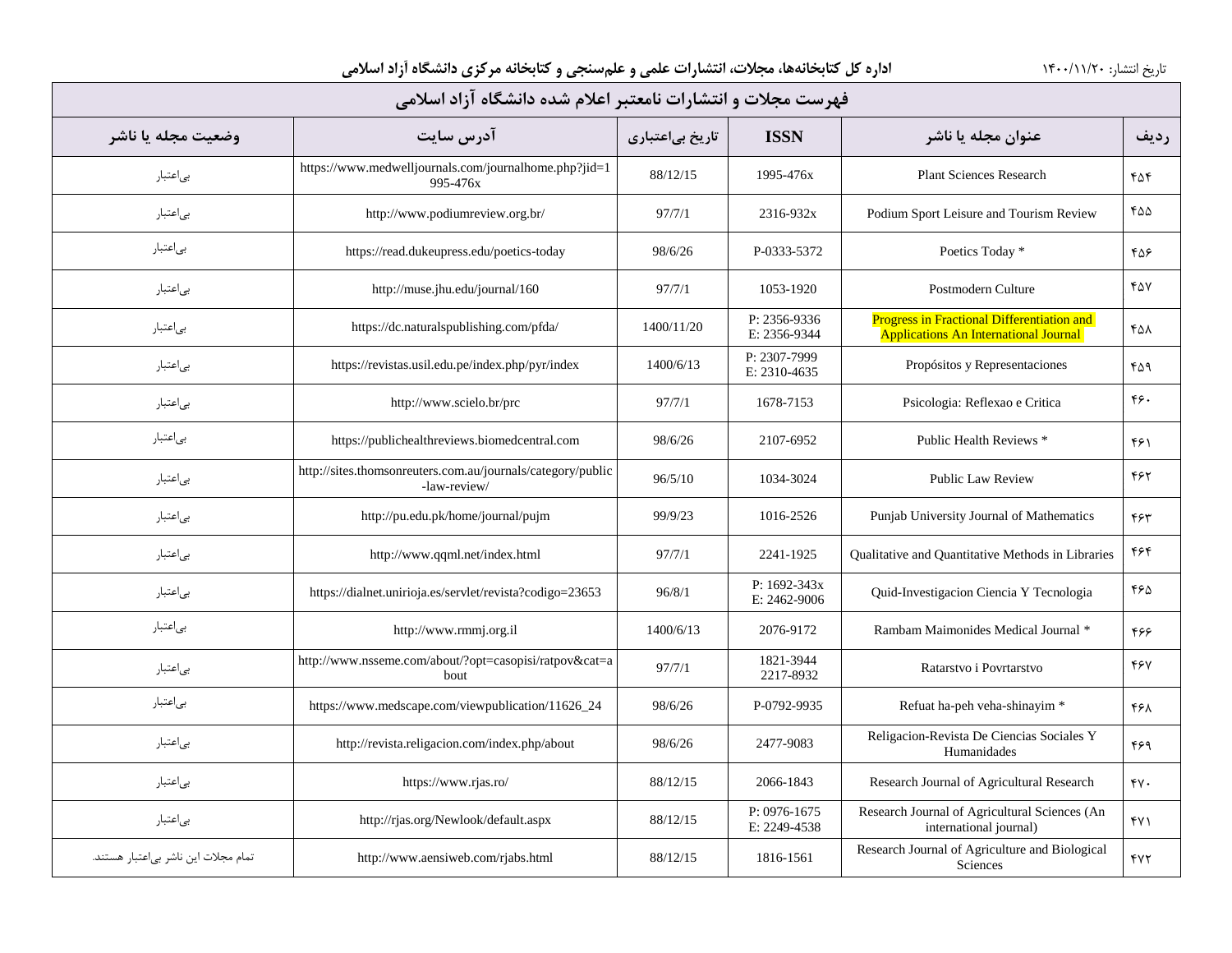| فهرست مجلات و انتشارات نامعتبر اعلام شده دانشگاه آزاد اسلامی |                                                                   |                 |             |                                                             |            |  |  |  |
|--------------------------------------------------------------|-------------------------------------------------------------------|-----------------|-------------|-------------------------------------------------------------|------------|--|--|--|
| وضعيت مجله يا ناشر                                           | آدرس سایت                                                         | تاریخ بیاعتباری | <b>ISSN</b> | عنوان مجله یا ناشر                                          | رديف       |  |  |  |
| بىاعتبار                                                     | https://scialert.net/jhome.php?issn=1819-3390                     | 88/12/15        | 1819-3390   | Research Journal of Allergy                                 | YY         |  |  |  |
| بى عتبار                                                     | https://scialert.net/jhome.php?issn=1819-1908                     | 88/12/15        | 1819-1908   | Research Journal of Animal and Veterinary<br>Sciences       | 474        |  |  |  |
| بىاعتبار                                                     | https://www.medwelljournals.com/journalhome.php?jid=1<br>993-5269 | 88/12/15        | 1993-5269   | Research Journal of Animal Sciences                         | ۴۷۵        |  |  |  |
| بىاعتبار                                                     | https://www.medwelljournals.com/journalhome.php?jid=1<br>815-932x | 88/12/15        | 1815-932x   | Research Journal of Applied Sciences                        | 474        |  |  |  |
| بىاعتبار                                                     | https://medwelljournals.com/journalhome.php?jid=1815-<br>8846     | 88/12/15        | 1815-8846   | Research Journal of Biological Sciences                     | <b>FYY</b> |  |  |  |
| بى عتبار                                                     | https://scialert.net/current.php?issn=1816-4919                   | 88/12/15        | 1816-4919   | Research Journal of Botany                                  | <b>FYA</b> |  |  |  |
| بىاعتبار                                                     | https://scialert.net/jhome.php?issn=1819-1932                     | 88/12/15        | 1819-1932   | Research Journal of Business Management                     | ۴۷۹        |  |  |  |
| بىاعتبار                                                     | https://scialert.net/jhome.php?issn=1819-3404                     | 88/12/15        | 1819-3404   | Research Journal of Cardiology                              | ۴۸۰        |  |  |  |
| بى عتبار                                                     | http://jcmb.halic.edu.tr/                                         | 88/12/15        | 1306-0961   | Research Journal of Cell and Molecular Biology              | ۴۸۱        |  |  |  |
| بى عتبار                                                     | https://www.medwelljournals.com/journalhome.php?jid=1<br>993-5277 | 88/12/15        | 1993-5277   | Research Journal of Dairy Sciences                          | ۴۸٢        |  |  |  |
| بىاعتبار                                                     | https://scialert.net/jhome.php?issn=1819-3412                     | 88/12/15        | 1819-3412   | Research Journal of Environmental Sciences                  | ۴۸۳        |  |  |  |
| بىاعتبار                                                     | https://scialert.net/jhome.php?issn=1819-3420                     | 88/12/15        | 1819-3420   | Research Journal of Environmental Toxicology                | ۴۸۴        |  |  |  |
| این مجله و تمام مجلات ناشر AENSI بی اعتبار هستند.            | http://www.aensiweb.com/JASA/                                     | 95/11/25        | 1816-9112   | Research Journal of Fisheries and Hydrobiology              | ۴۸۵        |  |  |  |
| بىاعتبار                                                     | https://scialert.net/jhome.php?issn=1819-3439                     | 88/12/15        | 1819-3439   | Research Journal of Forestry                                | ۴۸۶        |  |  |  |
| بىاعتبار                                                     | http://www.ansinet.com/jindex.php?issn=1994-7909                  | 88/12/15        | 1994-7909   | Research Journal of Immunology (RJI)                        | <b>FAY</b> |  |  |  |
| بىاعتبار                                                     | https://scialert.net/jhome.php?issn=1815-7432                     | 88/12/15        | 1819-7432   | Research Journal of Information Technology                  | <b>FAA</b> |  |  |  |
| بىاعتبار                                                     | https://www.medwelljournals.com/journalhome.php?jid=1<br>815-9346 | 88/12/15        | 1815-9346   | Research Journal of Medical Sciences                        | ۴۸۹        |  |  |  |
| بىاعتبار                                                     | https://scialert.net/jhome.php?issn=1819-3455                     | 88/12/15        | 1819-3455   | Research Journal of Medicinal Plant                         | 49.        |  |  |  |
| بى عتبار                                                     | http://arnmsmb.com/RJMMS/                                         | 88/12/15        | 1816-272x   | Research Journal of Medicine and Medical<br><b>Sciences</b> | ۴۹۱        |  |  |  |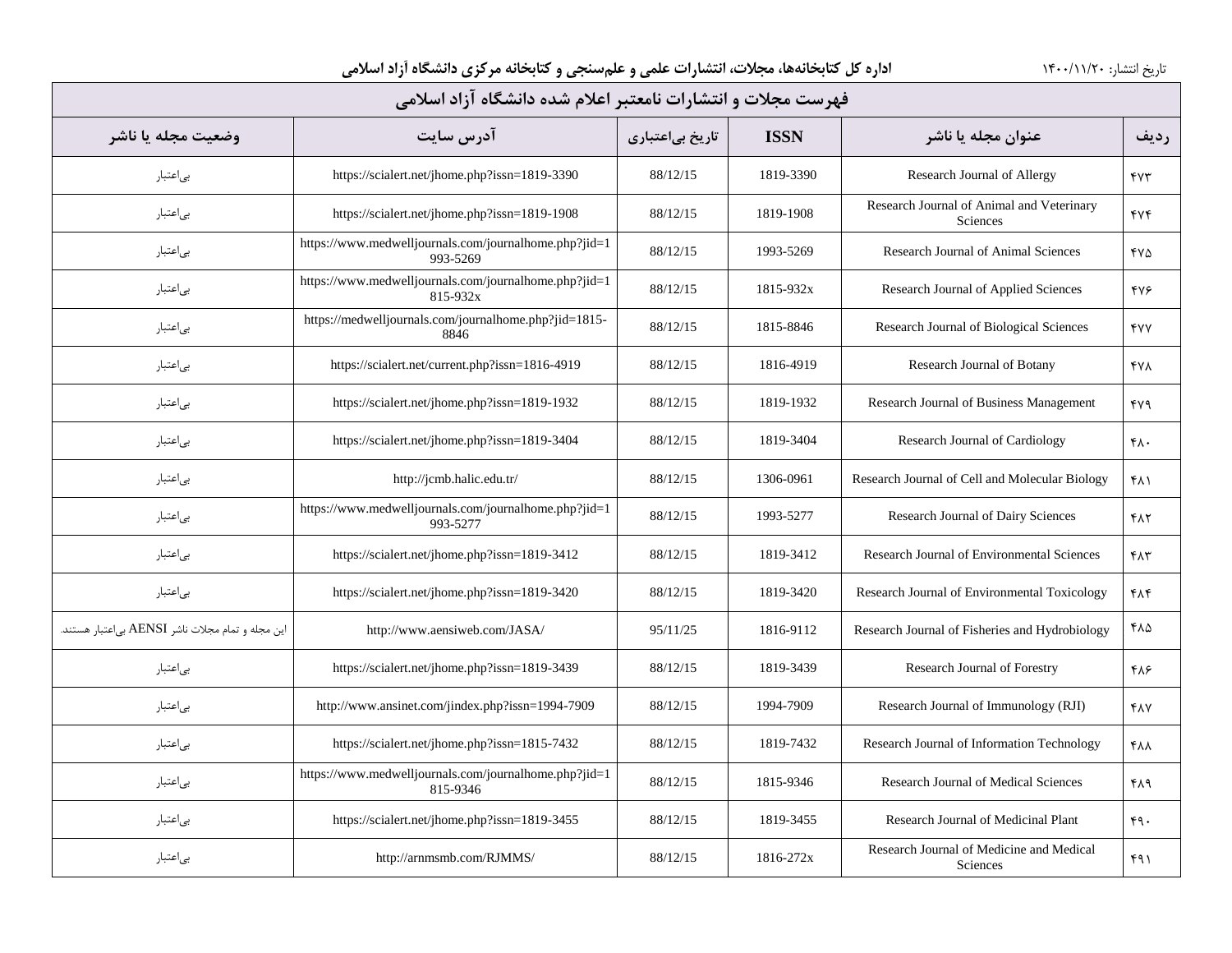| فهرست مجلات و انتشارات نامعتبر اعلام شده دانشگاه آزاد اسلامی |                                                                           |                 |             |                                                                            |                            |  |  |  |
|--------------------------------------------------------------|---------------------------------------------------------------------------|-----------------|-------------|----------------------------------------------------------------------------|----------------------------|--|--|--|
| وضعيت مجله يا ناشر                                           | آدرس سايت                                                                 | تاریخ بیاعتباری | <b>ISSN</b> | عنوان مجله با ناشر                                                         | رديف                       |  |  |  |
| بى عتبار                                                     | https://scialert.net/jhome.php?issn=1816-4935                             | 88/12/15        | 1816-4935   | Research Journal of Microbiology                                           | ۴۹۲                        |  |  |  |
| بىاعتبار                                                     | https://scialert.net/jhome.php?issn=1994-7917                             | 88/12/15        | 1994-7917   | Research Journal of Mutagenesis                                            | ۴۹۳                        |  |  |  |
| بىاعتبار                                                     | https://scialert.net/jhome.php?issn=1996-5044                             | 88/12/15        | 1996-5044   | Research Journal of Nanoscience and<br>Nanotechnology                      | ۴۹۴                        |  |  |  |
| بى عتبار                                                     | https://scialert.net/jhome.php?issn=1994-7925                             | 88/12/15        | 1994-7925   | Research Journal of Obstetrics and Gynecology                              | ۴۹۵                        |  |  |  |
| بىاعتبار                                                     | https://scialert.net/current.php?issn=1816-4943                           | 88/12/15        | 1816-4943   | Research Journal of Parasitology                                           | ۴۹۶                        |  |  |  |
| بىاعتبار                                                     | www.rjpbcs.com                                                            | 94/5/15         | 0975-8585   | Research Journal of Pharmaceutical Biological<br>and Chemical Sciences     | <b>FAV</b>                 |  |  |  |
| بىاعتبار                                                     | https://www.medwelljournals.com/journalhome.php?jid=1<br>815-9362         | 88/12/15        | 1815-9362   | Research Journal of Pharmacology                                           | ۴۹۸                        |  |  |  |
| بىاعتبار                                                     | https://scialert.net/current.php?issn=1819-3463                           | 88/12/15        | 1819-3463   | Research Journal of Physics                                                | ۴۹۹                        |  |  |  |
| بى عتبار                                                     | https://scialert.net/current.php?issn=1819-3471                           | 88/12/15        | 1819-3471   | Research Journal of Phytochemistry                                         | $\Delta \cdot \cdot$       |  |  |  |
| بىاعتبار                                                     | https://www.medwelljournals.com/journalhome.php?jid=1<br>993-5285         | 88/12/15        | 1993-5285   | Research Journal of Poultry Sciences                                       | $\Delta \cdot 1$           |  |  |  |
| بىاعتبار                                                     | https://scialert.net/jhome.php?issn=1819-348x                             | 88/12/15        | 1819-348x   | <b>Research Journal of Radiology</b>                                       | $\Delta \cdot 5$           |  |  |  |
| بىاعتبار                                                     | http://www.isca.in/rjrs/Introduction.php                                  | 96/8/1          | 2277-2502   | Research Journal of Recent Sciences                                        | $\Delta \cdot \tau$        |  |  |  |
| بىاعتبار                                                     | https://scialert.net/jhome.php?issn=1819-3552                             | 88/12/15        | 1819-3552   | Research Journal of Seed Science                                           | $\Delta \cdot \mathcal{F}$ |  |  |  |
| بىاعتبار                                                     | http://www.aensi.in/                                                      | 88/12/15        | 0025-1348   | Research Journal of Social Sciences                                        | $\Delta \cdot \Delta$      |  |  |  |
| بى عتبار                                                     | https://www.medwelljournals.com/journalhome.php?jid=2<br>075-1095         | 88/12/15        | 2075-1095   | Research Journal of Soil and Water Management                              | $\Delta \cdot \epsilon$    |  |  |  |
| بے اعتبار                                                    | https://scialert.net/jhome.php?issn=1819-3498                             | 88/12/15        | 1819-3498   | Research Journal of Soil Biology                                           | $\Delta \cdot V$           |  |  |  |
| بىاعتبار                                                     | http://rjssjournal.com/                                                   | 95/5/1          | 2148-0834   | Research Journal of Sport Sciences                                         | $\Delta \cdot \lambda$     |  |  |  |
| بىاعتبار                                                     | https://premierpublishers.org/irjtit<br>http://www.insinet.net/rjtit.html | 88/12/15        | 1816-2738   | Research Journal of Telecommunication and<br><b>Information Technology</b> | $\Delta \cdot \mathcal{A}$ |  |  |  |
| بى عتبار                                                     | https://scialert.net/current.php?issn=1819-3560                           | 88/12/15        | 1819-3560   | Research Journal of Toxins                                                 | $\Delta \setminus \cdot$   |  |  |  |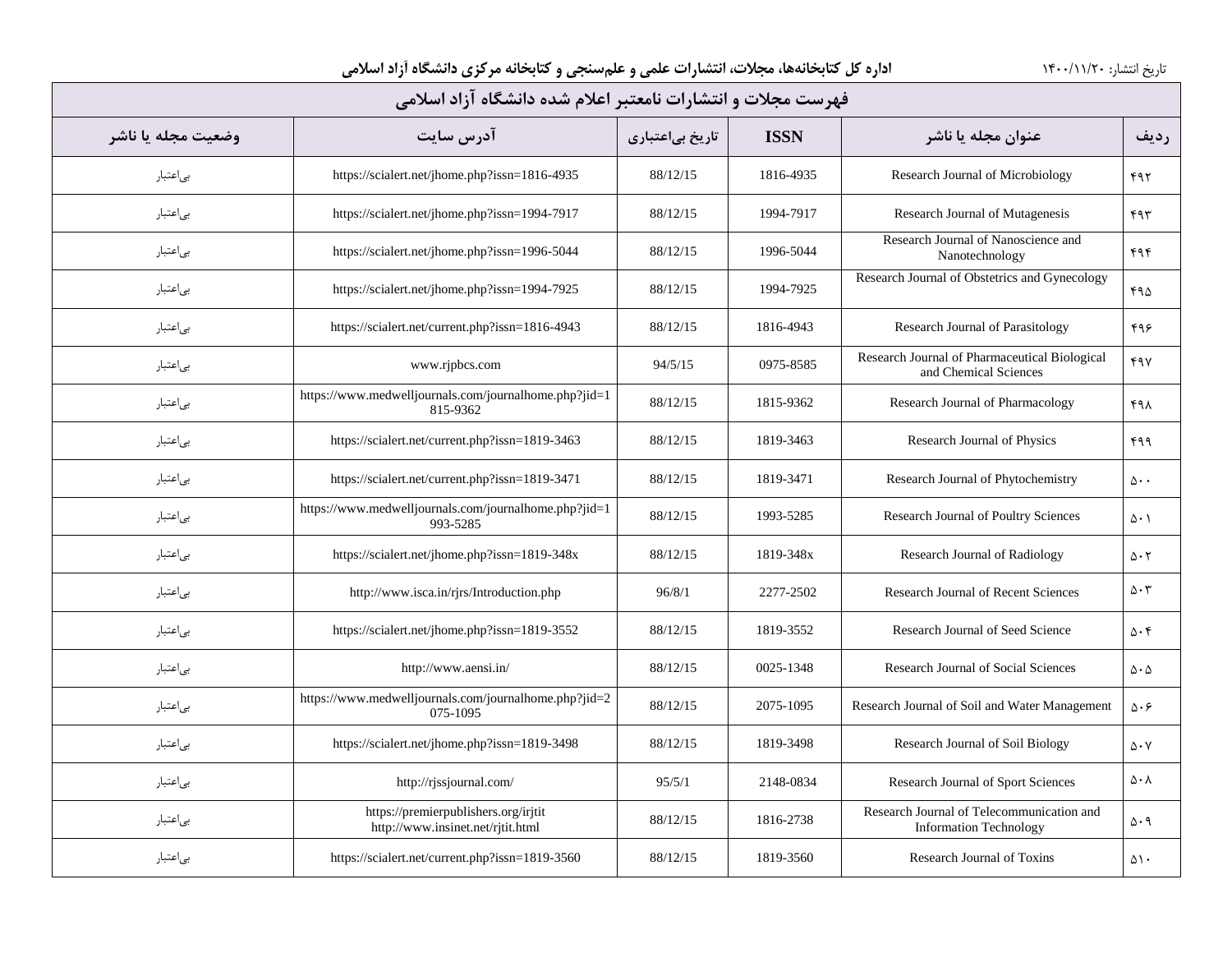| فهرست مجلات و انتشارات نامعتبر اعلام شده دانشگاه آزاد اسلامی |                                                                                   |                 |                                  |                                                                                   |                     |  |
|--------------------------------------------------------------|-----------------------------------------------------------------------------------|-----------------|----------------------------------|-----------------------------------------------------------------------------------|---------------------|--|
| وضعيت مجله يا ناشر                                           | آدرس سایت                                                                         | تاریخ بیاعتباری | <b>ISSN</b>                      | عنوان مجله یا ناشر                                                                | رديف                |  |
| بىاعتبار                                                     | https://scialert.net/jhome.php?issn=1819-1908                                     | 88/12/15        | 1819-1908                        | Research Journal of Veterinary Sciences                                           | ۵۱۱                 |  |
| بىاعتبار                                                     | www.indianjournals.com/ijor.aspx?target=ijor:rcr&type=h<br>ome                    | 97/7/1          | 0972-3226                        | Research on Crops                                                                 | ۵۱۲                 |  |
| بىاعتبار                                                     | http://www.ccsenet.org/journal/index.php/res/index                                | 96/9/19         | P-1918-7173<br>E: 1918-7181      | Review of European Studies                                                        | ۵۱۳                 |  |
| بىاعتبار                                                     | http://www.udla.edu.co/revistas/index.php/amazonia-<br>investiga/index            | 97/7/1          | 2322-6307                        | Revista Amazonia Investiga                                                        | ۵۱۴                 |  |
| بىاعتبار                                                     | http://udoagricola.orgfree.com/                                                   | 97/7/1          | 1317-9152                        | Revista Científica UDO Agricola                                                   | ۵۱۵                 |  |
| بىاعتبار                                                     | http://www.revistadechimie.ro/                                                    | 97/7/1          | 2537-5733<br>0034-7752           | Revista De Chimie                                                                 | ۵۱۶                 |  |
| بىاعتبار                                                     | https://uns.ac.id/en/                                                             | 97/7/1          | 2317-7721                        | Revista de Direito da Cidade                                                      | $\Delta$ \ $\vee$   |  |
| بىاعتبار                                                     | http://produccioncientificaluz.org/index.php/agronomia                            | 97/7/1          | 0378-7818                        | Revista de la Facultad de Agronomia de la<br>Universidad del Zulia                | ۵۱۸                 |  |
| بىاعتبار                                                     | http://www.agro.unlp.edu.ar/investigacion/revista-de-la-<br>facultad-de-agronomia | 97/7/1          | 0041-8676                        | Revista De La Facultad De Agronomia<br>Universidad Nacional De La Plata           | ۵۱۹                 |  |
| بى عتبار                                                     | http://www.revistaespacios.com/editores.html                                      | 97/7/1          | 0798-1015                        | Revista Espacios                                                                  | $\Delta \Upsilon$ . |  |
| بىاعتبار                                                     | https://www.revistageintec.net/index.php/revista                                  | 1400/11/20      | 2237-0722                        | REVISTA GEINTEC-GESTAO INOVACAO<br><b>E TECNOLOGIAS</b>                           | ۵۲۱                 |  |
| بىاعتبار                                                     | https://periodicos.ufpb.br/index.php/ged/index                                    | 99/1/26         | 2177-0409<br>2179-7137           | Revista Genero E Direito                                                          | ۵۲۲                 |  |
| بىاعتبار                                                     | http://revistagt.fpl.edu.br/get                                                   | 98/10/10        | E: 2177-6652                     | Revista Gestão & Tecnologia                                                       | ۵۲۳                 |  |
| بىاعتبار                                                     | http://www.revistainclusiones.com/                                                | 98/6/26         | 0719-4706                        | Revista Inclusiones                                                               | ۵۲۴                 |  |
| بىاعتبار                                                     | https://www.scipedia.com/sj/rimni                                                 | 1400/11/20      | $P: 0213 - 1315$<br>E: 1886-158X | Revista Internacional de Métodos Numéricos<br>para Cálculo y Diseño en Ingeniería | ۵۲۵                 |  |
| بىاعتبار                                                     | https://revistaseletronicas.fmu.br/index.php/rms/index                            | 1400/11/20      | 2318-.3233                       | Revista Metropolitana De Sustentabilidade                                         | $\Delta \Upsilon$   |  |
| بىاعتبار                                                     | http://www.revistaorbis.org.ve/                                                   | 98/6/26         | 1856-1954                        | Revista Orbis                                                                     | <b>ATY</b>          |  |
| بىاعتبار                                                     | https://www.rmlconsultores.com/revista/index.php/crv                              | 97/7/1          | 1390-9304                        | Revista Publicando                                                                | <b>ATA</b>          |  |
| بياعتبار                                                     | http://lumenpublishing.com/journals/index.php/rrem/index                          | 97/7/1          | P: 2066-7329<br>E: 2067-9270     | Revista Romaneasca Pentru Educatie<br>Multidimensionala                           | ۵۲۹                 |  |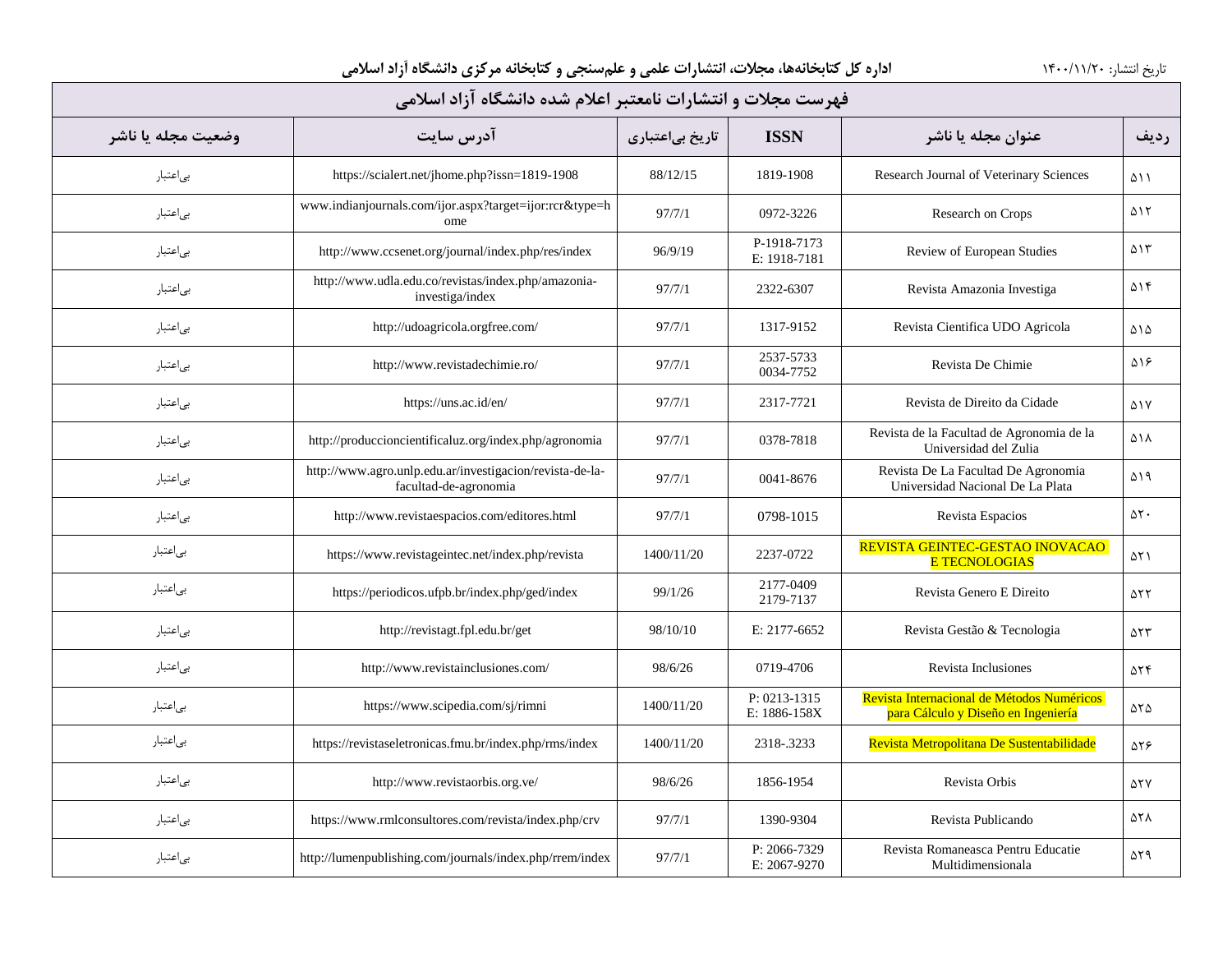| فهرست مجلات و انتشارات نامعتبر اعلام شده دانشگاه آزاد اسلامی |                                                                                                            |                 |                              |                                                                                                                  |                       |  |  |
|--------------------------------------------------------------|------------------------------------------------------------------------------------------------------------|-----------------|------------------------------|------------------------------------------------------------------------------------------------------------------|-----------------------|--|--|
| وضعيت مجله يا ناشر                                           | آدرس سايت                                                                                                  | تاریخ بیاعتباری | <b>ISSN</b>                  | عنوان مجله یا ناشر                                                                                               | رديف                  |  |  |
| بىاعتبار                                                     | https://seer.ufs.br/index.php/revtee/about                                                                 | 1400/6/13       | P: 1983-6597<br>E: 2358-1425 | Revista Tempos E Espaços Em Educação                                                                             | $\Delta \mathbf{r}$ . |  |  |
| بىاعتبار                                                     | http://scielo.sld.cu/scielo.php?script=sci_serial&pid=2218-<br>3620&lng=es&nrm=iso                         | 98/6/26         | 2218-3620                    | Revista Universidad Y Sociedad                                                                                   | ۵۳۱                   |  |  |
| بىاعتبار                                                     | http://www.ibiol.ro/zoology/zoology.html                                                                   | 97/7/1          | 1843-7761                    | Romanian Journal of Biology - Zoology<br>(Revue Roumaine de Biologie, Serie de Biologie<br>Animale)              | ۵۳۲                   |  |  |
| بىاعتبار                                                     | http://www.romjist.ro/                                                                                     | 97/7/1          | 1453-8245                    | Romanian Journal of Information Science and<br>Technology                                                        | $\Delta \tau \tau$    |  |  |
| بىاعتبار                                                     | http://www.scpe.org/index.php/scpe/index                                                                   | 96/6/1          | 1895-1767                    | Scalable Computing: Practice and Experience                                                                      | ۵۳۴                   |  |  |
| بىاعتبار                                                     | http://scienceandeducation.pdpu.edu.ua/en/                                                                 | 96/9/1          | 2311-8466                    | Science and Education                                                                                            | ۵۳۵                   |  |  |
| بىاعتبار                                                     | http://www.sciencepublishinggroup.com/journal/index?jour<br>$nali d=197$                                   | 97/7/1          | 2329-0900                    | Science Journal of Education                                                                                     | 536                   |  |  |
| بىاعتبار                                                     | http://www.agro-bucuresti.ro/scientific-papers-series-a-<br>agronomy/lucrari-stiintifice-scientific-papers | 97/7/1          | 2285-5785                    | Scientific Papers Series A: Agronomy<br>University of Agronomic Sciences and<br>Veterinary Medicine of Bucharest | ۵۳۷                   |  |  |
| بىاعتبار                                                     | http://managementjournal.usamv.ro/                                                                         | 97/7/1          | 2284-7995                    | Scientific Papers Series Management, Economic<br>Engineering in Agriculture and Rural<br>Development             | ۵۳۸                   |  |  |
| بىاعتبار                                                     | http://sindhology.com.pk/                                                                                  | 96/5/13         | 1032-6759                    | Sindhological Studies                                                                                            | ۵۳۹                   |  |  |
| بىاعتبار                                                     | https://scialert.net/jhome.php?issn=2010-0094                                                              | 88/12/15        | 2010-0094                    | Singapore Journal of Chemical Biology                                                                            | ۵۴.                   |  |  |
| بىاعتبار                                                     | https://scialert.net/jhome.php?issn=2010-006x                                                              | 88/12/15        | 2010-006x                    | Singapore Journal of Scientific Research                                                                         | ۵۴۱                   |  |  |
| بىاعتبار                                                     | https://www.smartjournalbms.org                                                                            | 98/3/8          | P: 0973-1598<br>E: 2321-2012 | Smart Journal of Business Management Studies                                                                     | ۵۴۲                   |  |  |
| بىاعتبار                                                     | http://rdo.psu.ac.th/sjstweb/                                                                              | 98/6/26         | 0125-3395                    | Songklanakarin Journal Of Science And<br>Technology                                                              | ۵۴۳                   |  |  |
| بىاعتبار                                                     | http://sajeb.org/index.php/sajeb/                                                                          | 97/7/1          | 2230-9799                    | South Asian Journal of Experimental Biology                                                                      | ۵۴۴                   |  |  |
| بىاعتبار                                                     | https://scialert.net/jhome.php?issn=1819-3382                                                              | 88/12/15        | 1819-3382                    | Space Research Journal                                                                                           | ۵۴۵                   |  |  |
| بىاعتبار                                                     | https://thescipub.com/journals/ajss                                                                        | 88/12/15        | P: 2524-2253<br>E: 2524-2261 | Space Science International<br>(American Journal of Space Science)                                               | 548                   |  |  |
| بىاعتبار                                                     | http://www.shigastation.com/                                                                               | 97/7/1          | 0389-1828                    | Special Bulletin of the Shiga Agricultural<br><b>Experiment Station</b>                                          | ۵۴۷                   |  |  |
| بىاعتبار                                                     | https://sciarena.com/en/journal-page/specialty-journal-of-<br>accounting-and-economics-home                | 98/10/10        | 2412-7418                    | Specialty Journal Of Accounting And<br>Economics                                                                 | 541                   |  |  |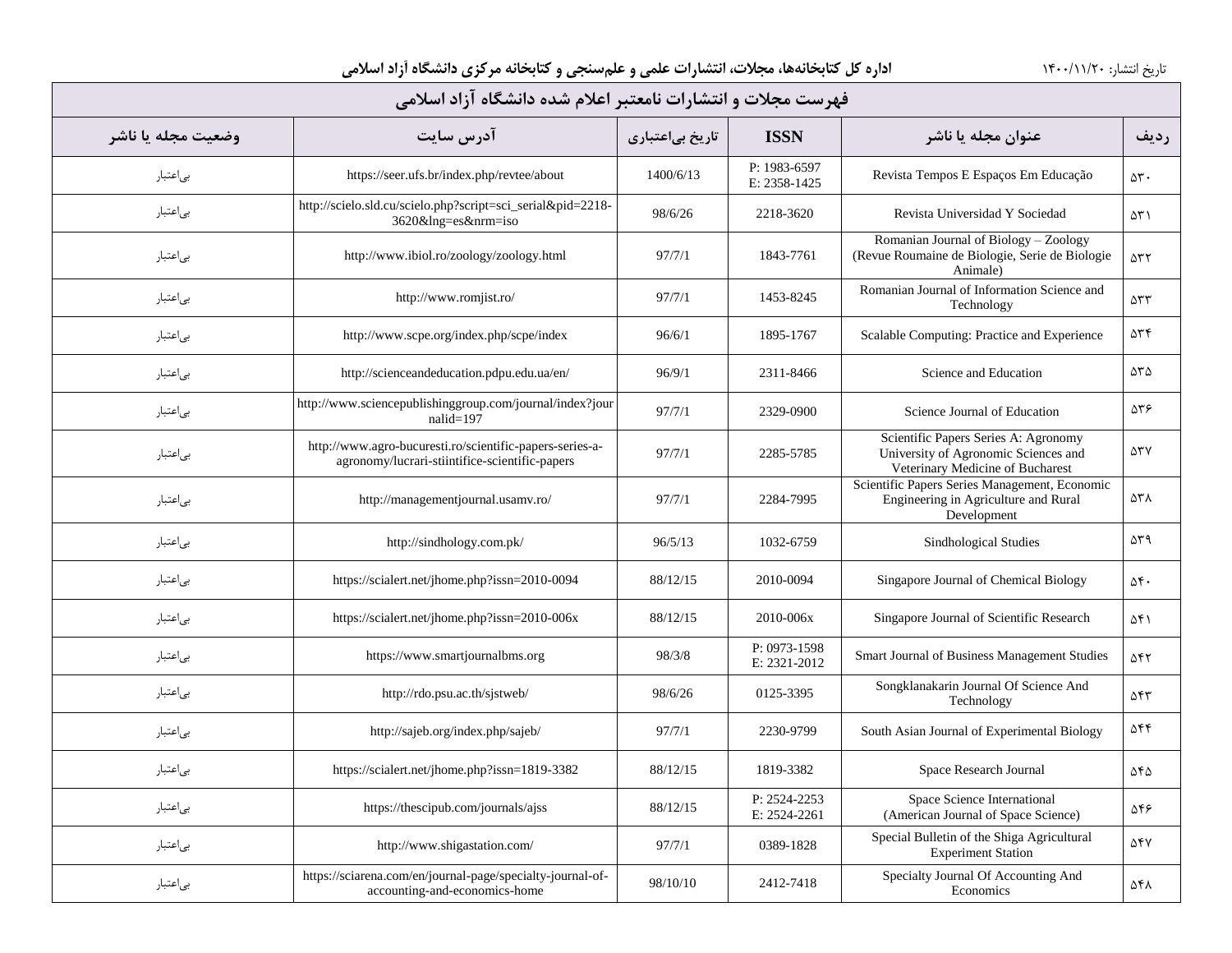| فهرست مجلات و انتشارات نامعتبر اعلام شده دانشگاه آزاد اسلامی |                                                                                                               |                 |             |                                                                           |                      |  |
|--------------------------------------------------------------|---------------------------------------------------------------------------------------------------------------|-----------------|-------------|---------------------------------------------------------------------------|----------------------|--|
| وضعيت مجله يا ناشر                                           | آدرس سايت                                                                                                     | تاریخ بیاعتباری | <b>ISSN</b> | عنوان مجله یا ناشر                                                        | رديف                 |  |
| بى اعتبار                                                    | https://sciarena.com/en/journal-page/specialty-journal-of-<br>agricultural-sciences-home                      | 98/10/10        | 2412-737X   | Specialty Journal Of Agricultural Sciences                                | ۵۴۹                  |  |
| بىاعتبار                                                     | https://sciarena.com/en/journal-page/specialty-journal-of-<br>architecture-and-construction-home              | 98/10/10        | 2412-740X   | Specialty Journal Of Architecture And<br>Construction                     | ۵۵٠                  |  |
| بىاعتبار                                                     | https://sciarena.com/en/journal-page/specialty-journal-of-<br>biological-sciences-home                        | 98/10/10        | 2412-7396   | Specialty Journal Of Biological Sciences                                  | ۵۵۱                  |  |
| بىاعتبار                                                     | https://sciarena.com/en/journal-page/specialty-journal-of-<br>chemistry-home                                  | 98/10/10        | 2521-3164   | Specialty Journal Of Chemistry                                            | ۵۵۲                  |  |
| بىاعتبار                                                     | https://sciarena.com/en/journal-page/specialty-journal-of-<br>civil-engineering-and-environmental-system-home | 98/10/10        | ندار د      | Specialty Journal Of Civil Engineering And<br><b>Environmental System</b> | $\Delta \Delta \tau$ |  |
| بىاعتبار                                                     | https://sciarena.com/en/journal/specialty-journal-of-<br>electronic-and-computer-sciences                     | 98/10/10        | 2412-7485   | Specialty Journal Of Electronic And<br><b>Computer Sciences</b>           | ۵۵۴                  |  |
| بىاعتبار                                                     | https://sciarena.com/en/journal-page/specialty-journal-of-<br>engineering-and-applied-science-home            | 98/10/10        | 2520-5943   | Specialty Journal Of Engineering And<br>Applied Science                   | $\Delta\Delta\Delta$ |  |
| بىاعتبار                                                     | https://sciarena.com/en/journal-page/specialty-journal-of-<br>geographical-and-environmental-science-home     | 98/10/10        | ندارد       | Specialty Journal Of Geographical And<br><b>Environmental Science</b>     | $\Delta \Delta \xi$  |  |
| بىاعتبار                                                     | https://sciarena.com/en/journal-page/specialty-journal-of-<br>humanities-and-cultural-science-home            | 98/10/10        | 2520-3274   | Specialty Journal Of Humanities And Cultural<br>Science                   | $\Delta \Delta V$    |  |
| بىاعتبار                                                     | https://sciarena.com/en/journal-page/specialty-journal-of-<br>knowledge-management-home                       | 98/10/10        | ندار د      | Specialty Journal Of Knowledge Management                                 | ۵۵۸                  |  |
| بىاعتبار                                                     | https://sciarena.com/en/journal-page/specialty-journal-of-<br>language-studies-and-literature-home            | 98/10/10        | ندار د      | Specialty Journal Of Language Studies And<br>Literature                   | ۵۵۹                  |  |
| بىاعتبار                                                     | https://sciarena.com/en/journal-page/specialty-journal-of-<br>medical-research-and-health-science-home        | 98/10/10        | 2521-3172   | Specialty Journal Of Medical Research And<br><b>Health Science</b>        | ۵۶۰                  |  |
| بىاعتبار                                                     | https://sciarena.com/en/journal-page/specialty-journal-of-<br>mining-and-geological-engineering-home          | 98/10/10        | ندار د      | Specialty Journal Of Mining And Geological<br>Engineering                 | ۵۶۱                  |  |
| بىاعتبار                                                     | https://sciarena.com/en/journal-page/specialty-journal-of-<br>politics-and-law-home                           | 98/10/10        | 2520-3282   | Specialty Journal Of Politics And Law                                     | ۵۶۲                  |  |
| بىاعتبار                                                     | https://sciarena.com/en/journal-page/specialty-journal-of-<br>psychology-and-management-home                  | 98/10/10        | 2412-5695   | Specialty Journal Of Psychology And<br>Management                         | 585                  |  |
| بىاعتبار                                                     | https://sciarena.com/en/journal-page/specialty-journal-of-<br>religious-studies-and-theology-home             | 98/10/10        | ندار د      | Specialty Journal Of Religious Studies And<br>Theology                    | ۵۶۴                  |  |
| بىاعتبار                                                     | https://sciarena.com/en/journal-page/specialty-journal-of-<br>sport-sciences-home                             | 98/10/10        | 2521-3156   | Specialty Journal Of Sport Sciences                                       | ۵۶۵                  |  |
| بىاعتبار                                                     | https://sciarena.com/en/journal-page/specialty-journal-of-<br>urban-planning-and-development-home             | 98/10/10        | ندارد       | Specialty Journal Of Urban Planning And<br>Development                    | 566                  |  |
| بىاعتبار                                                     | http://www.puum-my.org/                                                                                       | 96/6/1          | 0217-3239   | Survey of Malaysian Law                                                   | ۵۶۷                  |  |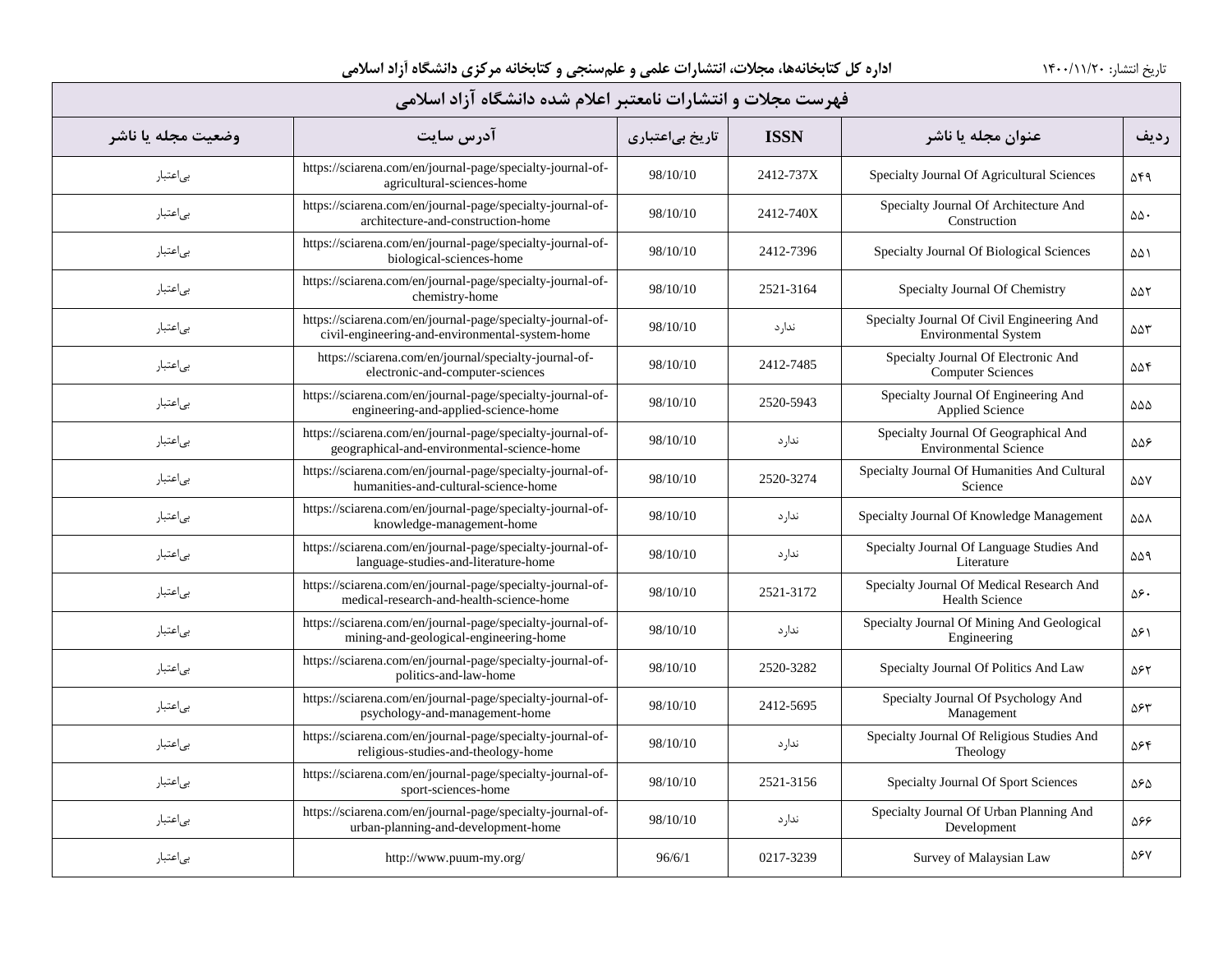| فهرست مجلات و انتشارات نامعتبر اعلام شده دانشگاه آزاد اسلامی |                                                                   |                 |                              |                                                                                   |            |  |  |
|--------------------------------------------------------------|-------------------------------------------------------------------|-----------------|------------------------------|-----------------------------------------------------------------------------------|------------|--|--|
| وضعيت مجله يا ناشر                                           | آدرس سایت                                                         | تاریخ بیاعتباری | <b>ISSN</b>                  | عنوان مجله یا ناشر                                                                | رديف       |  |  |
| بى اعتبار                                                    | https://www.emis.de/journals/SAT/index.html                       | 1400/6/13       | 1555-578X                    | Surveys in Approximation Theory *                                                 | ۵۶۸        |  |  |
| بىاعتبار                                                     | https://www.tandfonline.com/toc/ytav20/current                    | 98/6/26         | P-0334-4355<br>E-2040-4786   | Tel Aviv-Journal of the Institute of Archaeology<br>of Tel Aviv University *      | ۵۶۹        |  |  |
| بىاعتبار                                                     | http://www.temjournal.com/                                        | 97/7/1          | 2217-8309                    | TEM Journal: Technology, Education,<br>Management, Informatics                    | ۵٧٠        |  |  |
| بىاعتبار                                                     | http://www.testmagzine.biz/index.php/testmagzine/about            | 99/9/23         | 0193-4120                    | Test Engineering & Management                                                     | ۵۷۱        |  |  |
| بىاعتبار                                                     | http://www.thaiagj.org/                                           | 97/7/1          | 0049-3589                    | Thai Journal of Agricultural Science                                              | ۵۷۲        |  |  |
| بىاعتبار                                                     | https://www.medwelljournals.com/journalhome.php?jid=1<br>811-8194 | 88/12/15        | 1811-8194                    | The Cardiology                                                                    | ۵۷۳        |  |  |
| بىاعتبار                                                     | http://www.csjonline.org                                          | 95/4/1          | 1578-7899                    | The Caspian Sea Journal                                                           | <b>AVF</b> |  |  |
| بىاعتبار                                                     | http://www.ansinet.com/jindex.php?issn=1991-0886                  | 88/12/15        | 1991-0886                    | The International Journal of Applied Economics<br>and Finance                     | ۵۷۵        |  |  |
| بىاعتبار                                                     | http://www.theijes.com                                            | 95/11/30        | 2319-1805                    | The International of Journal of Engineering and<br>Science                        | ۵٧۶        |  |  |
| بىاعتبار                                                     | http://www.thejaps.org.pk/                                        | 97/7/1          | 1018-7081                    | The Journal of Animal & Plant Sciences (The<br>JAPS)                              | ۵٧٧        |  |  |
| بىاعتبار                                                     | /http://www.globalacademicinstitute.com/journals                  | 96/6/1          | E: 2375-9577<br>P: 2375-9585 | The Journal of Global Academic Institute<br>Education & Social Sciences (JGAIESS) | ۵۷۸        |  |  |
| بىاعتبار                                                     | www.jpbrjournal.com                                               | 94/8/17         | 2149-3332                    | The Journal of Psychology & Behavioral<br>Research                                | Δ٧٩        |  |  |
| بىاعتبار                                                     | https://www.medwelljournals.com/journalhome.php?jid=1<br>818-5800 | 88/12/15        | 1818-5800                    | The Social Sciences                                                               | ۵٨٠        |  |  |
| بىاعتبار                                                     | http://ukrbiochemjournal.org/                                     | 1400/11/20      | P: 2409-4943<br>E: 2413-5003 | The Ukrainian Biochemical Journal                                                 | ۵۸۱        |  |  |
| بىاعتبار                                                     | https://vacadsci.org/publications/va-journal-of-science/          | 1400/6/13       | 0042-658X                    | The Virginia Journal of Science                                                   | ۵۸۲        |  |  |
| بىاعتبار                                                     | https://purkh.com/index.php/tophy                                 | 1400/2/11       | E: 2581-7396                 | To Physics Journal                                                                | ۵λ٣        |  |  |
| بىاعتبار                                                     | http://www.ansinet.com/jindex.php?issn=1994-7933                  | 88/12/15        | 1994-7933                    | Trends in Agricultural Economics                                                  | ۵۸۴        |  |  |
| بىاعتبار                                                     | https://scialert.net/jhome.php?issn=1819-3579                     | 88/12/15        | 1819-3579                    | Trends in Applied Sciences Research                                               | ۵۸۵        |  |  |
| بياعتبار                                                     | http://www.ansinet.com/jindex.php?issn=1994-7941                  | 88/12/15        | 1994-7941                    | Trends in Bioinformatics                                                          | ۵۸۶        |  |  |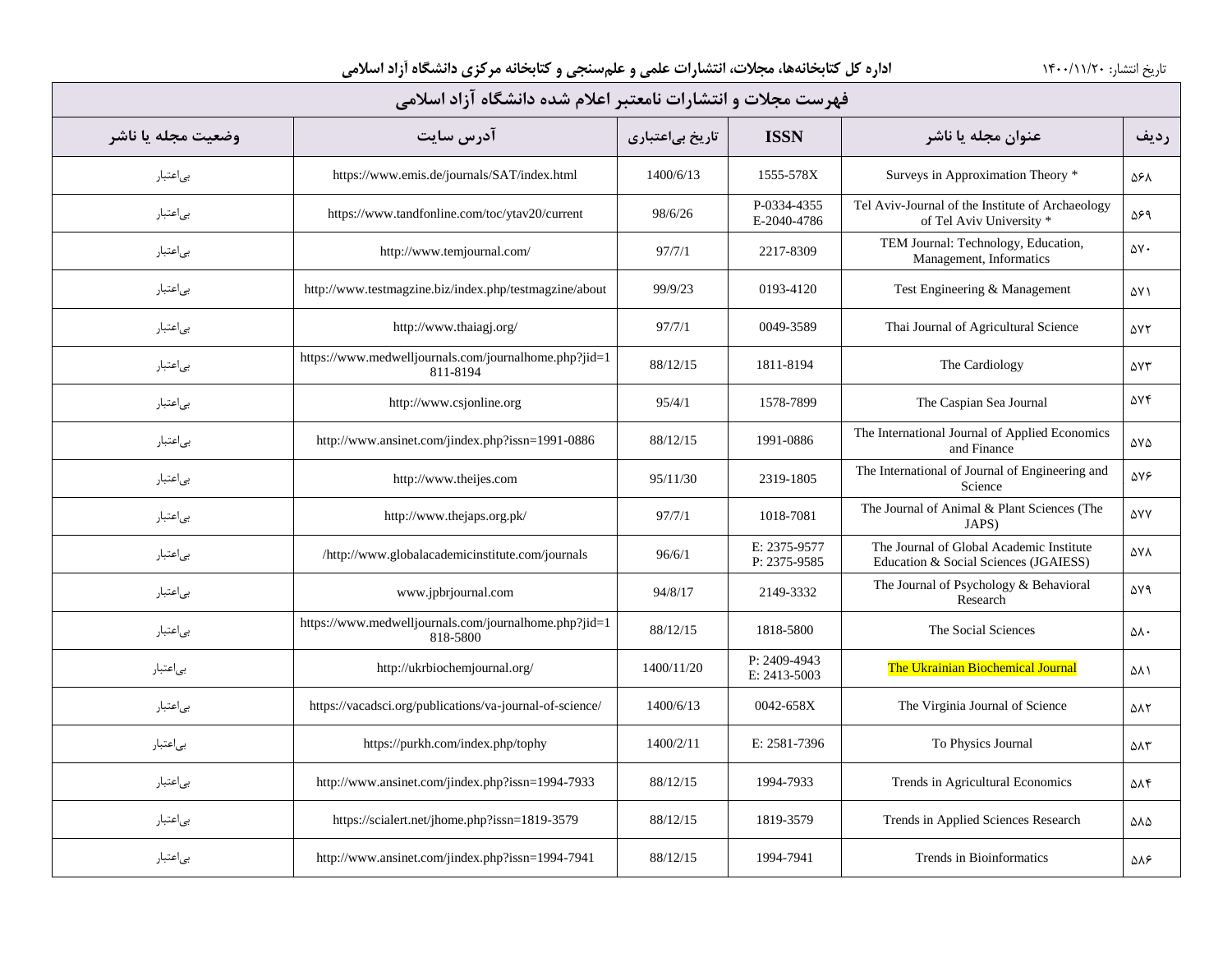| فهرست مجلات و انتشارات نامعتبر اعلام شده دانشگاه آزاد اسلامی                                       |                                                                                                 |                 |                             |                                                                                                                       |           |  |
|----------------------------------------------------------------------------------------------------|-------------------------------------------------------------------------------------------------|-----------------|-----------------------------|-----------------------------------------------------------------------------------------------------------------------|-----------|--|
| وضعيت مجله يا ناشر                                                                                 | آدرس سايت                                                                                       | تاریخ بیاعتباری | <b>ISSN</b>                 | عنوان مجله یا ناشر                                                                                                    | رديف      |  |
| بىاعتبار                                                                                           | https://scialert.net/jhome.php?issn=1996-0735                                                   | 88/12/15        | 1996-0735                   | Trends in Horticultural Research                                                                                      | ΔΑΥ       |  |
| این مجله و تمام مجلات ناشر Int. DAMA Pub<br>بى اعتبار هستند.<br>/http://www.sciencejournal.in/home | http://www.sciencejournal.in/aim-scope/trends- in-life-<br>sciences/                            | 94/12/1         | 2319-4731                   | Trends in Life Sciences                                                                                               | ۵۸۸       |  |
| بىاعتبار                                                                                           | https://scialert.net/jhome.php?issn=1819-3587                                                   | 88/12/15        | 1819-3587                   | Trends in Medical Research                                                                                            | ۵۸۹       |  |
| بىاعتبار                                                                                           | http://www.ansinet.com/jindex.php?issn=1994-5469                                                | 88/12/15        | 1994-5469                   | Trends in Molecular Sciences                                                                                          | ۵۹۰       |  |
| بىاعتبار                                                                                           | http://periodicos.uern.br/index.php/turismo<br>http://natal.uern.br/periodicos/index.php/RTEP   | 99/1/26         | 2316-1493                   | Turismo-Estudos E Praticas                                                                                            | ۵۹۱       |  |
| بىاعتبار                                                                                           | http://www.tojdac.org/tojdac/HOME.html                                                          | 95/6/1          | 2146-5193                   | Turkish Online Journal of Design Art and<br>Communication                                                             | ۵۹۲       |  |
| بىاعتبار                                                                                           | http://iam.bsu.edu.az/en/content/twms_journal_of_pure_an<br>d_applied_mathematics15102009091142 | 97/7/1          | 2076-2585                   | TWMS Journal of Pure and Applied Mathematics                                                                          | ۵۹۳       |  |
| بىاعتبار                                                                                           | https://www.ujecology.com/<br>http://www.ojs.mdpu.org.ua/index.php/biol                         | 97/7/1          | 2520-2138                   | Ukrainian Journal of Ecology                                                                                          | ۵۹۴       |  |
| بىاعتبار                                                                                           | http://www.univmed.org/                                                                         | 97/7/1          | 1907-3062                   | Universa Medicina                                                                                                     | ۵۹۵       |  |
| بىاعتبار                                                                                           | http://www.agro.unlp.edu.ar/investigacion/revista-de-la-<br>facultad-de-agronomia               | 97/7/1          | 0041-8676                   | Universidad Nacional de la Plata. Facultad de<br>Agronomia. Revista                                                   | 598       |  |
| بىاعتبار                                                                                           | http://www.veterinaryworld.org/                                                                 | 97/7/1          | 0972-8988                   | Veterinary World                                                                                                      | ۵۹۷       |  |
| بىاعتبار                                                                                           | http://www.idosi.org/wasj/wasj.htm                                                              | 97/7/1          | 1818-4952                   | World Applied Sciences Journal (WASJ)                                                                                 | ۵۹۸       |  |
| بىاعتبار                                                                                           | http://www.mejfm.com/                                                                           | 96/9/1          | E: 1839-0196<br>P-1839-0188 | World Family Medicine                                                                                                 | ۵۹۹       |  |
| بىاعتبار                                                                                           | http://www.environmentaljournals.org/                                                           | 96/6/14         | 2277-8047                   | World Journal of Environmental Biology                                                                                | $\zeta$ . |  |
| بىاعتبار                                                                                           | http://wykx.cbpt.cnki.net/WKC/WebPublication/index.aspx<br>?mid=WYKX                            | 97/7/1          | 1001-4276                   | Wuyi Kexue                                                                                                            | 5.1       |  |
| بىاعتبار                                                                                           | https://www.xisdxjxsu.asia/about.php                                                            | 1400/11/20      | 1673-064x                   | Xi'an Shiyou Daxue Xuebao (Ziran Kexue<br>Ban)/Journal of Xi'an Shiyou University,<br><b>Natural Sciences Edition</b> | 5.5       |  |
| بىاعتبار                                                                                           | jamespublications.com/page.php?id=13                                                            | 94/8/17         | 1866-6974                   | Zeitschrift Bildungsforschung                                                                                         | 5.7       |  |
| تمام مجلات ناشر Lambert بى اعتبار هستند.                                                           | https://www.lap-publishing.com/                                                                 | 96/6/1          | ناشر                        | Lambert Academic Publishing انتشارات                                                                                  | 5.5       |  |
| تمام مجلات این ناشر بی اعتبار هستند.                                                               | http://www.sciencepublishinggroup.com/home/i ndex                                               | 96/6/1          | ناشر                        | Science Publishing Group (Science PG) انتشارات                                                                        | 5.0       |  |
|                                                                                                    |                                                                                                 |                 |                             |                                                                                                                       |           |  |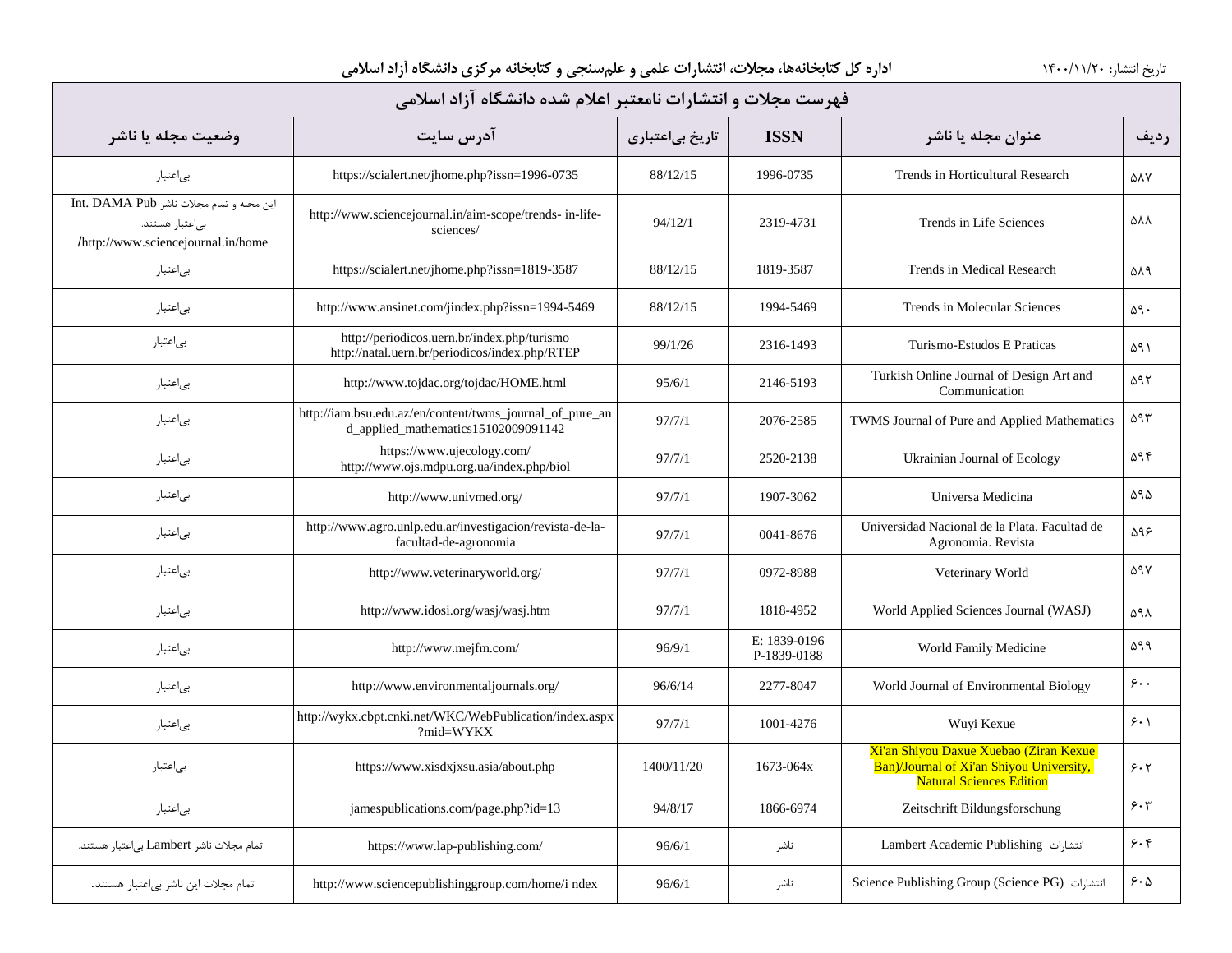| فهرست مجلات و انتشارات نامعتبر اعلام شده دانشگاه آزاد اسلامی |                                  |                 |             |                                                                                  |      |  |
|--------------------------------------------------------------|----------------------------------|-----------------|-------------|----------------------------------------------------------------------------------|------|--|
| وضعيت مجله يا ناشر                                           | آدرس سايت                        | تاریخ بیاعتباری | <b>ISSN</b> | عنوان مجله یا ناشر                                                               | رديف |  |
| تمام مجلات این ناشر بیاعتبار هستند.                          | http://www.cibtech.org           | 94/9/8          | ناشر        | انتشا,ات cibtech                                                                 | ۶۰۶  |  |
| تمام مجلات این ناشر بی اعتبار هستند.                         | https://www.intechopen.com/      | 97/7/1          | ناشر        | انتشارات Intech Open                                                             | 5.7  |  |
| تمام مجلات این ناشر بی اعتبار هستند.                         | http://www.iosrjournals.org/     | 96/6/1          | ناشر        | International Organization of Scientific انتشارات<br>Research (IOSR)             | 5.1  |  |
| تمام مجلات این ناشر بی عتبار هستند.                          | https://www.medwelljournals.com  | 88/12/15        | ناشر        | انتشارات Medwell                                                                 | 9.9  |  |
| تمامی مجلات ناشر Omics International<br>بی اعتبار هستند.     | https://www.omicsonline.org/     | 96/6/1          | ناشر        | انتشارات OMICS International                                                     | 5    |  |
| تمام مجلات این ناشر بی عتبار هستند.                          | https://www.rgnpublications.com/ | 97/7/1          | ناشر        | RGN Publication انتشارات                                                         | 511  |  |
| تمام مجلات این ناشر بی عتبار هستند.                          | https://scialert.net             | 88/12/15        | ناشر        | انتشا, ات Science Alert                                                          | 515  |  |
| تمام مجلات این ناشر بی عتبار هستند.                          | https://sciarena.com/en          | 98/10/10        | ناشر        | Science Arena Publications انتشارات                                              | 515  |  |
| تمام مجلات این ناشر بیاعتبار هستند.                          | http://www.scinzer.com/          | 96/9/1          | ناشر        | Scinzer Scientific Publications                                                  | ۶۱۴  |  |
| این مجله و تمام مجلات ناشر AENSI بی اعتبار هستند.            | www.aensiweb.com                 | 94/5/15         | ناشر        | American Eurasian Network for انتشارات<br>Scientific Information (AENSI)         | ۶۱۵  |  |
| تمام مجلات این ناشر بیاعتبار هستند.                          | http://www.ccsenet.org/          | 97/7/1          | ناشر        | Canadian Center of Science and Education                                         | ۶۱۶  |  |
| تمام مجلات این ناشر بی عتبار هستند.                          | http://iaiest.com/               | 96/6/1          | ناشر        | International Academic Institute for انتشارات<br>Science and Technology (IAIeST) | 51V  |  |

## **توجه:**

**- کلیه مجالتی که ناشر، صاحب امتیاز، سایت یا مقر آنها در اراضی اشغالی باشند یا به نحوي با رژیم صهیونیستی مرتبط باشند، از نظر دانشگاه آزاد اسالمی فاقد اعتبار هستند. مسئولیت انتشار مقاله در این مجالت برعهده نویسنده و واحد مربوطه خواهد بود. این مجالت با عالمت \* مشخص شدهاند.**

- فهرست حاضر، تمامی مجلات نامعتبر موجود را در بر نمیگیرد و عدم وجود مجله در این فهرست، دلیل بر معتبر بودن آن نیست. اما وجود مجله در این فهرست نشاندهنده نامعتبر بودن آن است.

- مجلاتی که آدرس وبسایت اصلی آنها موجود است، هر سایت دیگري به جز وبسایت اصلی، جعلی محسوب میشود.

- با توجه به متفاوت بودن ماهیت مجلات جعلی، زمان ورود این مجلات به فهرست مطرح نبوده و از این رو، در مقابل مجلات جعلی هیچ تاریخی که نشاندهنده زمان ورود این مجلات به فهرست باشد، درج نشده است. بنابراین، تمام مقاالت منتشر شده در این نوع مجلات، مردود محسوب میشوند.